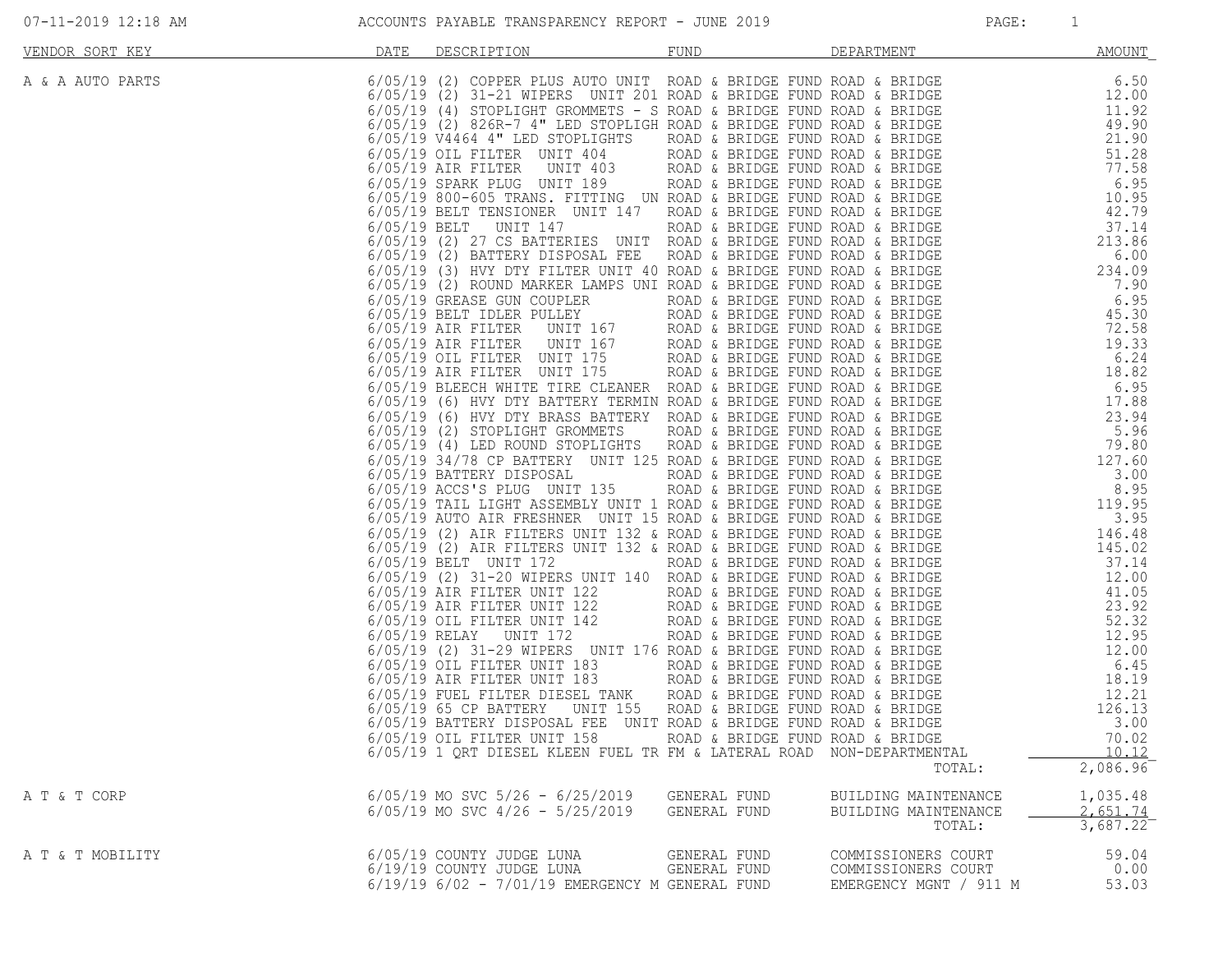| VENDOR SORT KEY         | DATE | DESCRIPTION                                                                                                                                                                                                                                                                                                                                                                                                                                                                                                                                                                                                                                                              | FUND                                                                                                                         | <b>DEPARTMENT</b>                                                                                                                                                                                                                                                                                                                                                                                                                      | AMOUNT                                                                                                                                                                                                                                                                                            |
|-------------------------|------|--------------------------------------------------------------------------------------------------------------------------------------------------------------------------------------------------------------------------------------------------------------------------------------------------------------------------------------------------------------------------------------------------------------------------------------------------------------------------------------------------------------------------------------------------------------------------------------------------------------------------------------------------------------------------|------------------------------------------------------------------------------------------------------------------------------|----------------------------------------------------------------------------------------------------------------------------------------------------------------------------------------------------------------------------------------------------------------------------------------------------------------------------------------------------------------------------------------------------------------------------------------|---------------------------------------------------------------------------------------------------------------------------------------------------------------------------------------------------------------------------------------------------------------------------------------------------|
|                         |      | $6/19/19$ $6/02$ - $7/01/19$ MAINTENANCE GENERAL FUND<br>$6/05/19$ MAINTENANCE DEPARTMENT GENERAL FUND<br>6/19/19 MAINTENANCE DEPARTMENT GENERAL FUND<br>6/19/19 6/02 - 7/01/19 CONSTABLE P GENERAL FUND<br>$6/05/19$ CONSTABLE PCT #1<br>$6/19/19$ CONSTABLE PCT #1<br>6/19/19 6/02 - 7/01/19 CONSTABLE P GENERAL FUND<br>$6/05/19$ CONSTABLE PCT #2<br>$6/19/19$ CONSTABLE PCT #2<br>6/19/19 6/02 - 7/01/19 CONSTABLE P GENERAL FUND<br>$6/05/19$ CONSTABLE PCT #3<br>6/19/19 CONSTABLE PCT #3<br>6/19/19 6/02 - 7/01/19 CONSTABLE P GENERAL FUND<br>$6/05/19$ CONSTABLE PCT #4<br>$6/19/19$ CONSTABLE PCT #4<br>$6/19/19$ $6/02$ - $7/01/19$ SHERIFF'S D GENERAL FUND | GENERAL FUND<br>GENERAL FUND<br>GENERAL FUND<br>GENERAL FUND<br>GENERAL FUND<br>GENERAL FUND<br>GENERAL FUND<br>GENERAL FUND | BUILDING MAINTENANCE<br>BUILDING MAINTENANCE<br>BUILDING MAINTENANCE<br>CONSTABLE PCT # 1<br>CONSTABLE PCT # 1<br>CONSTABLE PCT # 1<br>CONSTABLE PCT # 2<br>CONSTABLE PCT # 2<br>CONSTABLE PCT # 2<br>CONSTABLE PCT # 3<br>CONSTABLE PCT # 3<br>CONSTABLE PCT # 3<br>CONSTABLE PCT # 4<br>CONSTABLE PCT # 4<br>CONSTABLE PCT # 4<br>SHERIFF<br>SHERIFF<br>SHERIFF<br>SHERIFF<br>JUVENILE CORRECTIONS<br>JUVENILE CORRECTIONS<br>TOTAL: | 94.16<br>92.46<br>28.22<br>72.36<br>39.24<br>$24.07-$<br>73.69<br>41.64<br>$23.93-$<br>72.36<br>39.24<br>$24.07-$<br>72.36<br>39.24<br>$24.07-$<br>1,218.43<br>53.18<br>696.34<br>$272.95-$<br>53.18<br>0.00<br>CTIONS<br>105.79<br>106.30<br>106.30<br>39.24<br>39.24<br>$2,825.95$ <sup>-</sup> |
| A T & T TEXAS           |      | 6/05/19 COURTHOUSE GENERAL FUND<br>6/05/19 SHERIFF'S DEPT GENERAL FUND<br>6/05/19 ADULT PROBATION GENERAL FUND<br>6/05/19 ROAD & BRIDGE GENERAL FUND<br>6/05/19 SURCHARGE GENERAL FUND<br>6/05/19 CREDIT GENERAL FUND                                                                                                                                                                                                                                                                                                                                                                                                                                                    |                                                                                                                              | BUILDING MAINTENANCE<br>BUILDING MAINTENANCE<br>BUILDING MAINTENANCE<br>BUILDING MAINTENANCE<br>BUILDING MAINTENANCE<br>BUILDING MAINTENANCE<br>TOTAL:                                                                                                                                                                                                                                                                                 | 387.50<br>387.50<br>387.50<br>387.50<br>5.95<br>$2.42-$<br>1,553.53                                                                                                                                                                                                                               |
| AACOG                   |      | $6/05/19$ TRAINING $5/14-5/16/19$ R. L GENERAL FUND<br>6/05/19 TRAINING 5/14-5/16/19 J. L GENERAL FUND<br>6/05/19 TRAINING 5/14-5/16/19 J. R GENERAL FUND<br>6/05/19 COURSE #1120 A. CAVAZOS GENERAL FUND<br>6/05/19 COURSE #1120 E. LEAL GENERAL FUND<br>6/05/19 COURSE #1120 A. LUERA GENERAL FUND<br>6/05/19 COURSE #1120 M. AVILA GENERAL FUND<br>6/05/19 COURSE #1120 E. LUNA GENERAL FUND<br>6/05/19 COURSE #1120 D. TIJERINA GENERAL FUND<br>6/05/19 COURSE #1120 B. COLORADO                                                                                                                                                                                     | GENERAL FUND                                                                                                                 | SHERIFF<br>SHERIFF<br>SHERIFF<br>SHERIFF<br>SHERIFF<br>SHERIFF<br>SHERIFF<br>SHERIFF<br>SHERIFF<br>SHERIFF<br>SHERIFF<br>SHERIFF<br>TOTAL:                                                                                                                                                                                                                                                                                             | 100.00<br>100.00<br>100.00<br>400.00<br>400.00<br>400.00<br>400.00<br>400.00<br>400.00<br>400.00<br>$3,100.00$ <sup>-</sup>                                                                                                                                                                       |
| DOLORES DANIELLE ABREGO |      | 6/19/19 PETIT JURY 06/03/19<br>6/19/19 PETIT JURY 06/04/19<br>6/19/19 PETIT JURY 06/05/19<br>6/19/19 PETIT JURY 06/06/19<br>6/19/19 PETIT JURY 06/07/19<br>6/19/19 PETIT JURY 06/10/19                                                                                                                                                                                                                                                                                                                                                                                                                                                                                   | GENERAL FUND<br>GENERAL FUND<br>GENERAL FUND<br>GENERAL FUND<br>GENERAL FUND<br><b>GENERAL FUND</b>                          | DISTRICT COURT<br>DISTRICT COURT<br>DISTRICT COURT<br>DISTRICT COURT<br>DISTRICT COURT<br>DISTRICT COURT<br>TOTAL:                                                                                                                                                                                                                                                                                                                     | 6.00<br>40.00<br>40.00<br>40.00<br>40.00<br>40.00<br>206.00                                                                                                                                                                                                                                       |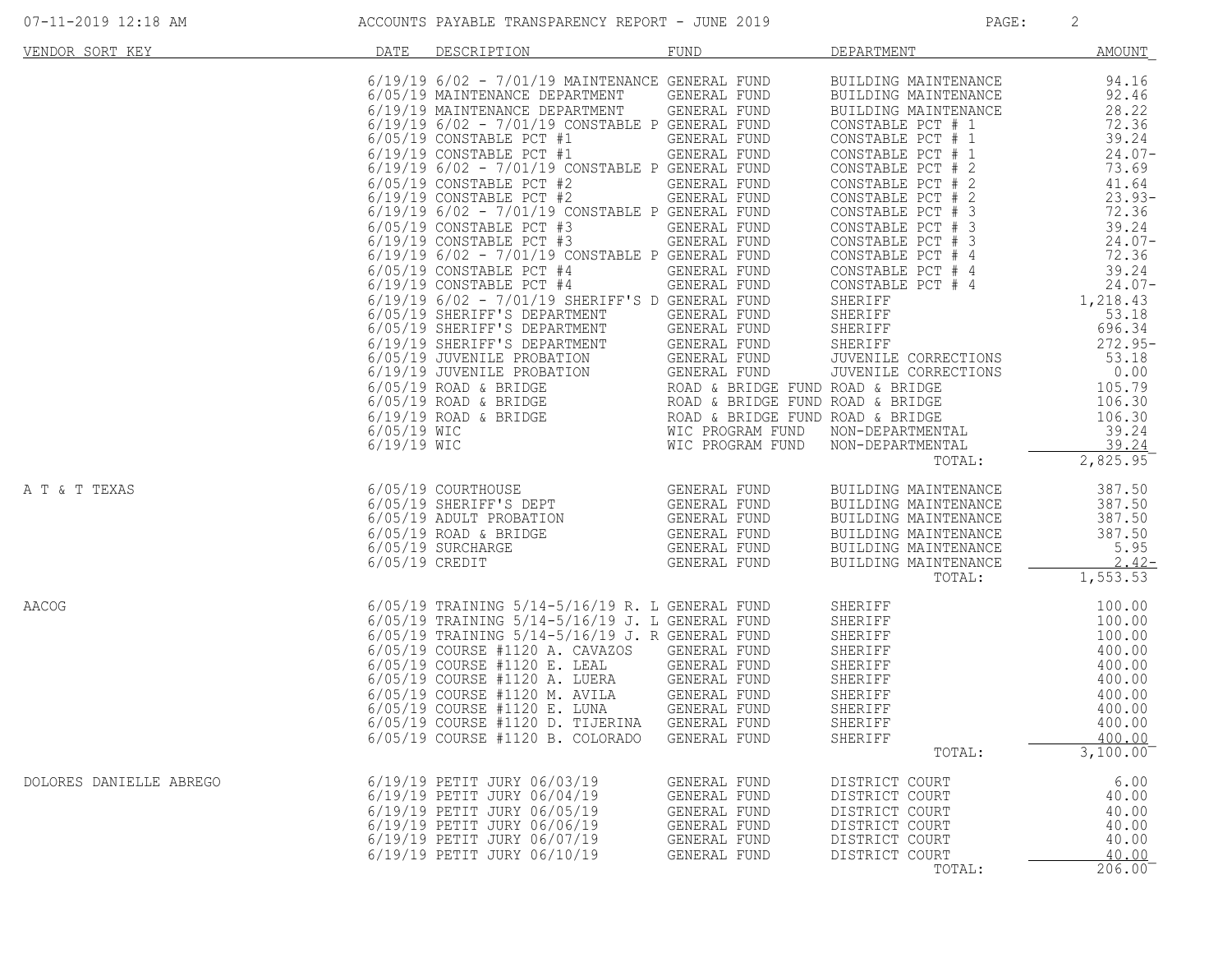| VENDOR SORT KEY       | DATE | DESCRIPTION                                                                                                                                | <b>FUND</b>                                                          | DEPARTMENT                                                                                                                                                                                                                                   | <b>AMOUNT</b>   |
|-----------------------|------|--------------------------------------------------------------------------------------------------------------------------------------------|----------------------------------------------------------------------|----------------------------------------------------------------------------------------------------------------------------------------------------------------------------------------------------------------------------------------------|-----------------|
| PAWLIK'S ACE HARDWARE |      | 6/05/19 (2) MOUSE GLUE TRAPS 4PK<br>6/05/19 (2) RAT & MOUSE GLUE TRAPS GENERAL FUND                                                        | GENERAL FUND                                                         | BUILDING MAINTENANCE<br>BUILDING MAINTENANCE                                                                                                                                                                                                 | 7.98<br>11.90   |
|                       |      | 6/05/19 MENDERHOSE 5/8 X 3/4FM<br>6/05/19 MENDERHOSE MALE 5/8 X 3/4 GENERAL FUND                                                           | GENERAL FUND                                                         | BUILDING MAINTENANCE<br>BUILDING MAINTENANCE                                                                                                                                                                                                 | 2.99<br>2.99    |
|                       |      | 6/05/19 MENDERHOSE 5/8 X 3/4FM                                                                                                             | GENERAL FUND                                                         | BUILDING MAINTENANCE                                                                                                                                                                                                                         | 2.99            |
|                       |      | 6/05/19 MENDERHOSE MALE 5/8 X 3/4 GENERAL FUND                                                                                             |                                                                      | BUILDING MAINTENANCE                                                                                                                                                                                                                         | 2.99            |
|                       |      | 6/05/19 HERBICIDE CONCEN 2.5 GAL<br>6/05/19 (5) BULB 32 W T8 LFL 2PK                                                                       | GENERAL FUND<br>GENERAL FUND                                         | BUILDING MAINTENANCE<br>BUILDING MAINTENANCE                                                                                                                                                                                                 | 109.00<br>59.75 |
|                       |      | 6/05/19 (12) GLOVE NITRILE 100 PK GENERAL FUND                                                                                             |                                                                      | BUILDING MAINTENANCE                                                                                                                                                                                                                         | 179.40          |
|                       |      | 6/19/19 (2) RID-X SEPTIC TREATMENT GENERAL FUND                                                                                            |                                                                      | BUILDING MAINTENANCE                                                                                                                                                                                                                         | 29.90           |
|                       |      | $6/19/19$ TRIPLE BALL MOUNT 8" L<br>6/19/19 DRAW BAR J LOCK III/IV                                                                         | GENERAL FUND<br>GENERAL FUND                                         | BUILDING MAINTENANCE<br>BUILDING MAINTENANCE                                                                                                                                                                                                 | 49.95<br>13.95  |
|                       |      |                                                                                                                                            |                                                                      | BUILDING MAINTENANCE                                                                                                                                                                                                                         | 3.18            |
|                       |      | 6/19/19 (2) BOLTS/NUTS/WASHERS GENERAL FUND<br>6/19/19 (4) BOLTS/NUTS/WASHERS GENERAL FUND                                                 |                                                                      | BUILDING MAINTENANCE                                                                                                                                                                                                                         | 0.80            |
|                       |      | $6/19/19$ FAN EXHAUST                                                                                                                      | GENERAL FUND<br>R 4 GENERAL FUND                                     | BUILDING MAINTENANCE                                                                                                                                                                                                                         | 44.95           |
|                       |      | 6/19/19 VENT HOOD DRYER 4<br>6/19/19 (2) DUCT ALUM SEMIRIGID 4" GENERAL FUND                                                               |                                                                      | BUILDING MAINTENANCE<br>BUILDING MAINTENANCE                                                                                                                                                                                                 | 9.99<br>29.98   |
|                       |      | 6/19/19 STAPLE NM PLASTIC 3/4" BG GENERAL FUND                                                                                             |                                                                      | BUILDING MAINTENANCE                                                                                                                                                                                                                         | 3.99            |
|                       |      | $6/19/19$ TIES MOUNT BLK 8" BG100                                                                                                          | GENERAL FUND                                                         | BUILDING MAINTENANCE                                                                                                                                                                                                                         | 11.95           |
|                       |      | 6/19/19 (12) ACE 2CYL LOWASH OIL 3 GENERAL FUND<br>6/19/19 MOUNTING TAPE 1X50"                                                             | GENERAL FUND                                                         | BUILDING MAINTENANCE<br>BUILDING MAINTENANCE                                                                                                                                                                                                 | 29.88<br>5.99   |
|                       |      | $6/19/19$ BOX OCTG $4"$ ROMEX                                                                                                              | <b>GENERAL FUND</b>                                                  | BUILDING MAINTENANCE                                                                                                                                                                                                                         | 2.79            |
|                       |      | 6/19/19 COVER BOX OCTG BLANK FLT GENERAL FUND                                                                                              |                                                                      | BUILDING MAINTENANCE                                                                                                                                                                                                                         | 1.49            |
|                       |      | 6/19/19 SWITCH QUIET 1 POL BULK WH GENERAL FUND                                                                                            |                                                                      |                                                                                                                                                                                                                                              |                 |
|                       |      | 6/19/19 COVER BOX TOGGLE SWITCH<br>6/05/19 MAG 2" COMBO 1-1/2" DHKL                                                                        | GENERAL FUND                                                         |                                                                                                                                                                                                                                              |                 |
|                       |      | $6/05/19$ TIRE REPAIR                                                                                                                      |                                                                      |                                                                                                                                                                                                                                              |                 |
|                       |      | $6/05/19$ BALANCE 4 TIRES                                                                                                                  |                                                                      |                                                                                                                                                                                                                                              |                 |
|                       |      | 6/05/19 DAWN ULTRA ORIG 750Z GENERAL FUND<br>6/05/19 CLEANR SIMPLE GREEN 240Z GENERAL FUND                                                 |                                                                      | ENERAL FUND BUILDING MAINTENANCE 1.49<br>SENERAL FUND BUILDING MAINTENANCE 1.19<br>SENERAL FUND SHERIFF 21.95<br>GENERAL FUND SHERIFF 10.00<br>GENERAL FUND SHERIFF 10.00<br>GENERAL FUND SHERIFF 11.95<br>GENERAL FUND SHERIFF 5.95<br>GENE |                 |
|                       |      | 6/19/19 (6) SPRAY PNT 2X GLS BLK                                                                                                           |                                                                      |                                                                                                                                                                                                                                              |                 |
|                       |      | 6/19/19 SANDPAPER ALOX9X11XFIN5PK GENERAL FUND                                                                                             |                                                                      |                                                                                                                                                                                                                                              |                 |
|                       |      | 6/19/19 NEW TIRE LTR LT245/75R16<br>6/19/19 DISPOSAL FEE                                                                                   |                                                                      |                                                                                                                                                                                                                                              |                 |
|                       |      | $6/19/19$ (4) SPRYPNT 2X WHITE                                                                                                             |                                                                      |                                                                                                                                                                                                                                              |                 |
|                       |      | $6/19/19$ (4) SPRYPNT 2X BLACK GENERAL FUND<br>$6/19/19$ ADAPTER MULTI TOW, GENERAL FUND                                                   |                                                                      |                                                                                                                                                                                                                                              |                 |
|                       |      |                                                                                                                                            |                                                                      |                                                                                                                                                                                                                                              |                 |
|                       |      | 6/19/19 CONNECTOR 6POLE TRAILER<br>$6/19/19$ RATCHET STRAP 4 PK                                                                            |                                                                      |                                                                                                                                                                                                                                              |                 |
|                       |      | 6/05/19 JUG VICTORY 2 GAL BLUE                                                                                                             |                                                                      |                                                                                                                                                                                                                                              |                 |
|                       |      | $6/05/19$ (2) HERBICIDE CONCEN 2.5 G ROAD & BRIDGE FUND ROAD & BRIDGE                                                                      |                                                                      |                                                                                                                                                                                                                                              |                 |
|                       |      | 6/05/19 NOZZLE GUN CUSHION GRIP<br>6/05/19 PICKUP TOOL 36"                                                                                 |                                                                      | ROAD & BRIDGE FUND ROAD & BRIDGE<br>ROAD & BRIDGE FUND ROAD & BRIDGE                                                                                                                                                                         | 10.95<br>19.99  |
|                       |      | $6/05/19$ (4) REFLECTOR 3" RND AMB ROAD & BRIDGE FUND ROAD & BRIDGE                                                                        |                                                                      |                                                                                                                                                                                                                                              | 11.96           |
|                       |      | $6/05/19$ (2) THREADED ROD 1" 8X36" ROAD & BRIDGE FUND ROAD & BRIDGE                                                                       |                                                                      |                                                                                                                                                                                                                                              | 35.90           |
|                       |      | $6/05/19$ HX NT TRI ALLOY $1-8$                                                                                                            | ROAD & BRIDGE FUND ROAD & BRIDGE                                     |                                                                                                                                                                                                                                              | 25.99           |
|                       |      | $6/05/19$ (2) NUTS<br>6/05/19 GRADE 8 1" WASHER                                                                                            | ROAD & BRIDGE FUND ROAD & BRIDGE<br>ROAD & BRIDGE FUND ROAD & BRIDGE |                                                                                                                                                                                                                                              | 6.98<br>15.99   |
|                       |      | $6/05/19$ JUG 2 GAL                                                                                                                        | ROAD & BRIDGE FUND ROAD & BRIDGE                                     |                                                                                                                                                                                                                                              | 19.95           |
|                       |      | 6/05/19 (2) ACE WATER 16.90Z 24 PK ROAD & BRIDGE FUND ROAD & BRIDGE                                                                        |                                                                      |                                                                                                                                                                                                                                              | 9.98            |
|                       |      | $6/05/19$ SOCKET ADAPTER $3/8$ " HEX<br>$6/05/19$ (3) TUBE VINYL 3/4" ID X 1 ROAD & BRIDGE FUND ROAD & BRIDGE                              | ROAD & BRIDGE FUND ROAD & BRIDGE                                     |                                                                                                                                                                                                                                              | 4.99<br>5.97    |
|                       |      | 6/05/19 COOLER WATER 3GAL ORANGE                                                                                                           | ROAD & BRIDGE FUND ROAD & BRIDGE                                     |                                                                                                                                                                                                                                              | 34.95           |
|                       |      | 6/05/19 (10) KEY KRAFTER #111 BRAS ROAD & BRIDGE FUND ROAD & BRIDGE                                                                        |                                                                      |                                                                                                                                                                                                                                              | 19.90           |
|                       |      | $6/19/19$ (2) TOMCAT 4 X 1 # BLOCK ROAD & BRIDGE FUND ROAD & BRIDGE<br>6/19/19 (3) CHOPSAW WHL 14"X7/64"X ROAD & BRIDGE FUND ROAD & BRIDGE |                                                                      |                                                                                                                                                                                                                                              | 47.90<br>23.85  |
|                       |      |                                                                                                                                            |                                                                      |                                                                                                                                                                                                                                              |                 |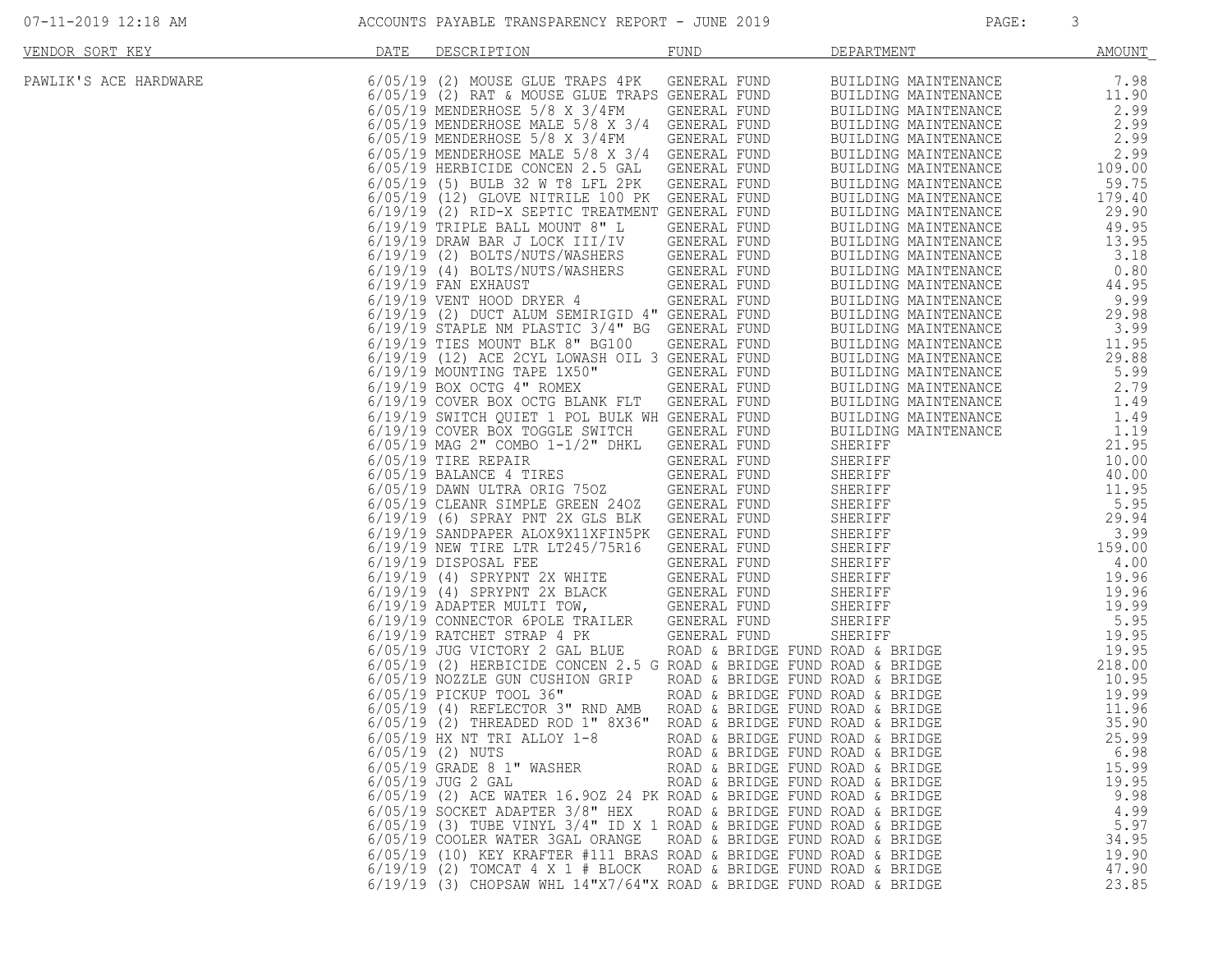| 07-11-2019 12:18 AM |                | ACCOUNTS PAYABLE TRANSPARENCY REPORT - JUNE 2019                                                                                                                                                                                                                                                                                                                                                                                                                                                                                                                                                                                                                      |                                                                                                                                                                                                                                                                                                                                                                                                                                                                                  |                                                                                                                                                        | PAGE: | 4                                                                                                                                                                                                    |
|---------------------|----------------|-----------------------------------------------------------------------------------------------------------------------------------------------------------------------------------------------------------------------------------------------------------------------------------------------------------------------------------------------------------------------------------------------------------------------------------------------------------------------------------------------------------------------------------------------------------------------------------------------------------------------------------------------------------------------|----------------------------------------------------------------------------------------------------------------------------------------------------------------------------------------------------------------------------------------------------------------------------------------------------------------------------------------------------------------------------------------------------------------------------------------------------------------------------------|--------------------------------------------------------------------------------------------------------------------------------------------------------|-------|------------------------------------------------------------------------------------------------------------------------------------------------------------------------------------------------------|
| VENDOR SORT KEY     | DATE           | DESCRIPTION                                                                                                                                                                                                                                                                                                                                                                                                                                                                                                                                                                                                                                                           | FUND                                                                                                                                                                                                                                                                                                                                                                                                                                                                             | DEPARTMENT                                                                                                                                             |       | <b>AMOUNT</b>                                                                                                                                                                                        |
|                     |                | 6/19/19 CUTOFF WHL 4.5 X .045 X 5/ ROAD & BRIDGE FUND ROAD & BRIDGE<br>6/19/19 GRINDING WHEEL 4-1/2" XP ROAD & BRIDGE FUND ROAD & BRIDGE<br>6/19/19 CUTOFF WHEEL 1.5 X .045X 5 ROAD & BRIDGE FUND ROAD & BRIDGE<br>6/19/19 FLAP DISC 4<br>6/05/19 2-7/8" X 31' STEEL PIPE, FM & LATERAL ROAD NON-DEPARTMENTAL<br>6/05/19 PIPE CUT<br>6/19/19 GRADE STAKE 1X2X36 PK 24 FM & LATERAL ROAD                                                                                                                                                                                                                                                                               | FM & LATERAL ROAD NON-DEPARTMENTAL                                                                                                                                                                                                                                                                                                                                                                                                                                               | NON-DEPARTMENTAL<br>TOTAL:                                                                                                                             |       | 5.95<br>6.95<br>5.95<br>12.95<br>6.95<br>48.93<br>29.94<br>7.98<br>2.49<br>2.29<br>23.85<br>34.95<br>29.90<br>4.99<br>49.50<br>2.00<br>21.95<br>1,824.77                                             |
| ADVANCE LOCKSMITH   | 6/05/19 8 KEYS | 6/05/19 LSDA KNOB CYLINDER GENERAL FUND<br>$6/05/19$ (2) ENTRY KNOBS<br>6/05/19 (2) ENTRY KNOBS<br>6/05/19 (5) REKEY CYLINDERS GENERAL FUND<br>6/05/19 (6) LABOR TO REMOVE & REIN GENERAL FUND<br>6/05/19 SERVICE CALL GENERAL FUND                                                                                                                                                                                                                                                                                                                                                                                                                                   | GENERAL FUND<br>GENERAL FUND                                                                                                                                                                                                                                                                                                                                                                                                                                                     | BUILDING MAINTENANCE<br>BUILDING MAINTENANCE<br>BUILDING MAINTENANCE<br>BUILDING MAINTENANCE<br>BUILDING MAINTENANCE<br>BUILDING MAINTENANCE<br>TOTAL: |       | 39.60<br>39.25<br>69.00<br>125.00<br>90.00<br>125.00<br>487.85                                                                                                                                       |
| AEP TEXAS INC.      |                | 6/05/19 INSTALL 2 250 HPS STREET L GENERAL FUND                                                                                                                                                                                                                                                                                                                                                                                                                                                                                                                                                                                                                       |                                                                                                                                                                                                                                                                                                                                                                                                                                                                                  | BUILDING MAINTENANCE<br>TOTAL:                                                                                                                         |       | 150.36<br>150.36                                                                                                                                                                                     |
| AFLAC               |                | 6/07/19 U5888 AFLAC PREMIUMS<br>6/07/19 U5888 AFLAC PREMIUMS                                                                                                                                                                                                                                                                                                                                                                                                                                                                                                                                                                                                          | FRIO COUNTY PAYROL NON-DEPARTMENTAL<br>FRIO COUNTY PAYROL NON-DEPARTMENTAL                                                                                                                                                                                                                                                                                                                                                                                                       | TOTAL:                                                                                                                                                 |       | 5,223.81<br>5, 223.81<br>$10,447.62$ <sup>-</sup>                                                                                                                                                    |
| AG-PRO TEXAS, LLC   |                | 6/19/19 NEW STIHL BG56CE BLOWER<br>0/19/19 NEALER SERVICE FEES<br>6/05/19 HARDWARE - BOLTS UNIT 109 ROAD & BRIDGE FUND ROAD & BRIDGE<br>6/05/19 (2) FILTER UNIT 106<br>6/05/19 (2) AIR FILTERS<br>6/05/19 (2) AIR FILTERS<br>6/05/19 (2) AIR FILTERS<br>6/05/19 HINER ELEMENT<br>6/05/19 FILTER KIT<br>6/05/19 FILTER ELEMENT<br>6/05/19 FUEL FILTER<br>6/05/19 FILTER ELEMENT<br>6/05/19 FILTER ELEMENT<br>$6/05/19$ OIL FILTER<br>6/05/19 HYDRAULIC FILTER<br>6/05/19 HYDRAULIC FILTER<br>6/19/19 WINDOW - RIGHT GLASS UNIT ROAD & BRIDGE FUND ROAD & BRIDGE<br>$6/19/19$ FUEL FILTER<br>6/19/19 FILTER ELEMENT<br>$6/19/19$ (2) AIR FILTERS<br>6/19/19 AIR FILTERS | ROAD & BRIDGE FUND ROAD & BRIDGE<br>ROAD & BRIDGE FUND ROAD & BRIDGE<br>ROAD & BRIDGE FUND ROAD & BRIDGE<br>ROAD & BRIDGE FUND ROAD & BRIDGE<br>ROAD & BRIDGE FUND ROAD & BRIDGE<br>ROAD & BRIDGE FUND ROAD & BRIDGE<br>ROAD & BRIDGE FUND ROAD & BRIDGE<br>ROAD & BRIDGE FUND ROAD & BRIDGE<br>ROAD & BRIDGE FUND ROAD & BRIDGE<br>ROAD & BRIDGE FUND ROAD & BRIDGE<br>ROAD & BRIDGE FUND ROAD & BRIDGE<br>ROAD & BRIDGE FUND ROAD & BRIDGE<br>ROAD & BRIDGE FUND ROAD & BRIDGE |                                                                                                                                                        |       | 175.00<br>4.99<br>45.90<br>31.00<br>23.72<br>19.04<br>73.16<br>35.98<br>62.05<br>24.30<br>82.14<br>101.89<br>62.05<br>35.98<br>65.62<br>73.16<br>73.16<br>359.44<br>101.89<br>82.14<br>23.72<br>9.52 |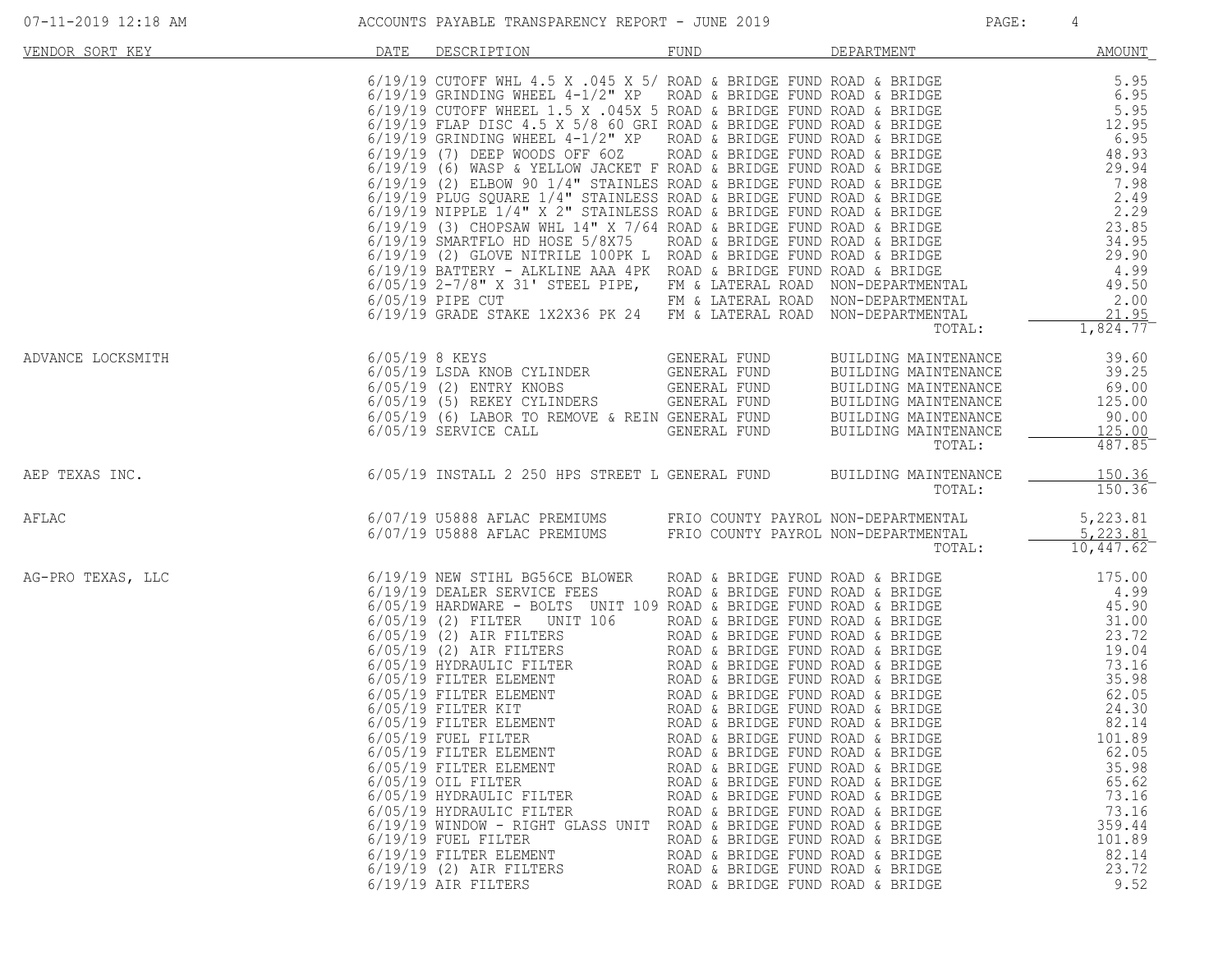| 07-11-2019 12:18 AM |  |  |  |
|---------------------|--|--|--|
|                     |  |  |  |

| VENDOR SORT KEY            | DATE                                                                                                                                                                           | DESCRIPTION                                                                      | FUND                                                                                         | DEPARTMENT                                                                                         | <b>AMOUNT</b>                                              |
|----------------------------|--------------------------------------------------------------------------------------------------------------------------------------------------------------------------------|----------------------------------------------------------------------------------|----------------------------------------------------------------------------------------------|----------------------------------------------------------------------------------------------------|------------------------------------------------------------|
|                            |                                                                                                                                                                                |                                                                                  |                                                                                              | TOTAL:                                                                                             | 2,528.74                                                   |
| AIRGAS USA, LLC            | $6/05/19$ SOLENOID 12VDC 20 A IDLE ROAD & BRIDGE FUND ROAD & BRIDGE TO                                                                                                         |                                                                                  |                                                                                              | TOTAL:                                                                                             | 222.36<br>222.36                                           |
| ALEXANDER INSURANCE AGENCY |                                                                                                                                                                                |                                                                                  |                                                                                              |                                                                                                    |                                                            |
| ALPHA GRAPHICS             |                                                                                                                                                                                |                                                                                  |                                                                                              | TOTAL:                                                                                             | 27.50<br>10.50<br>10.00<br>48.00                           |
| AMERICAN PUBLIC LIFE       | 6/07/19 LIFE PREMIUMS                             FRIO COUNTY PAYROL NON-DEPARTMENTAL<br>6/07/19 LIFE PREMIUMS                             FRIO COUNTY PAYROL NON-DEPARTMENTAL |                                                                                  |                                                                                              | TOTAL:                                                                                             | 458.08<br>458.08<br>916.16                                 |
| AMERICAN UNITED LIFE       | 6/10/19 UNITED LIFE PREMIUMS<br>6/24/19 UNITED LIFE PREMIUMS                                                                                                                   |                                                                                  |                                                                                              | FRIO COUNTY PAYROL NON-DEPARTMENTAL 125.00<br>FRIO COUNTY PAYROL NON-DEPARTMENTAL 125.00<br>TOTAL: | $250.00$ <sup>-</sup>                                      |
| APPLIED CONCEPTS INC       |                                                                                                                                                                                |                                                                                  |                                                                                              | SHERIFF<br>SHERIFF<br>TOTAL:                                                                       | 1,444.44<br>450.00<br>1,894.44                             |
| ARIS                       | 6/05/19 CPT 73030<br>6/05/19 CPT 73080<br>6/19/19 CPT 70450<br>6/19/19 CPT 72125<br>6/05/19 CPT 72125<br>6/05/19 CPT 70450                                                     | V. GONZALES<br>V. GONZALES<br>F. SAMBRANO<br>F. SAMBRANO<br>E. BROWN<br>E. BROWN | GENERAL FUND<br>GENERAL FUND<br>GENERAL FUND<br>GENERAL FUND<br>GENERAL FUND<br>GENERAL FUND | SHERIFF<br>SHERIFF<br>SHERIFF<br>SHERIFF<br>SHERIFF<br>SHERIFF<br>TOTAL:                           | 7.22<br>6.68<br>33.34<br>40.63<br>40.63<br>32.34<br>160.84 |
| JOSE ASUNCION              |                                                                                                                                                                                |                                                                                  | 6/05/19 MILEAGE 6/10/19 STJCA WORK ROAD & BRIDGE FUND ROAD & BRIDGE                          |                                                                                                    | 66.93                                                      |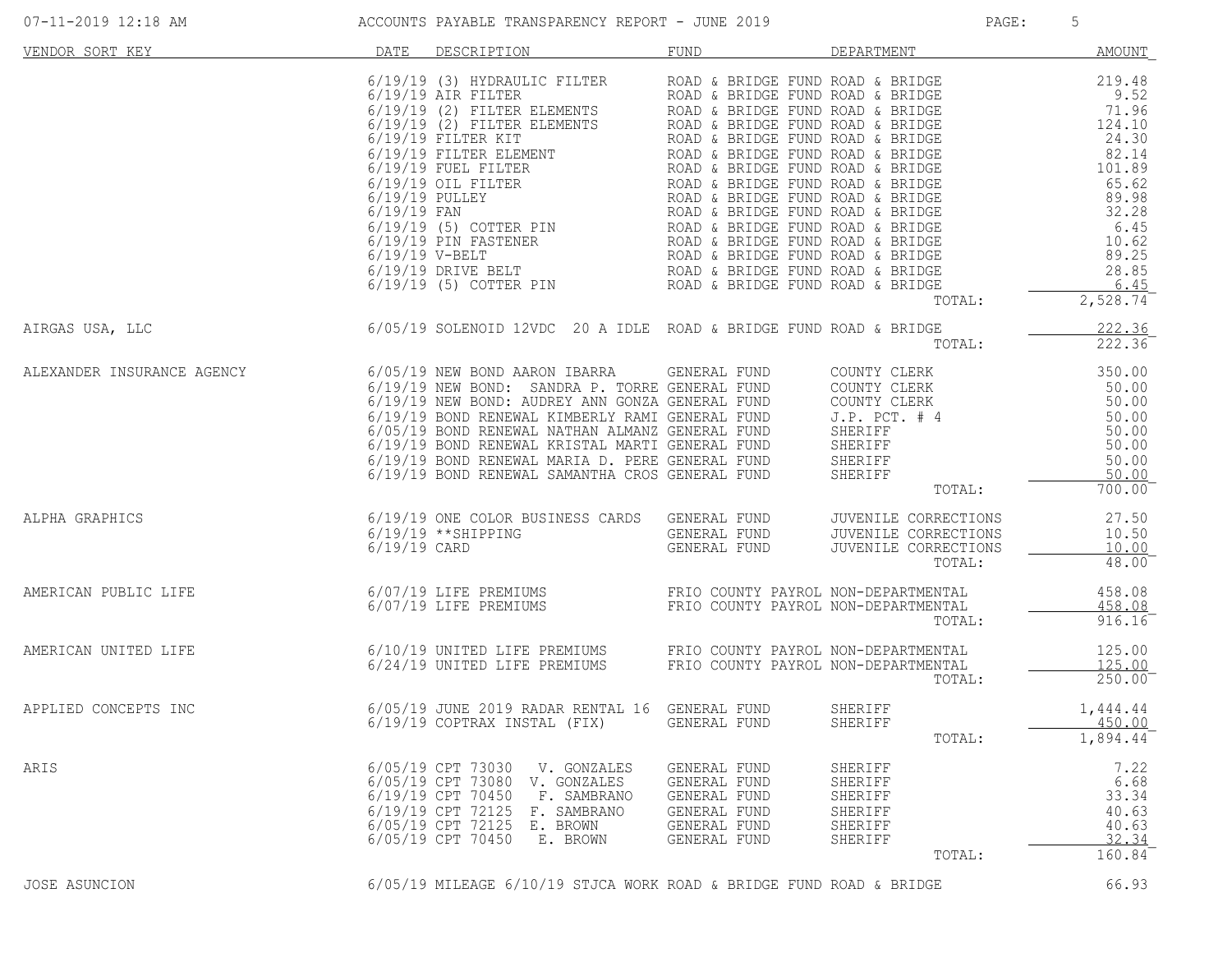| 07-11-2019 12:18 AM                |                 | ACCOUNTS PAYABLE TRANSPARENCY REPORT - JUNE 2019                                                                                                                                                                                                                                                                                                                                                                |                                                                                                                                                              | PAGE:                                                                                                                                                                                                       | 6                                                                                                                  |
|------------------------------------|-----------------|-----------------------------------------------------------------------------------------------------------------------------------------------------------------------------------------------------------------------------------------------------------------------------------------------------------------------------------------------------------------------------------------------------------------|--------------------------------------------------------------------------------------------------------------------------------------------------------------|-------------------------------------------------------------------------------------------------------------------------------------------------------------------------------------------------------------|--------------------------------------------------------------------------------------------------------------------|
| VENDOR SORT KEY                    | DATE            | DESCRIPTION                                                                                                                                                                                                                                                                                                                                                                                                     | FUND                                                                                                                                                         | DEPARTMENT                                                                                                                                                                                                  | AMOUNT                                                                                                             |
|                                    |                 |                                                                                                                                                                                                                                                                                                                                                                                                                 |                                                                                                                                                              | TOTAL:                                                                                                                                                                                                      | 66.93                                                                                                              |
| ATASCOSA COUNTY AUDITOR            |                 | 6/19/19 PRE-PLACEMENT PHYSICAL PID GENERAL FUND<br>6/19/19 TB TEST PID1621<br>6/19/19 PID 1650 10 DAYS 4/30- 5/1 GENERAL FUND<br>6/19/19 PID 1646 16 DAYS 5/09- 5/2 GENERAL FUND<br>6/19/19 PID 1651 3 DAYS 5/15- 5/17 GENERAL FUND<br>6/19/19 PID 1621 31 DAYS 5/01- 5/3 GENERAL FUND                                                                                                                          | GENERAL FUND                                                                                                                                                 | JUVENILE CORRECTIONS<br>JUVENILE CORRECTIONS<br>JUVENILE CORRECTIONS<br>JUVENILE CORRECTIONS<br>JUVENILE CORRECTIONS<br>JUVENILE CORRECTIONS<br>TOTAL:                                                      | 50.00<br>3.25<br>950.00<br>1,520.00<br>285.00<br>2,945.00<br>5,753.25                                              |
| ATOM CONSTRUCTION                  | $6/05/19$ AC #4 | $6/05/19$ (2) X 200 OX,<br>6/05/19 2 OXY 200 2RT<br>$6/05/19$ 1 AC 4 1RT                                                                                                                                                                                                                                                                                                                                        | ROAD & BRIDGE FUND ROAD & BRIDGE<br>ROAD & BRIDGE FUND ROAD & BRIDGE<br>ROAD & BRIDGE FOND ROAD & BRIDGE<br>ROAD & BRIDGE FUND ROAD & BRIDGE                 | TOTAL:                                                                                                                                                                                                      | 58.00<br>73.00<br>58.00<br>73.00<br>$262.00$ <sup>-</sup>                                                          |
| AUTOZONE                           |                 | $6/05/19$ BATTERY<br>6/05/19 BATTERY NUT<br>6/05/19 OVER CHARGED ON BATTERY<br>6/19/19 LITED CONTINUITY TESTER<br>6/19/19 STIPPER / CRIMPER CUTTER<br>6/05/19 ABSORBER CHAMOIS<br>6/05/19 (2) AA PROTECTANT WIP ARMO GENERAL FUND<br>$6/05/19$ (3) LITTLE TREE<br>6/05/19 POLY BONE SPONGE<br>$6/05/19$ (3) HOT SHINE REFLECT<br>6/05/19 MAX CLEAN 200Z FUEL CLEANE GENERAL FUND<br>6/19/19 AUTO VACUUM 12 VOLT | GENERAL FUND<br>GENERAL FUND<br>GENERAL FUND<br>GENERAL FUND<br>GENERAL FUND<br>GENERAL FUND<br>GENERAL FUND<br>GENERAL FUND<br>GENERAL FUND<br>GENERAL FUND | BUILDING MAINTENANCE<br>BUILDING MAINTENANCE<br>BUILDING MAINTENANCE<br>BUILDING MAINTENANCE<br>BUILDING MAINTENANCE<br>SHERIFF<br>SHERIFF<br>SHERIFF<br>SHERIFF<br>SHERIFF<br>SHERIFF<br>SHERIFF<br>TOTAL: | 55.99<br>2.99<br>$10.00 -$<br>6.79<br>16.99<br>12.99<br>9.58<br>17.37<br>1.99<br>25.17<br>17.99<br>25.99<br>183.84 |
| AVERY COMPANY                      |                 | 6/19/19 (2) WINDSHIELD WASH 6/1GAL ROAD & BRIDGE FUND ROAD & BRIDGE<br>6/19/19 FUEL SURCHARGE<br>6/19/19 (4) DIESEL EXHAUST FLUID 2 FM & LATERAL ROAD                                                                                                                                                                                                                                                           | ROAD & BRIDGE FUND ROAD & BRIDGE                                                                                                                             | NON-DEPARTMENTAL<br>TOTAL:                                                                                                                                                                                  | 28.80<br>5.00<br>66.80<br>$100.60$ <sup>-</sup>                                                                    |
| ANDREA NICOLE AYALA                |                 | $6/19/19$ REFUND SVC FEE $11/19/2018$ GENERAL FUND                                                                                                                                                                                                                                                                                                                                                              |                                                                                                                                                              | NON-DEPARTMENTAL<br>TOTAL:                                                                                                                                                                                  | 90.00<br>$90.00$ <sup>-</sup>                                                                                      |
| BENTON CITY WATER SUPPLY CORP      |                 | $6/05/19$ MO SVC $4/09 - 5/13/19$ BF C GENERAL FUND<br>6/05/19 MO SVC 4/09-5/13/19 PARK<br>6/05/19 MO SVC 4/09-5/13/19 HYDRAN GENERAL FUND                                                                                                                                                                                                                                                                      | GENERAL FUND                                                                                                                                                 | BUILDING MAINTENANCE<br>BUILDING MAINTENANCE<br>BUILDING MAINTENANCE<br>TOTAL:                                                                                                                              | 63.52<br>29.95<br>27.14<br>$120.61^{-}$                                                                            |
| BHS PHYSICIANS NETWORK, INC        |                 | 6/19/19 CPT 99223<br>M. MARTINEZ<br>6/19/19 CPT 99232 M. MARTINEZ<br>6/19/19 CPT 99232 M. MARTINEZ<br>6/19/19 CPT 99232 M. MARTINEZ                                                                                                                                                                                                                                                                             | GENERAL FUND<br>GENERAL FUND<br>GENERAL FUND<br>GENERAL FUND                                                                                                 | SHERIFF<br>SHERIFF<br>SHERIFF<br>SHERIFF<br>TOTAL:                                                                                                                                                          | 130.54<br>49.42<br>49.42<br>49.42<br>278.80                                                                        |
| LYNETTE BOGGS LAW & MEDIATIONS, PC |                 | 6/05/19 CAUSE# 18-07-00294-CVF H.G GENERAL FUND<br>6/05/19 CAUSE# 19-01-00001-CVF J.G GENERAL FUND<br>6/05/19 CAUSE# 19-04-00112-CVF L.C GENERAL FUND                                                                                                                                                                                                                                                           |                                                                                                                                                              | DISTRICT COURT<br>DISTRICT COURT<br>DISTRICT COURT<br>TOTAL:                                                                                                                                                | 487.50<br>93.75<br>225.00<br>806.25                                                                                |
| DONALD MORRIS BRADLEY JR           |                 | 6/05/19 PETIT JUROR 06/03/2019                                                                                                                                                                                                                                                                                                                                                                                  | GENERAL FUND                                                                                                                                                 | DISTRICT COURT<br>TOTAL:                                                                                                                                                                                    | 6.00<br>6.00                                                                                                       |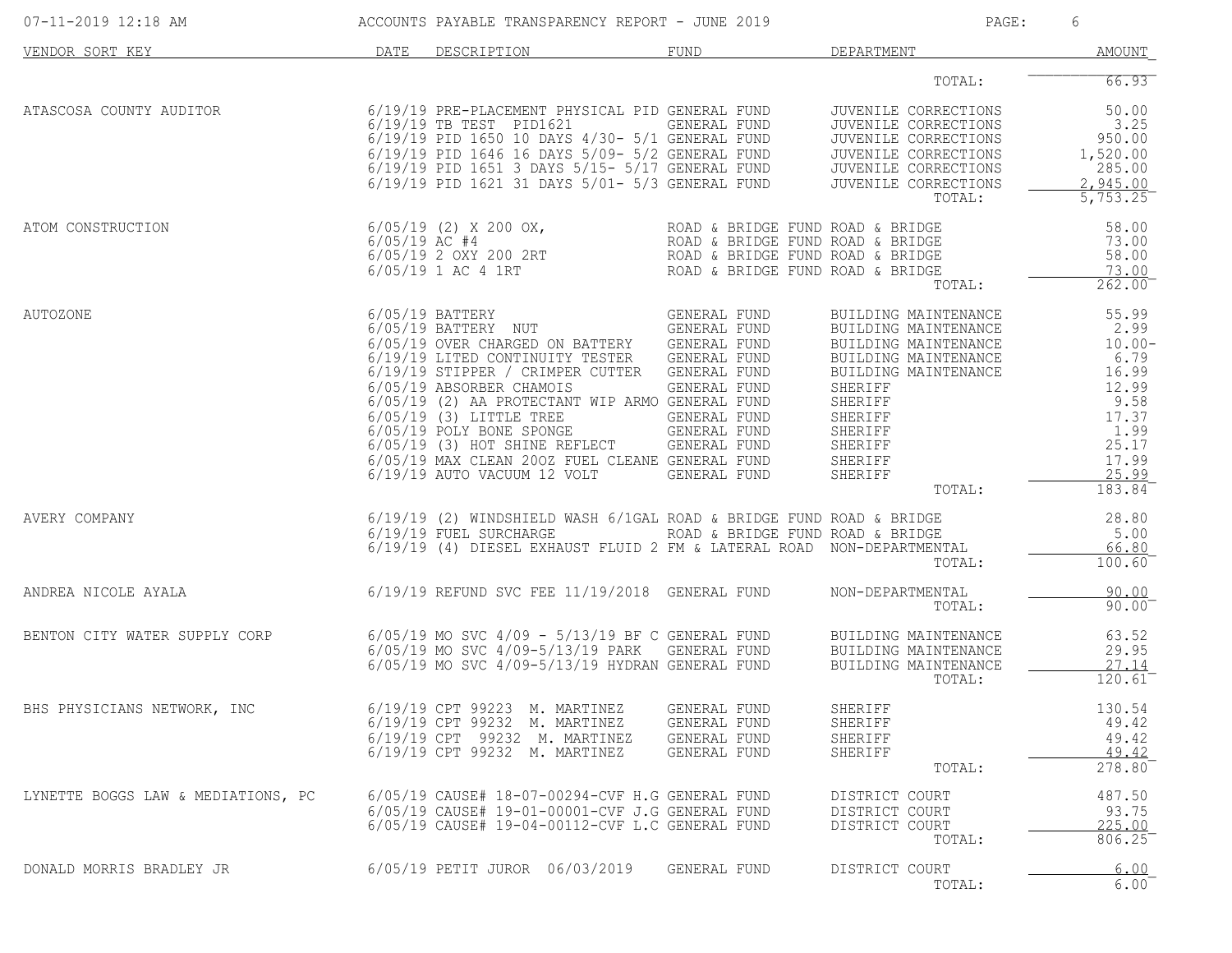| 07-11-2019 12:18 AM       |      | ACCOUNTS PAYABLE TRANSPARENCY REPORT - JUNE 2019                                                                                                                                                                                                                                                                                                                                                                                                                                                                                                                                                                                                                                                                                                                                                                    |                                                                                                              | PAGE:                                                                                                                                                                | 7                                                                                                                        |
|---------------------------|------|---------------------------------------------------------------------------------------------------------------------------------------------------------------------------------------------------------------------------------------------------------------------------------------------------------------------------------------------------------------------------------------------------------------------------------------------------------------------------------------------------------------------------------------------------------------------------------------------------------------------------------------------------------------------------------------------------------------------------------------------------------------------------------------------------------------------|--------------------------------------------------------------------------------------------------------------|----------------------------------------------------------------------------------------------------------------------------------------------------------------------|--------------------------------------------------------------------------------------------------------------------------|
| VENDOR SORT KEY           | DATE | DESCRIPTION                                                                                                                                                                                                                                                                                                                                                                                                                                                                                                                                                                                                                                                                                                                                                                                                         | FUND                                                                                                         | DEPARTMENT                                                                                                                                                           | AMOUNT                                                                                                                   |
| RICHARD BRIGGS            |      | 6/19/19 CAUSE# 17-09-00150-CRF J.B GENERAL FUND<br>6/05/19 CAUSE# 18-05-00109-CRF M.S GENERAL FUND<br>6/05/19 CAUSE# 19-01-00002-CRF J.B GENERAL FUND<br>6/05/19 CAUSE# 19-02-00014-CRF J.P GENERAL FUND                                                                                                                                                                                                                                                                                                                                                                                                                                                                                                                                                                                                            |                                                                                                              | DISTRICT COURT<br>DISTRICT COURT<br>DISTRICT COURT<br>DISTRICT COURT<br>TOTAL:                                                                                       | 400.00<br>400.00<br>400.00<br>400.00<br>$1,600.00^{-}$                                                                   |
| DAVID B. BROOKS           |      | 6/05/19 LEGAL CONSULTATION APR 201 GENERAL FUND<br>6/19/19 LEGAL CONSULTATION MAY 201 GENERAL FUND                                                                                                                                                                                                                                                                                                                                                                                                                                                                                                                                                                                                                                                                                                                  |                                                                                                              | COMMISSIONERS COURT<br>COMMISSIONERS COURT<br>TOTAL:                                                                                                                 | 100.00<br>100.00<br>$200.00^{-}$                                                                                         |
| VICTORIA C. CAMACHO       |      | $6/05/19$ MEALS $6/10-6/13/19$ STJCAC ROAD & BRIDGE FUND ROAD & BRIDGE<br>$6/05/19$ MILEAGE $6/10-6/13/19$ STJC ROAD & BRIDGE FUND ROAD & BRIDGE                                                                                                                                                                                                                                                                                                                                                                                                                                                                                                                                                                                                                                                                    |                                                                                                              | TOTAL:                                                                                                                                                               | 213.50<br>66.70<br>280.20                                                                                                |
| DELIA ELISA CARIAN        |      | 6/05/19 CAUSE# 18-07-00296-CVF J.B GENERAL FUND                                                                                                                                                                                                                                                                                                                                                                                                                                                                                                                                                                                                                                                                                                                                                                     |                                                                                                              | DISTRICT COURT<br>TOTAL:                                                                                                                                             | 300.00<br>300.00                                                                                                         |
| JULIA LONGORIA CARRIZALES |      | 6/05/19 PETIT JUROR 06/03/2019                                                                                                                                                                                                                                                                                                                                                                                                                                                                                                                                                                                                                                                                                                                                                                                      | GENERAL FUND                                                                                                 | DISTRICT COURT<br>TOTAL:                                                                                                                                             | 6.00<br>6.00                                                                                                             |
| CINTAS CORPORATION        |      | 6/19/19 SERVICE CHARGE<br>6/19/19 IBUPROFEN TABS<br>6/19/19 XTRA-STRENGHT TYLENOL<br>6/19/19 TRIPLE ANTIBIOTIC OINT GENERAL FUND<br>6/19/19 IBUPROFEN TABS<br>6/19/19 LUBRICANT EYE DROP<br>$6/19/19$ PEPTO BISMOL 12 CT                                                                                                                                                                                                                                                                                                                                                                                                                                                                                                                                                                                            | GENERAL FUND<br>GENERAL FUND<br>GENERAL FUND<br>GENERAL FUND                                                 | BUILDING MAINTENANCE<br>BUILDING MAINTENANCE<br>BUILDING MAINTENANCE<br>SHERIFF<br>SHERIFF<br>SHERIFF<br>SHERIFF<br>SHERIFF<br>SHERIFF<br>TOTAL:                     | 17.95<br>18.38<br>38.00<br>13.79<br>13.36<br>15.93<br>18.38<br>13.20<br>10.77<br>159.76                                  |
| CINTAS CORPORATION NO. 2  |      | 6/05/19 WKLY UNIFORM SVC 5/22/2019 GENERAL FUND<br>6/05/19 WKLY UNIFORM SVC 5/30/2019 GENERAL FUND<br>6/19/19 WKLY UNIFORM SVC 6/06/2019 GENERAL FUND<br>6/19/19 WKLY UNIFORM SVC 6/13/2019 GENERAL FUND<br>$6/05/19$ WKLY UNIFORM SVC $5/16/2019$ ROAD & BRIDGE FUND ROAD & BRIDGE<br>6/05/19 WKLY UNIFORM SVC 5/20/2019 ROAD & BRIDGE FUND ROAD & BRIDGE<br>$6/05/19$ WKLY UNIFORM SVC 5/22/2019 ROAD & BRIDGE FUND ROAD & BRIDGE $6/19/19$ WKLY UNIFORM SVC 5/28/2019 ROAD & BRIDGE FUND ROAD & BRIDGE<br>$6/19/19$ WKLY UNIFORM SVC 5/30/2019 ROAD & BRIDGE FUND ROAD & BRIDGE<br>$6/19/19$ WKLY UNIFORM SVC $6/03/2019$ ROAD & BRIDGE FUND ROAD & BRIDGE<br>$6/19/19$ WKLY UNIFORM SVC $6/06/2019$ ROAD & BRIDGE FUND ROAD & BRIDGE<br>$6/19/19$ WKLY UNIFORM SVC $6/10/2019$ ROAD & BRIDGE FUND ROAD & BRIDGE |                                                                                                              | BUILDING MAINTENANCE<br>BUILDING MAINTENANCE<br>BUILDING MAINTENANCE<br>BUILDING MAINTENANCE<br>TOTAL:                                                               | 55.40<br>55.40<br>55.40<br>55.40<br>213.77<br>80.80<br>213.77<br>80.80<br>221.41<br>80.80<br>217.88<br>80.80<br>1,411.63 |
| CITY OF DILLEY            |      | $6/05/19$ MO SVC $4/14$ - $5/14/2019$<br>$6/05/19$ MO SVC $4/14$ - $5/14/2019$                                                                                                                                                                                                                                                                                                                                                                                                                                                                                                                                                                                                                                                                                                                                      | GENERAL FUND<br>GENERAL FUND                                                                                 | BUILDING MAINTENANCE<br>BUILDING MAINTENANCE<br>TOTAL:                                                                                                               | 96.92<br>316.09<br>$413.01^{-}$                                                                                          |
| CITY OF PEARSALL          |      | 6/05/19 411 E BRAZOS<br>6/05/19 2207 BI 35E<br>$6/05/19$ 505 E MEDINA - CRT H<br>6/05/19 404 S PECAN - MTTMR #1<br>$6/05/19$ 406 S PECAN - CO EXT<br>6/05/19 510 E. S.A. COURTHOUSE<br>6/05/19 FIREMANS PARK                                                                                                                                                                                                                                                                                                                                                                                                                                                                                                                                                                                                        | GENERAL FUND<br>GENERAL FUND<br>GENERAL FUND<br>GENERAL FUND<br>GENERAL FUND<br>GENERAL FUND<br>GENERAL FUND | BUILDING MAINTENANCE<br>BUILDING MAINTENANCE<br>BUILDING MAINTENANCE<br>BUILDING MAINTENANCE<br>BUILDING MAINTENANCE<br>BUILDING MAINTENANCE<br>BUILDING MAINTENANCE | 297.56<br>95.70<br>65.07<br>65.07<br>134.82<br>69.29<br>341.87                                                           |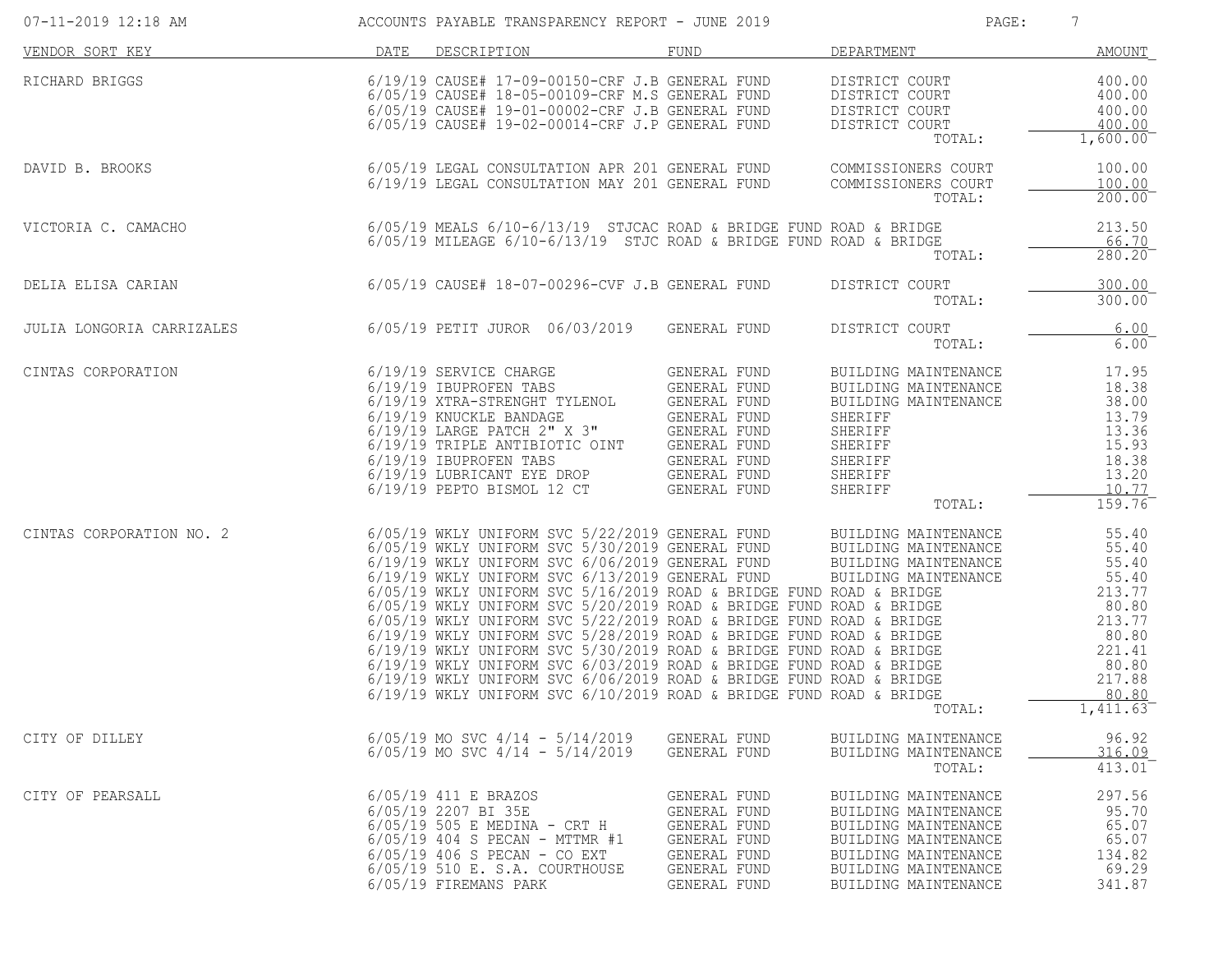| 07-11-2019 12:18 AM                                                                    |      | ACCOUNTS PAYABLE TRANSPARENCY REPORT - JUNE 2019                                                                                                                                                                    |                                                                                                     | PAGE:                                                                                                                                                  | 8                                                                               |
|----------------------------------------------------------------------------------------|------|---------------------------------------------------------------------------------------------------------------------------------------------------------------------------------------------------------------------|-----------------------------------------------------------------------------------------------------|--------------------------------------------------------------------------------------------------------------------------------------------------------|---------------------------------------------------------------------------------|
| VENDOR SORT KEY                                                                        | DATE | DESCRIPTION                                                                                                                                                                                                         | FUND                                                                                                | DEPARTMENT                                                                                                                                             | AMOUNT                                                                          |
|                                                                                        |      | $6/05/19$ $604$ E. MEDINA - MUSEUM<br>6/05/19 504 S CEDAR - JAILHOUSE GENERAL FUND<br>$6/05/19$ RADIO LANE<br>6/05/19 CR 4002 (CEMETARY)<br>6/05/19 HWY 1581 S - REGIONAL PARK GENERAL FUND<br>6/05/19 FISHING POND | GENERAL FUND<br>GENERAL FUND<br>GENERAL FUND<br>GENERAL FUND                                        | BUILDING MAINTENANCE<br>BUILDING MAINTENANCE<br>BUILDING MAINTENANCE<br>BUILDING MAINTENANCE<br>BUILDING MAINTENANCE<br>BUILDING MAINTENANCE<br>TOTAL: | 38.02<br>480.37<br>47.31<br>47.31<br>242.40<br>80.11<br>$2,004.90$ <sup>-</sup> |
| COLORADO BANKERS LIFE INSURANCE CO.                                                    |      | 6/07/19 COLORADO BANKERS LIFE PREM FRIO COUNTY PAYROL NON-DEPARTMENTAL<br>6/07/19 COLORADO BANKERS LIFE PREM FRIO COUNTY PAYROL NON-DEPARTMENTAL                                                                    |                                                                                                     | TOTAL:                                                                                                                                                 | 43.36<br>43.36<br>86.72                                                         |
| COMPANION LIFE                                                                         |      | 6/07/19 COMPANION LIFE PREMIUMS<br>6/07/19 COMPANION LIFE PREMIUMS                                                                                                                                                  | FRIO COUNTY PAYROL NON-DEPARTMENTAL<br>FRIO COUNTY PAYROL NON-DEPARTMENTAL                          | TOTAL:                                                                                                                                                 | 256.16<br>256.16<br>512.32                                                      |
| CORRECTIONAL MANAGEMENT INSTITUTE OF T 6/05/19 REG FEE 7/22-7/25/19 R CAM GENERAL FUND |      | $6/05/19$ REG FEE $7/22-7/25/19$ R. TE GENERAL FUND                                                                                                                                                                 |                                                                                                     | JUVENILE CORRECTIONS<br>JUVENILE CORRECTIONS<br>TOTAL:                                                                                                 | 265.00<br>265.00<br>530.00                                                      |
| ALYSSA GLORIA COSTILLA                                                                 |      | 6/19/19 PETIT JURY 06/03/19<br>6/19/19 PETIT JURY 06/04/19<br>6/19/19 PETIT JURY 06/05/19<br>6/19/19 PETIT JURY 06/06/19<br>6/19/19 PETIT JURY 06/07/19<br>6/19/19 PETIT JURY 06/10/19                              | GENERAL FUND<br>GENERAL FUND<br>GENERAL FUND<br><b>GENERAL FUND</b><br>GENERAL FUND<br>GENERAL FUND | DISTRICT COURT<br>DISTRICT COURT<br>DISTRICT COURT<br>DISTRICT COURT<br>DISTRICT COURT<br>DISTRICT COURT<br>TOTAL:                                     | 6.00<br>40.00<br>40.00<br>40.00<br>40.00<br>40.00<br>206.00                     |
| COUNTY OF LASALLE                                                                      |      | 6/05/19 INMATE HOUSING DEC 2018<br>6/05/19 INMATE HOUSING JAN 2019                                                                                                                                                  | GENERAL FUND<br>GENERAL FUND                                                                        | SHERIFF<br>SHERIFF<br>TOTAL:                                                                                                                           | 8,010.00<br>11,745.00<br>19,755.00                                              |
| MIREYA VERONICA CAMACHO CUEVAS                                                         |      | 6/05/19 PETIT JUROR 06/03/2019                                                                                                                                                                                      | GENERAL FUND                                                                                        | DISTRICT COURT<br>TOTAL:                                                                                                                               | 6.00<br>$6.00$ <sup>-</sup>                                                     |
| CULLIGAN WATER CONDITIONING CO                                                         |      | 6/19/19 MO SVC 06/01 - 06/30/2019 GENERAL FUND<br>6/05/19 MO SVC JUNE 2019                                                                                                                                          | GENERAL FUND                                                                                        | SHERIFF<br>HIGHWAY PATROL<br>TOTAL:                                                                                                                    | 56.25<br>52.50<br>108.75                                                        |
| SHEYLEON DAVIS                                                                         |      | 6/05/19 CAUSE# 19-01-00001-CVF J.G GENERAL FUND<br>6/05/19 CAUSE# 19-04-00112-CVF L. GENERAL FUND<br>6/05/19 CAUSE# 19-04-00132-CVF L.S GENERAL FUND                                                                |                                                                                                     | DISTRICT COURT<br>DISTRICT COURT<br>DISTRICT COURT<br>TOTAL:                                                                                           | 300.00<br>225.00<br>300.00<br>825.00                                            |
| ASENCION ALBERT DELEON                                                                 |      | 6/05/19 REIMBURSE LODGING 5/28/19 GENERAL FUND                                                                                                                                                                      |                                                                                                     | SHERIFF<br>TOTAL:                                                                                                                                      | 179.10<br>179.10                                                                |
| DANNY DELGADO                                                                          |      | 6/05/19 REIMBURSE LODGING 5/28/19<br>6/05/19 REIMBURSE PARKING 5/28/19 GENERAL FUND                                                                                                                                 | GENERAL FUND                                                                                        | SHERIFF<br>SHERIFF<br>TOTAL:                                                                                                                           | 179.10<br>35.00<br>$214.10^-$                                                   |
| DELL MARKETING L.P.                                                                    |      | 6/05/19 COMPUTERS, KEYBOARDS MOUS GENERAL FUND                                                                                                                                                                      |                                                                                                     | DISTRICT CLERK<br>TOTAL:                                                                                                                               | 6,380.24<br>$6,380.24$ <sup>-</sup>                                             |
| DILLEY LUBE & TIRES, INC.                                                              |      | $6/05/19$ AIR FILTER<br>6/05/19 OIL CHANGE                                                                                                                                                                          | GENERAL FUND<br>GENERAL FUND                                                                        | SHERIFF<br>SHERIFF                                                                                                                                     | 25.00<br>74.00                                                                  |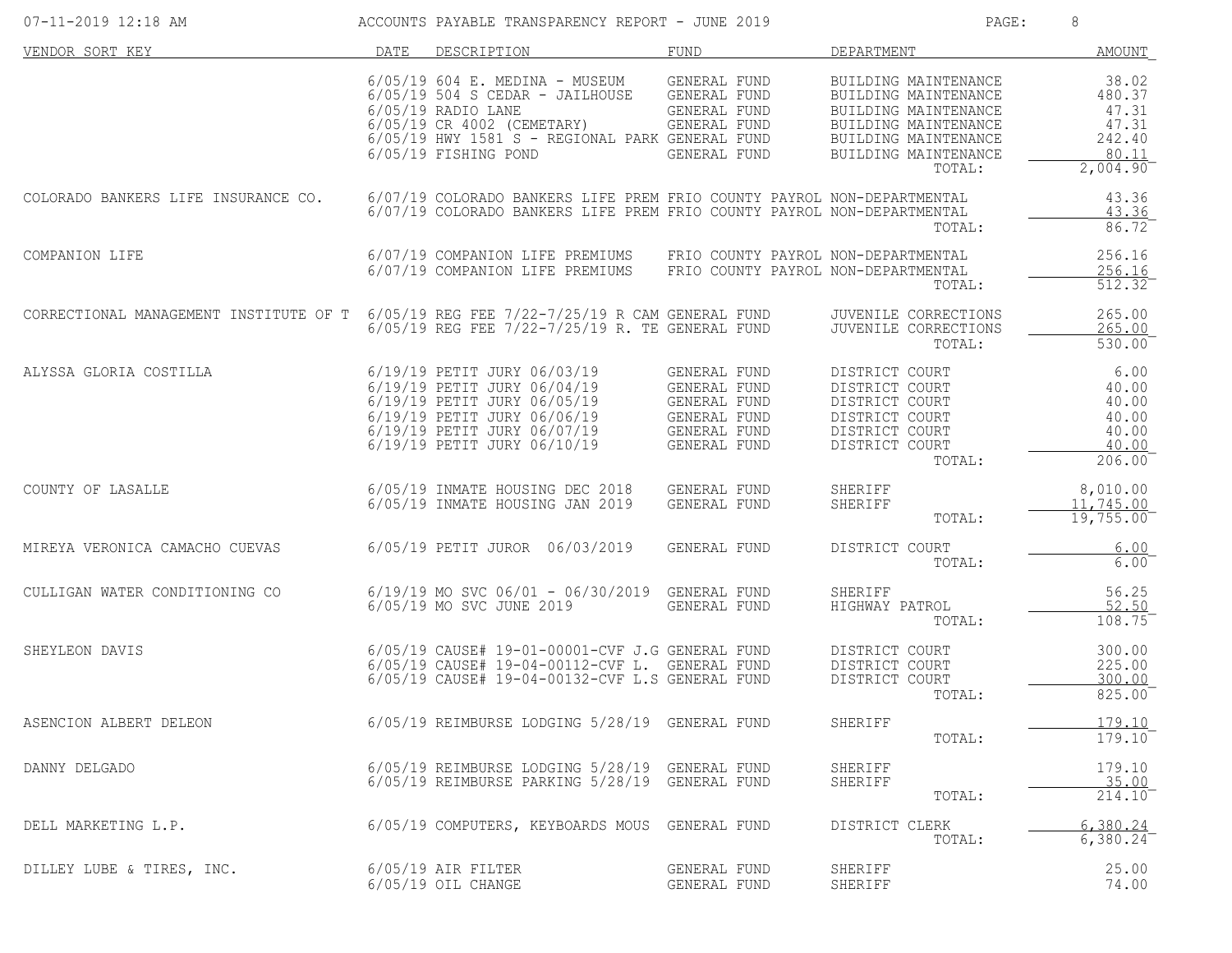| 07-11-2019 12:18 AM                                                                                           |                 | ACCOUNTS PAYABLE TRANSPARENCY REPORT - JUNE 2019                                                                                                                                                                                                                                                                                                                                                                                                                                 |                                                              | PAGE:                                                                                                                                                                                                                                                                          | 9                                                                                                                           |
|---------------------------------------------------------------------------------------------------------------|-----------------|----------------------------------------------------------------------------------------------------------------------------------------------------------------------------------------------------------------------------------------------------------------------------------------------------------------------------------------------------------------------------------------------------------------------------------------------------------------------------------|--------------------------------------------------------------|--------------------------------------------------------------------------------------------------------------------------------------------------------------------------------------------------------------------------------------------------------------------------------|-----------------------------------------------------------------------------------------------------------------------------|
| VENDOR SORT KEY                                                                                               | DATE            | DESCRIPTION                                                                                                                                                                                                                                                                                                                                                                                                                                                                      | FUND                                                         | DEPARTMENT                                                                                                                                                                                                                                                                     | AMOUNT                                                                                                                      |
|                                                                                                               | $6/05/19$ DIFX2 | 6/05/19 (2) GOODYEAR 245/75/17 TIR GENERAL FUND<br>6/05/19 LIFETIME PROTECTION<br>$6/19/19$ AIR FILTER<br>$6/19/19$ OIL CHANGE                                                                                                                                                                                                                                                                                                                                                   | GENERAL FUND<br>GENERAL FUND<br>GENERAL FUND<br>GENERAL FUND | SHERIFF<br>SHERIFF<br>SHERIFF<br>SHERIFF<br>SHERIFF<br>TOTAL:                                                                                                                                                                                                                  | 417.44<br>25.00<br>16.00<br>25.00<br>64.00<br>646.44                                                                        |
| <b>DOCUPREP</b>                                                                                               |                 | 6/05/19 OPERATIONAL PLAN 4/2019-3/ GENERAL FUND<br>6/05/19 OPERATIONAL PLAN 4/2019-3/ GENERAL FUND                                                                                                                                                                                                                                                                                                                                                                               |                                                              | SHERIFF<br>SHERIFF<br>TOTAL:                                                                                                                                                                                                                                                   | 750.00<br>750.00<br>1,500.00                                                                                                |
| CINDY A. DURAN                                                                                                |                 | $6/05/19$ CAUSE# 19-04-00132-CVF L.S GENERAL FUND                                                                                                                                                                                                                                                                                                                                                                                                                                |                                                              | DISTRICT COURT<br>TOTAL:                                                                                                                                                                                                                                                       | 477.50<br>477.50                                                                                                            |
| ELLIOTT ELECTRIC SUPPLY, INC.                                                                                 |                 | $6/05/19$ (4) 39W 2X4 LED FLT PNL 40 GENERAL FUND<br>6/05/19 RETURNED 1 39W 2X4 LED FLT GENERAL FUND<br>6/05/19 (2) 39W 2X4 LED FLT PNL 40 GENERAL FUND<br>6/19/19 LED EXIT, WHITE UNIVERSAL GENERAL FUND<br>$6/19/19$ DISCOUNT<br>6/19/19 LED COMBO UNIT LED ROUND GENERAL FUND<br>6/19/19 LED EXIT WHITE UNIVERSAL GENERAL FUND<br>$6/19/19$ DISCOUNT<br>6/19/19 (2) 39W 2X4 LED FLT PNL 40 GENERAL FUND<br>6/19/19 DISCOUNT<br>6/19/19 (1) 4' LED WRAP LED LIGHT GENERAL FUND | GENERAL FUND<br>GENERAL FUND<br>GENERAL FUND                 | BUILDING MAINTENANCE<br>BUILDING MAINTENANCE<br>BUILDING MAINTENANCE<br>BUILDING MAINTENANCE<br>BUILDING MAINTENANCE<br>BUILDING MAINTENANCE<br>BUILDING MAINTENANCE<br>BUILDING MAINTENANCE<br>BUILDING MAINTENANCE<br>BUILDING MAINTENANCE<br>BUILDING MAINTENANCE<br>TOTAL: | 329.20<br>$82.30 -$<br>164.60<br>21.21<br>$0.21 -$<br>56.95<br>$21.21 -$<br>$0.36-$<br>164.60<br>$1.65-$<br>57.67<br>688.50 |
| MARIA HERNANDEZ ENRIQUEZ 6/05/19 PETIT JUROR 06/03/2019                                                       |                 |                                                                                                                                                                                                                                                                                                                                                                                                                                                                                  | GENERAL FUND                                                 | DISTRICT COURT<br>TOTAL:                                                                                                                                                                                                                                                       | 6.00<br>$6.00^{-}$                                                                                                          |
| ERGON ASPHALT AND EMULSIONS, INC                                                                              |                 | $6/05/19$ 1645 GALLONS AE-P FM & LATERAL ROAD NON-DEPARTMENTAL<br>6/05/19 5010 GALLONS CRS-2<br>6/19/19 5036 GAL CRS-2<br>6/19/19 DEMURRAGE .5 HOURS                                                                                                                                                                                                                                                                                                                             | FM & LATERAL ROAD<br>FM & LATERAL ROAD<br>FM & LATERAL ROAD  | NON-DEPARTMENTAL<br>NON-DEPARTMENTAL<br>NON-DEPARTMENTAL<br>TOTAL:                                                                                                                                                                                                             | 4,523.75<br>11,915.45<br>11,973.95<br>40.00<br>28, 453.15                                                                   |
| MICHAEL C. FINKEL                                                                                             |                 | 6/19/19 CAUSE# 18-07-00296-CVF L.M GENERAL FUND                                                                                                                                                                                                                                                                                                                                                                                                                                  |                                                              | DISTRICT COURT<br>TOTAL:                                                                                                                                                                                                                                                       | 567.50<br>567.50                                                                                                            |
| FLEETPRIDE                                                                                                    |                 | 6/19/19 (50) DYNATEX 5TH WHL GREAS ROAD & BRIDGE FUND ROAD & BRIDGE                                                                                                                                                                                                                                                                                                                                                                                                              |                                                              | TOTAL:                                                                                                                                                                                                                                                                         | 84.50<br>84.50                                                                                                              |
| CARLA ANN FLORES                                                                                              |                 | 6/05/19 PETIT JUROR 06/03/2019 GENERAL FUND                                                                                                                                                                                                                                                                                                                                                                                                                                      |                                                              | DISTRICT COURT<br>TOTAL:                                                                                                                                                                                                                                                       | 6.00<br>$6.00$ <sup>-</sup>                                                                                                 |
| SAUL FERNAN FONSECA JR                                                                                        |                 | 6/05/19 PETIT JUROR 06/03/2019 GENERAL FUND                                                                                                                                                                                                                                                                                                                                                                                                                                      |                                                              | DISTRICT COURT<br>TOTAL:                                                                                                                                                                                                                                                       | 6.00<br>$6.00$ <sup>-</sup>                                                                                                 |
| FORT DEARBORN LIFE                                                                                            |                 | 6/07/19 DISABILITY PREMIUMS 5394-0 FRIO COUNTY PAYROL NON-DEPARTMENTAL<br>6/07/19 DISABILITY PREMIUMS 5394-0 FRIO COUNTY PAYROL NON-DEPARTMENTAL                                                                                                                                                                                                                                                                                                                                 |                                                              | TOTAL:                                                                                                                                                                                                                                                                         | 315.06<br>315.06<br>630.12                                                                                                  |
| FOURTH COURT OF APPEALS APELLATE JUDIC 6/12/19 FOURTH COURT OF APPEALS AP CRIMINAL JUSTICE F NON-DEPARTMENTAL |                 |                                                                                                                                                                                                                                                                                                                                                                                                                                                                                  |                                                              | TOTAL:                                                                                                                                                                                                                                                                         | 460.00<br>460.00                                                                                                            |
| FRIO COUNTY APPRAISAL DISTRICT                                                                                |                 | 6/05/19 CAUSE# 18-09-00349-CVF JUN GENERAL FUND                                                                                                                                                                                                                                                                                                                                                                                                                                  |                                                              | COMMISSIONERS COURT                                                                                                                                                                                                                                                            | 4,235.72                                                                                                                    |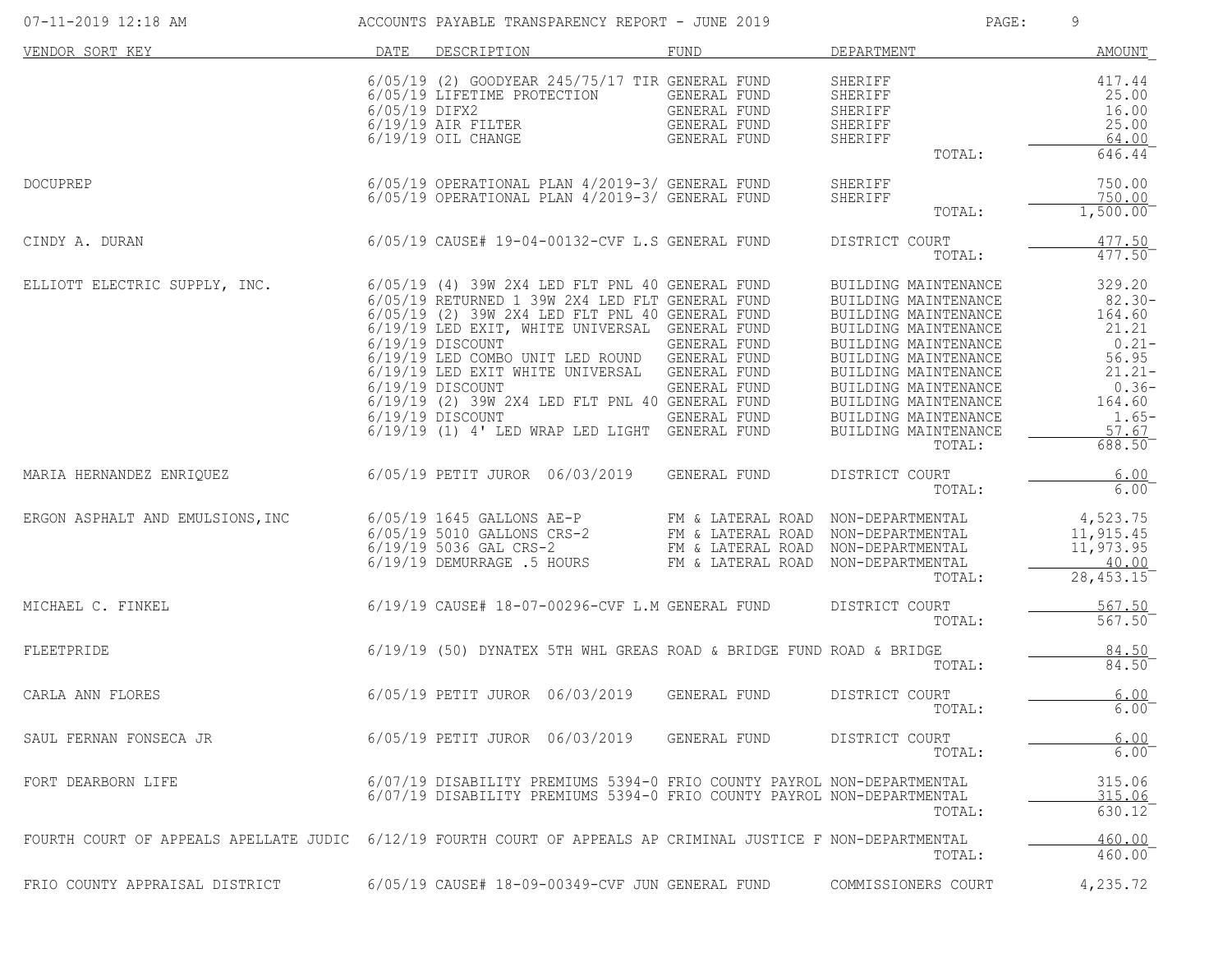| $07 - 11 - 2019$ 12:18 AM          |      | ACCOUNTS PAYABLE TRANSPARENCY REPORT - JUNE 2019                                                                                                                                                                                                                                                                                                          |                                                                                                                                                                              |                                                                                                                                 | PAGE:<br>10                                                                                                |
|------------------------------------|------|-----------------------------------------------------------------------------------------------------------------------------------------------------------------------------------------------------------------------------------------------------------------------------------------------------------------------------------------------------------|------------------------------------------------------------------------------------------------------------------------------------------------------------------------------|---------------------------------------------------------------------------------------------------------------------------------|------------------------------------------------------------------------------------------------------------|
| VENDOR SORT KEY                    | DATE | DESCRIPTION                                                                                                                                                                                                                                                                                                                                               | FUND                                                                                                                                                                         | DEPARTMENT                                                                                                                      | <b>AMOUNT</b>                                                                                              |
|                                    |      | 6/05/19 MONTHLY ASSESSMENT JULY 20 GENERAL FUND                                                                                                                                                                                                                                                                                                           |                                                                                                                                                                              | TAX COLLECTOR<br>TOTAL:                                                                                                         | 22,052.73<br>26, 288.45                                                                                    |
| FRIO COUNTY CREDIT UNION           |      | 6/10/19 CREDIT UNION DEDUCTIONS<br>6/24/19 CREDIT UNION DEDUCTIONS                                                                                                                                                                                                                                                                                        | FRIO COUNTY PAYROL NON-DEPARTMENTAL                                                                                                                                          | FRIO COUNTY PAYROL NON-DEPARTMENTAL<br>TOTAL:                                                                                   | 10,651.87<br>10,078.87<br>20,730.74                                                                        |
| FRIO COUNTY TAX ASSESSOR COLLECTOR |      |                                                                                                                                                                                                                                                                                                                                                           | $6/19/19$ INSP/REGISTRATION UNIT 019 ROAD & BRIDGE FUND ROAD & BRIDGE                                                                                                        | TOTAL:                                                                                                                          | 7.50<br>7.50                                                                                               |
| FRIO DRUG STORE                    |      | 6/05/19 RX0654334 J. LEDEZMA<br>6/05/19 RX0654333 J. LEDEZMA<br>6/05/19 RX0654335 J. LEDEZMA<br>6/05/19 RX0654432<br>L. HOPPER<br>6/05/19 RX0654434<br>L. HOPPER<br>6/05/19 RX0654437 L. HOPPER<br>6/05/19 RX0654439 L. HOPPER<br>6/05/19 RX0654436 L. HOPPER<br>6/19/19 RX0654612 R. RAMON<br>6/19/19 RX0654752 L. HOPPER<br>6/19/19 RX0654751 L. HOPPER | GENERAL FUND<br>GENERAL FUND<br>GENERAL FUND<br>GENERAL FUND<br>GENERAL FUND<br>GENERAL FUND<br>GENERAL FUND<br>GENERAL FUND<br>GENERAL FUND<br>GENERAL FUND<br>GENERAL FUND | SHERIFF<br>SHERIFF<br>SHERIFF<br>SHERIFF<br>SHERIFF<br>SHERIFF<br>SHERIFF<br>SHERIFF<br>SHERIFF<br>SHERIFF<br>SHERIFF<br>TOTAL: | 26.19<br>21.60<br>83.22<br>17.89<br>16.37<br>68.74<br>405.22<br>22.23<br>20.92<br>25.12<br>17.04<br>724.54 |
| FRIO HOSPITAL ER PHYSICIANS        |      | 6/05/19 CPT 99283 F. SAMBRANO<br>6/05/19 CPT 99283 P. SANDOVAL JR GENERAL FUND<br>6/05/19 CPT 99284 E. BROWN<br>6/05/19 CPT 99284 R. SEPULVEDA JR GENERAL FUND<br>6/19/19 CPT 99284<br>F. SAMBRANO                                                                                                                                                        | GENERAL FUND<br>GENERAL FUND<br>GENERAL FUND                                                                                                                                 | SHERIFF<br>SHERIFF<br>SHERIFF<br>SHERIFF<br>SHERIFF<br>TOTAL:                                                                   | 54.41<br>54.41<br>79.62<br>79.62<br>79.62<br>347.68                                                        |
| FRIO NUECES CURRENT                |      | 6/19/19 JOB OPENING - COUNTY CLERK GENERAL FUND<br>6/19/19 JOB OPENING - COUNTY CLERK GENERAL FUND<br>6/19/19 BID NOTICE - DEPOSITORY 5/ GENERAL FUND<br>6/19/19 BID NOTICE - DEPOSITORY 5/ GENERAL FUND<br>6/19/19 BID NOTICE - DEPOSITORY 5/ GENERAL FUND                                                                                               |                                                                                                                                                                              | COMMISSIONERS COURT<br>COMMISSIONERS COURT<br>COUNTY TREASURER<br>COUNTY TREASURER<br>COUNTY TREASURER<br>TOTAL:                | 70.24<br>40.25<br>63.70<br>63.70<br>63.70<br>301.59                                                        |
| FRIO REGIONAL HOSPITAL             |      | 6/05/19 INMATE MEDICAL F. SAMBRANO GENERAL FUND<br>6/05/19 INMATE MEDICAL P. SANDOVAL GENERAL FUND<br>6/05/19 INMATE MEDICAL E. BROWN<br>6/05/19 INMATE MEDICAL R. SEPULVED GENERAL FUND<br>6/19/19 INMATE MEDICAL F. SAMBRANO GENERAL FUND                                                                                                               | GENERAL FUND                                                                                                                                                                 | SHERIFF<br>SHERIFF<br>SHERIFF<br>SHERIFF<br>SHERIFF<br>TOTAL:                                                                   | 453.77<br>357.23<br>1,190.67<br>153.29<br>1,568.30<br>3,723.26                                             |
| FUEL MASTERS, LLC                  |      |                                                                                                                                                                                                                                                                                                                                                           | 6/19/19 8388 GAL ETHANOL NO LEAD G FM & LATERAL ROAD NON-DEPARTMENTAL                                                                                                        | TOTAL:                                                                                                                          | 19,342.17<br>19,342.17                                                                                     |
| GADDIS COURT REPORTING             |      | 6/05/19 COURT REPORTING 5/17/2019 GENERAL FUND                                                                                                                                                                                                                                                                                                            |                                                                                                                                                                              | DISTRICT COURT<br>TOTAL:                                                                                                        | 574.60<br>574.60                                                                                           |
| GALLS                              |      | 6/05/19 GOLD 5 STAR BADGES<br>6/05/19 GLD BDGES W/TX FLAGS                                                                                                                                                                                                                                                                                                | GENERAL FUND<br>GENERAL FUND                                                                                                                                                 | SHERIFF<br>SHERIFF<br>TOTAL:                                                                                                    | 713.94<br>237.98<br>$951.92$ <sup>-</sup>                                                                  |
| CHRISTIAN ANGEL GARCIA             |      | 6/05/19 PETIT JUROR 06/03/2019                                                                                                                                                                                                                                                                                                                            | GENERAL FUND                                                                                                                                                                 | DISTRICT COURT<br>TOTAL:                                                                                                        | 6.00<br>6.00                                                                                               |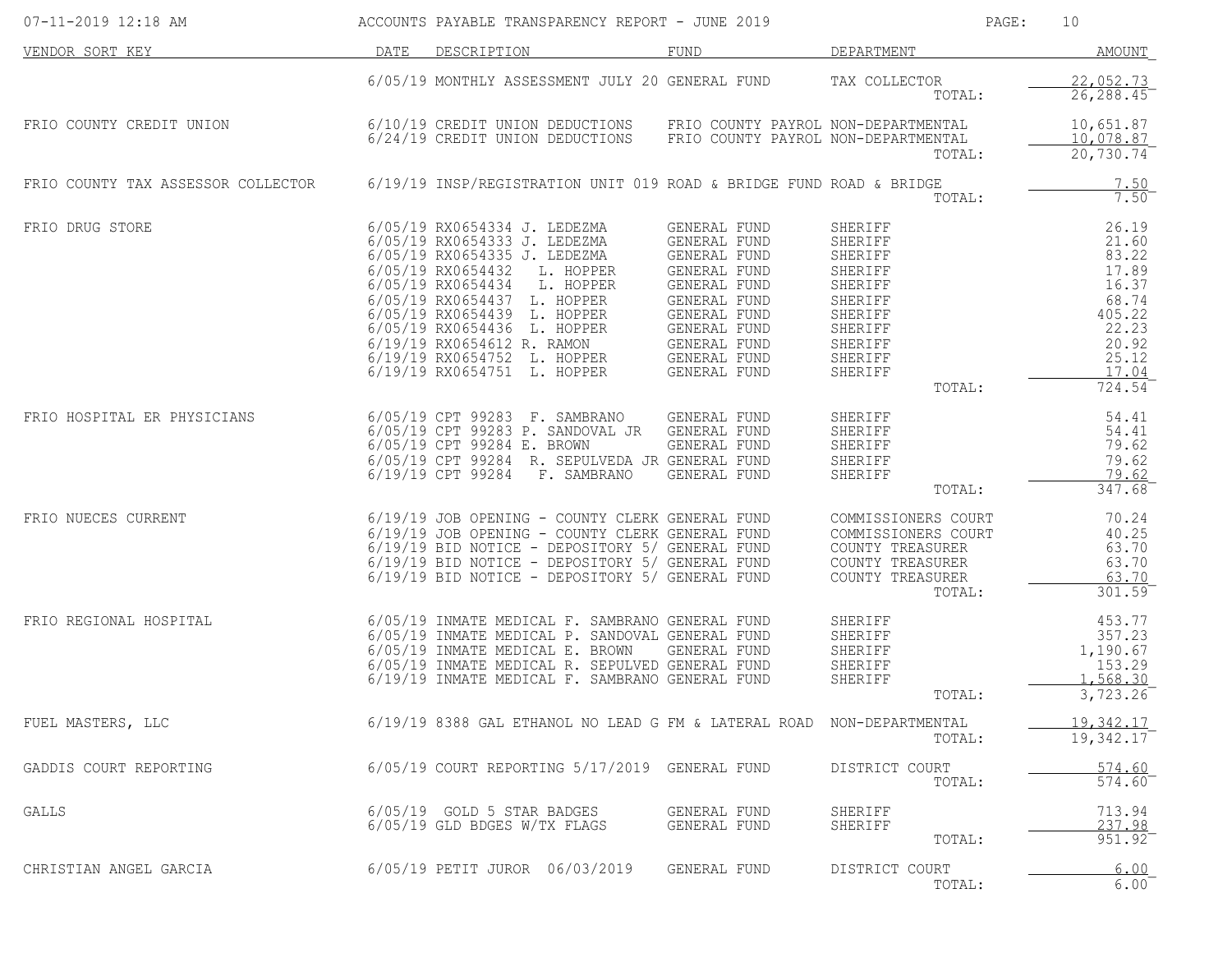| 07-11-2019 12:18 AM                                                      |                   |                                                                                                                                                                                        |                                                                                                                                                                                                                                                                                                                                                                                                                                                                                                                                                                                             | ACCOUNTS PAYABLE TRANSPARENCY REPORT - JUNE 2019                                                 | PAGE:                                                                                                                                                                                                                                                                                                                                                                                        | 11                                                                                                                                                              |
|--------------------------------------------------------------------------|-------------------|----------------------------------------------------------------------------------------------------------------------------------------------------------------------------------------|---------------------------------------------------------------------------------------------------------------------------------------------------------------------------------------------------------------------------------------------------------------------------------------------------------------------------------------------------------------------------------------------------------------------------------------------------------------------------------------------------------------------------------------------------------------------------------------------|--------------------------------------------------------------------------------------------------|----------------------------------------------------------------------------------------------------------------------------------------------------------------------------------------------------------------------------------------------------------------------------------------------------------------------------------------------------------------------------------------------|-----------------------------------------------------------------------------------------------------------------------------------------------------------------|
| VENDOR SORT KEY                                                          |                   | DATE DESCRIPTION                                                                                                                                                                       |                                                                                                                                                                                                                                                                                                                                                                                                                                                                                                                                                                                             | FUND                                                                                             | DEPARTMENT                                                                                                                                                                                                                                                                                                                                                                                   | <b>AMOUNT</b>                                                                                                                                                   |
| VICTOR H. GAYTAN                                                         |                   |                                                                                                                                                                                        | 6/05/19 PARKING 6/2-6/26/19 TRAINI GENERAL FUND                                                                                                                                                                                                                                                                                                                                                                                                                                                                                                                                             | 6/05/19 MILEAGE 5/09 - 5/16/2019 GENERAL FUND<br>6/05/19 MILEAGE 6/24-6/26/19 TRAIN GENERAL FUND | JUVENILE CORRECTIONS<br>JUVENILE CORRECTIONS<br>JUVENILE CORRECTIONS<br>TOTAL:                                                                                                                                                                                                                                                                                                               | 344.58<br>67.16<br>30.00<br>441.74                                                                                                                              |
| GEMINI OFFICE PRODUCTS / FRIO DOLLAR                                     |                   | 6/05/19 CALCULATOR<br>$6/19/19$ CALC 8DGT, SLR                                                                                                                                         | 6/05/19 10'X15" EXPAN ENV GENERAL FUND<br>6/05/19 30 GAL PLASTIC BAGS<br>6/05/19 30 GAL PLASTIC BAGS<br>6/05/19 COPY PAPER<br>6/19/19 STAMP<br>6/19/19 CLIPBOARD<br>6/05/19 TIMEMIST DESSERT BLO<br>6/05/19 TIMEMIST VOODDOO BER<br>6/05/19 LAYFLAT SCREW MOPS<br>6/05/19 LAYFLAT SCREW<br>6/05/19 PRICE CORRECTION-TIMEMIST GENERAL FUND<br>6/05/19 BRITE FLAGS<br>6/05/19 BRITE FLAGS<br>6/05/19 BLK SHARPIE FINE MKR<br>6/05/19 BLK SHARPIE CHISEL<br>6/05/19 BLK SHARPIE CHISEL<br>6/05/19 BLK SHARPIE CHISEL<br>6/05/19 BLIK SHARPIE CLIPS<br>6/05/19 FILER FOLDERS AST<br>6/19/19 FIL | GENERAL FUND<br>GENERAL FUND                                                                     | DISTRICT CLERK<br>DISTRICT CLERK<br>DISTRICT CLERK<br>DISTRICT CLERK<br>$J.P.$ PCT. $# 2$<br>$J.P.$ PCT. $# 2$<br>BUILDING MAINTENANCE<br>BUILDING MAINTENANCE<br>BUILDING MAINTENANCE<br>BUILDING MAINTENANCE<br>JUVENILE CORRECTIONS<br>JUVENILE CORRECTIONS<br>JUVENILE CORRECTIONS<br>JUVENILE CORRECTIONS<br>JUVENILE CORRECTIONS<br>JUVENILE CORRECTIONS<br>COUNTY EXTENSION<br>TOTAL: | 60.89<br>66.96<br>27.94<br>103.22<br>76.50<br>4.19<br>101.52<br>77.28<br>114.93<br>$1.94-$<br>41.34<br>10.06<br>5.52<br>5.63<br>1.79<br>19.16<br>9.09<br>724.08 |
| 6/05/19 PETIT JUROR 06/03/2019<br>JANICE MARIE GONZALEZ                  |                   |                                                                                                                                                                                        |                                                                                                                                                                                                                                                                                                                                                                                                                                                                                                                                                                                             | GENERAL FUND                                                                                     | DISTRICT COURT<br>TOTAL:                                                                                                                                                                                                                                                                                                                                                                     | 6.00<br>$6.00$ <sup>-</sup>                                                                                                                                     |
| 6/05/19 PETIT JUROR 06/03/2019<br>ODILIA ROMERO GONZALEZ                 |                   |                                                                                                                                                                                        |                                                                                                                                                                                                                                                                                                                                                                                                                                                                                                                                                                                             | GENERAL FUND                                                                                     | DISTRICT COURT<br>TOTAL:                                                                                                                                                                                                                                                                                                                                                                     | 6.00<br>$6.00^{-}$                                                                                                                                              |
| W.W. GRAINGER, INC.                                                      | $6/05/19$ FAUCETS |                                                                                                                                                                                        |                                                                                                                                                                                                                                                                                                                                                                                                                                                                                                                                                                                             | GENERAL FUND                                                                                     | BUILDING MAINTENANCE<br>TOTAL:                                                                                                                                                                                                                                                                                                                                                               | 209.88<br>209.88                                                                                                                                                |
| CHRISTINA MARIE GRELLE                                                   |                   |                                                                                                                                                                                        |                                                                                                                                                                                                                                                                                                                                                                                                                                                                                                                                                                                             | 6/05/19 PETIT JUROR 06/03/2019 GENERAL FUND                                                      | DISTRICT COURT<br>TOTAL:                                                                                                                                                                                                                                                                                                                                                                     | 6.00<br>6.00                                                                                                                                                    |
| GULF COAST TRADES CENTER 6/19/19 RESIDENTIAL SVC MAY'19 PID GENERAL FUND |                   |                                                                                                                                                                                        |                                                                                                                                                                                                                                                                                                                                                                                                                                                                                                                                                                                             |                                                                                                  | JUVENILE CORRECTIONS<br>TOTAL:                                                                                                                                                                                                                                                                                                                                                               | 3, 193.93<br>3,193.93                                                                                                                                           |
| GUTIERREZ GARAGE                                                         |                   | $6/26/19$ MILEAGE                                                                                                                                                                      |                                                                                                                                                                                                                                                                                                                                                                                                                                                                                                                                                                                             | 6/26/19 ABV TOWING 2008 MERCEDES X ABANDONED VEHICLE ABANDONED VEHICLE                           | 6/26/19 ABV TOWING 2008 MERCEDES ABANDONED VEHICLE ABANDONED VEHICLE<br>6/26/19 ABV TOW 2008 MERCEDES XMW ABANDONED VEHICLE ABANDONED VEHICLE<br>ABANDONED VEHICLE ABANDONED VEHICLE<br>TOTAL:                                                                                                                                                                                               | 217.50<br>150.00<br>67.50<br>$217.50 -$<br>217.50                                                                                                               |
| SANDY L. GUTIERREZ                                                       |                   |                                                                                                                                                                                        | 6/05/19 PETIT JUROR 06/03/2019                                                                                                                                                                                                                                                                                                                                                                                                                                                                                                                                                              | GENERAL FUND                                                                                     | DISTRICT COURT<br>TOTAL:                                                                                                                                                                                                                                                                                                                                                                     | 6.00<br>6.00                                                                                                                                                    |
| SAN JUAN GUZMAN                                                          |                   | 6/19/19 PETIT JURY 06/03/19<br>6/19/19 PETIT JURY 06/04/19<br>6/19/19 PETIT JURY 06/05/19<br>6/19/19 PETIT JURY 06/06/19<br>6/19/19 PETIT JURY 06/07/19<br>6/19/19 PETIT JURY 06/10/19 |                                                                                                                                                                                                                                                                                                                                                                                                                                                                                                                                                                                             | GENERAL FUND<br>GENERAL FUND<br>GENERAL FUND<br>GENERAL FUND<br>GENERAL FUND<br>GENERAL FUND     | DISTRICT COURT<br>DISTRICT COURT<br>DISTRICT COURT<br>DISTRICT COURT<br>DISTRICT COURT<br>DISTRICT COURT<br>TOTAL:                                                                                                                                                                                                                                                                           | 6.00<br>40.00<br>40.00<br>40.00<br>40.00<br>40.00<br>206.00                                                                                                     |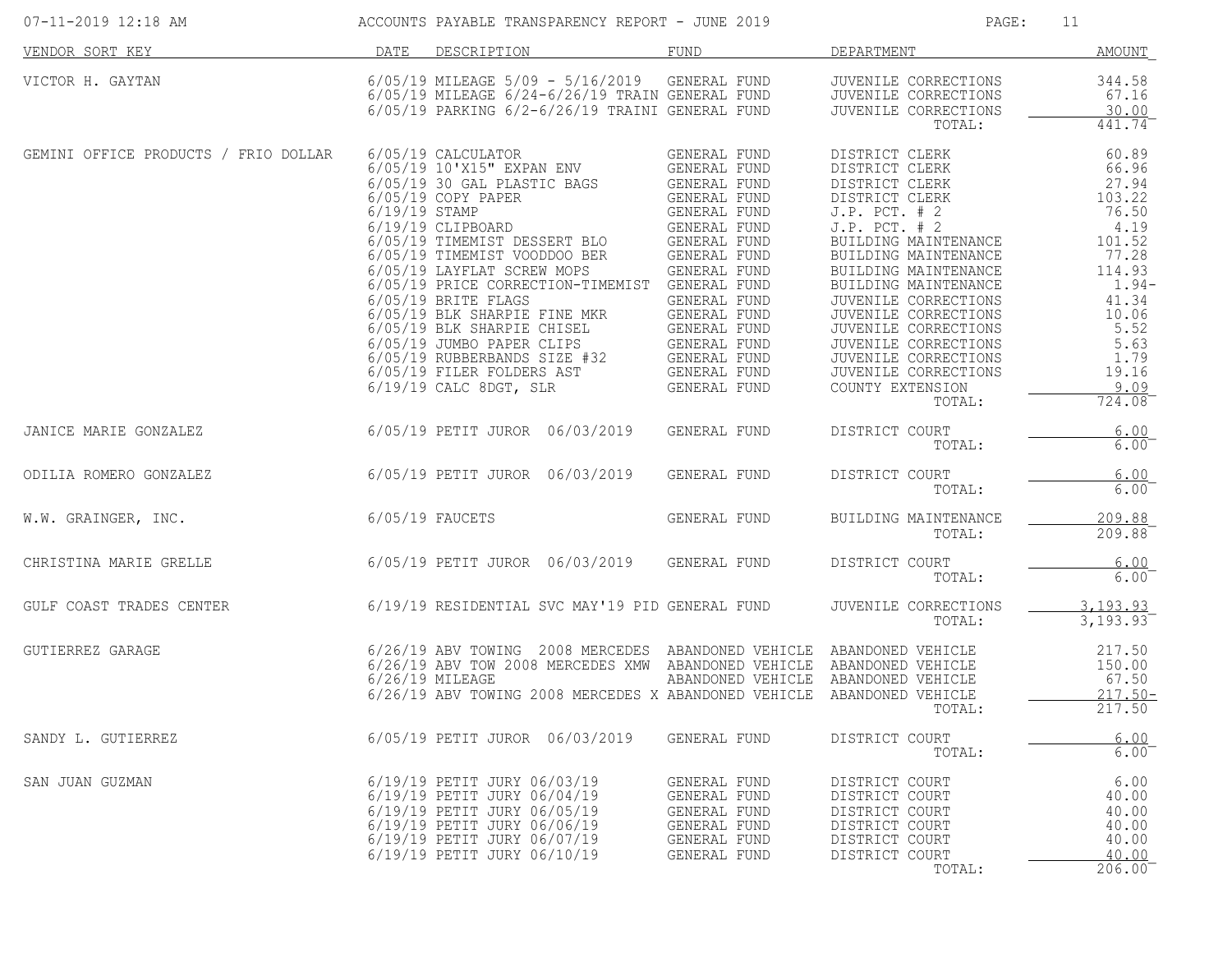| 07-11-2019 12:18 AM   |      | ACCOUNTS PAYABLE TRANSPARENCY REPORT - JUNE 2019                                                                                                                                                                                                                                                                                                                                                                                                                                                                                                                                                                 |                                                                                                                                                                                                                                                                                                                                                                      | PAGE:                                                                                                                                                                                                                                                                        | 12                                                                                                                                               |
|-----------------------|------|------------------------------------------------------------------------------------------------------------------------------------------------------------------------------------------------------------------------------------------------------------------------------------------------------------------------------------------------------------------------------------------------------------------------------------------------------------------------------------------------------------------------------------------------------------------------------------------------------------------|----------------------------------------------------------------------------------------------------------------------------------------------------------------------------------------------------------------------------------------------------------------------------------------------------------------------------------------------------------------------|------------------------------------------------------------------------------------------------------------------------------------------------------------------------------------------------------------------------------------------------------------------------------|--------------------------------------------------------------------------------------------------------------------------------------------------|
| VENDOR SORT KEY       | DATE | DESCRIPTION                                                                                                                                                                                                                                                                                                                                                                                                                                                                                                                                                                                                      | FUND                                                                                                                                                                                                                                                                                                                                                                 | DEPARTMENT                                                                                                                                                                                                                                                                   | AMOUNT                                                                                                                                           |
| HAYS COUNTY TREASURER |      | 6/19/19 PLACEMENT PID 1628 MAY 201 GENERAL FUND                                                                                                                                                                                                                                                                                                                                                                                                                                                                                                                                                                  |                                                                                                                                                                                                                                                                                                                                                                      | JUVENILE CORRECTIONS<br>TOTAL:                                                                                                                                                                                                                                               | 6,107.00<br>$6,107.00^-$                                                                                                                         |
| M. CECILIA HELLRUNG   |      | $6/05/19$ CAUSE# 18-07-00294-CVF H.G GENERAL FUND<br>$6/05/19$ CAUSE# 19-04-00114-CVF J.                                                                                                                                                                                                                                                                                                                                                                                                                                                                                                                         | GENERAL FUND                                                                                                                                                                                                                                                                                                                                                         | DISTRICT COURT<br>DISTRICT COURT<br>TOTAL:                                                                                                                                                                                                                                   | 650.00<br>262.50<br>912.50                                                                                                                       |
| JANIE HERNANDEZ       |      | 6/19/19 PETIT JURY 06/03/19<br>6/19/19 PETIT JURY 06/04/19<br>6/19/19 PETIT JURY 06/05/19<br>6/19/19 PETIT JURY 06/06/19<br>6/19/19 PETIT JURY 06/07/19<br>6/19/19 PETIT JURY 06/10/19                                                                                                                                                                                                                                                                                                                                                                                                                           | GENERAL FUND<br>GENERAL FUND<br>GENERAL FUND<br>GENERAL FUND<br>GENERAL FUND<br>GENERAL FUND                                                                                                                                                                                                                                                                         | DISTRICT COURT<br>DISTRICT COURT<br>DISTRICT COURT<br>DISTRICT COURT<br>DISTRICT COURT<br>DISTRICT COURT<br>TOTAL:                                                                                                                                                           | 6.00<br>40.00<br>40.00<br>40.00<br>40.00<br>40.00<br>206.00                                                                                      |
| SANDRA HERNANDEZ      |      | 6/19/19 PETIT JURY 06/03/19<br>6/19/19 PETIT JURY 06/04/19<br>6/19/19 PETIT JURY 06/05/19<br>6/19/19 PETIT JURY 06/06/19<br>6/19/19 PETIT JURY 06/07/19<br>6/19/19 PETIT JURY 06/10/19                                                                                                                                                                                                                                                                                                                                                                                                                           | GENERAL FUND<br>GENERAL FUND<br>GENERAL FUND<br>GENERAL FUND<br>GENERAL FUND<br>GENERAL FUND                                                                                                                                                                                                                                                                         | DISTRICT COURT<br>DISTRICT COURT<br>DISTRICT COURT<br>DISTRICT COURT<br>DISTRICT COURT<br>DISTRICT COURT<br>TOTAL:                                                                                                                                                           | 6.00<br>40.00<br>40.00<br>40.00<br>40.00<br>40.00<br>206.00                                                                                      |
| TAMMY HERNANDEZ       |      | $6/19/19$ MILEAGE TO DILLEY $6/04/201$ WIC PROGRAM FUND                                                                                                                                                                                                                                                                                                                                                                                                                                                                                                                                                          |                                                                                                                                                                                                                                                                                                                                                                      | NON-DEPARTMENTAL<br>TOTAL:                                                                                                                                                                                                                                                   | 20.06<br>20.06                                                                                                                                   |
| GREGORY ALLEN HITZLER |      | 6/05/19 PETIT JUROR 06/03/2019                                                                                                                                                                                                                                                                                                                                                                                                                                                                                                                                                                                   | GENERAL FUND                                                                                                                                                                                                                                                                                                                                                         | DISTRICT COURT<br>TOTAL:                                                                                                                                                                                                                                                     | 6.00<br>$6.00$ <sup>-</sup>                                                                                                                      |
| TONY HOLGUIN          |      | 6/05/19 HELP DELMA W/FACEBOOK<br>6/05/19 INSTALLED USB ETHERNET<br>6/05/19 INSTALL 4 NEW COMPUTERS<br>6/05/19 CONTINUE INSTALLATION<br>6/05/19 LOAD VIRUS SOFTWARE & TRAN GENERAL FUND<br>$6/05/19$ (2) 6 FOOT HDMI CABLES<br>6/05/19 (4) 2019 NORTON ANTIVIRUS GENERAL FUND<br>6/05/19 MINOR ADJUSTMENTS<br>6/05/19 INSTALL EFAX DRIVERS<br>6/05/19 TOSHIBA SUPPORT - NETWOK F GENERAL FUND<br>6/05/19 REPAIR LAPTOP BUILT-IN MOU GENERAL FUND<br>6/05/19 SET UP 3 NEW EMAIL ACCOUNT GENERAL FUND<br>6/19/19 REPAIR PROBLEM W/EMAIL TAM WIC PROGRAM FUND<br>6/19/19 TROUBLESHOOT SIGNATURE PAD WIC PROGRAM FUND | GENERAL FUND<br>GENERAL FUND<br>GENERAL FUND<br>GENERAL FUND<br>GENERAL FUND<br>GENERAL FUND<br>GENERAL FUND                                                                                                                                                                                                                                                         | COMMISSIONERS COURT<br>COMMISSIONERS COURT<br>DISTRICT CLERK<br>DISTRICT CLERK<br>DISTRICT CLERK<br>DISTRICT CLERK<br>DISTRICT CLERK<br>DISTRICT CLERK<br>DISTRICT CLERK<br>DISTRICT CLERK<br>CONSTABLE PCT # 4<br>SHERIFF<br>NON-DEPARTMENTAL<br>NON-DEPARTMENTAL<br>TOTAL: | 55.00<br>80.00<br>330.00<br>220.00<br>385.00<br>60.00<br>100.00<br>110.00<br>110.00<br>220.00<br>110.00<br>55.00<br>110.00<br>110,00<br>2,055.00 |
| HOLT CAT              |      | 6/05/19 (2) ANTISIEZE COM COPP<br>$6/05/19$ FREIGHT<br>$6/19/19$ (4) STUD WHEEL<br>$6/19/19$ (8) NUT<br>6/19/19 (8) WASHER<br>$6/19/19$ FREIGHT<br>$6/19/19$ (6) ANTIFREEZE RED<br>$6/19/19$ (1) 5 GALLON<br>6/19/19 REAR GLASS UNIT 0206<br>6/19/19 SEAL KIT UNIT 0122                                                                                                                                                                                                                                                                                                                                          | ROAD & BRIDGE FUND ROAD & BRIDGE<br>ROAD & BRIDGE FUND ROAD & BRIDGE<br>ROAD & BRIDGE FUND ROAD & BRIDGE<br>ROAD & BRIDGE FUND ROAD & BRIDGE<br>ROAD & BRIDGE FUND ROAD & BRIDGE<br>ROAD & BRIDGE FUND ROAD & BRIDGE<br>ROAD & BRIDGE FUND ROAD & BRIDGE<br>ROAD & BRIDGE FUND ROAD & BRIDGE<br>ROAD & BRIDGE FUND ROAD & BRIDGE<br>ROAD & BRIDGE FUND ROAD & BRIDGE | TOTAL:                                                                                                                                                                                                                                                                       | 41.88<br>40.00<br>202.56<br>16.24<br>13.84<br>14.17<br>113.58<br>67.99<br>394.21<br>65.47<br>969.94                                              |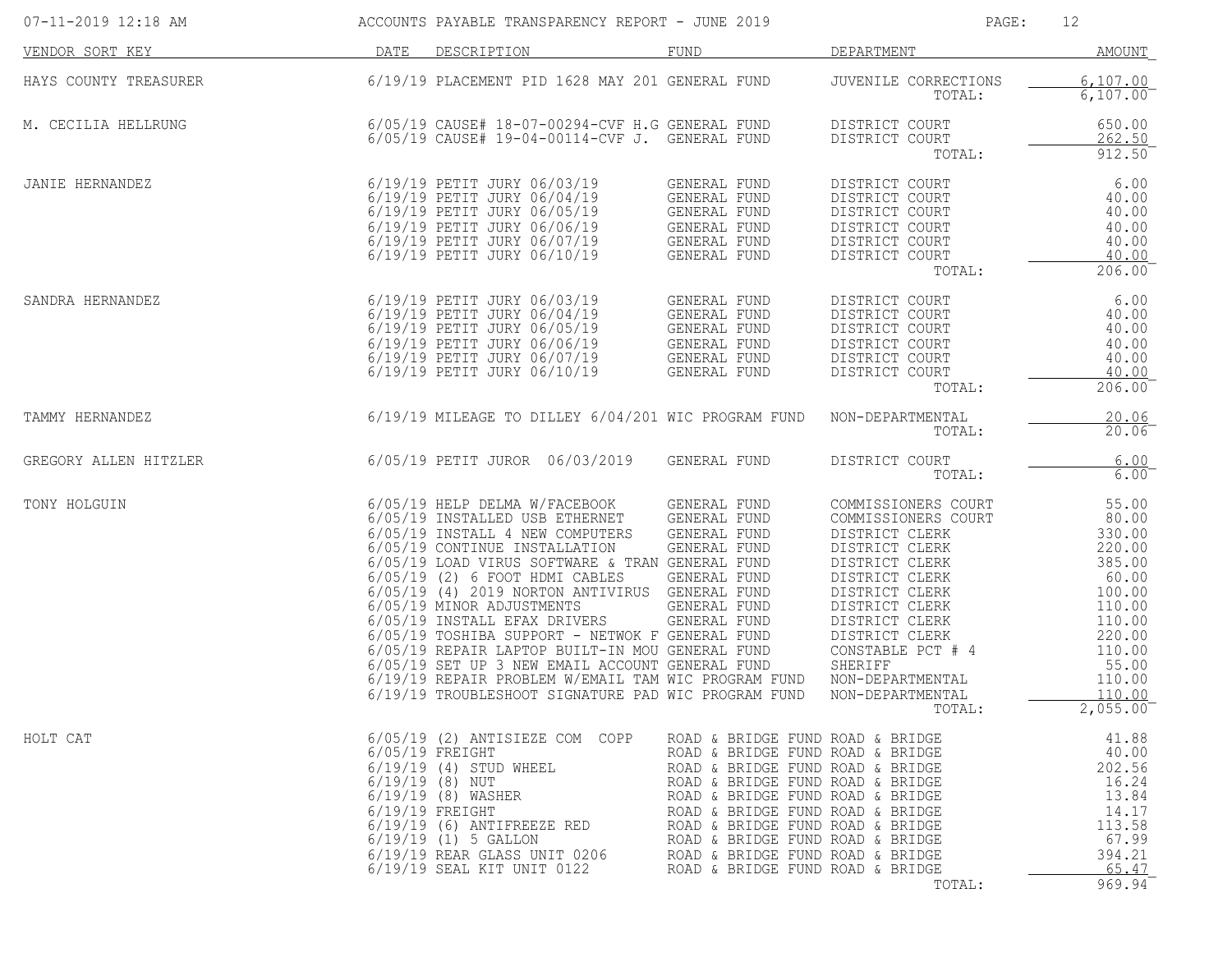| 07-11-2019 12:18 AM                                                                                   |                                                                         | ACCOUNTS PAYABLE TRANSPARENCY REPORT - JUNE 2019                                                                                                                                                                                                                                                                                                                                                                                                                                                                                                                                                                                                                                                                                                                                                                                                                                                                                                                                                                                                                                                                                                               |                                                                                                                                              | PAGE:                                                                                                                                                                                                                                                                                                                                                                                                                                                                                                                                                           | 13                                                                                                                                                                                                                                                                                                       |
|-------------------------------------------------------------------------------------------------------|-------------------------------------------------------------------------|----------------------------------------------------------------------------------------------------------------------------------------------------------------------------------------------------------------------------------------------------------------------------------------------------------------------------------------------------------------------------------------------------------------------------------------------------------------------------------------------------------------------------------------------------------------------------------------------------------------------------------------------------------------------------------------------------------------------------------------------------------------------------------------------------------------------------------------------------------------------------------------------------------------------------------------------------------------------------------------------------------------------------------------------------------------------------------------------------------------------------------------------------------------|----------------------------------------------------------------------------------------------------------------------------------------------|-----------------------------------------------------------------------------------------------------------------------------------------------------------------------------------------------------------------------------------------------------------------------------------------------------------------------------------------------------------------------------------------------------------------------------------------------------------------------------------------------------------------------------------------------------------------|----------------------------------------------------------------------------------------------------------------------------------------------------------------------------------------------------------------------------------------------------------------------------------------------------------|
| VENDOR SORT KEY                                                                                       | <b>DATE</b>                                                             | DESCRIPTION                                                                                                                                                                                                                                                                                                                                                                                                                                                                                                                                                                                                                                                                                                                                                                                                                                                                                                                                                                                                                                                                                                                                                    | FUND                                                                                                                                         | DEPARTMENT                                                                                                                                                                                                                                                                                                                                                                                                                                                                                                                                                      | <b>AMOUNT</b>                                                                                                                                                                                                                                                                                            |
| HOMETOWN HEALTHCARE LLC                                                                               |                                                                         | 6/19/19 CPT 99213 D. CABRERRA<br>6/05/19 CPT 99213 M. ROMAN<br>6/05/19 CPT 99213<br>M. ROMAN<br>6/05/19 CPT 99213<br>J. LEDEZMA<br>6/05/19 CPT 99213<br>M MARTINEZ<br>6/05/19 CPT 99213<br>A. ABRIGO<br>6/19/19 CPT 99213 E. MARTINEZ<br>$\begin{tabular}{llllll} 6/05/19 & CPT & 99213 & T. LEAL & GENERAL FUND \\ 6/19/19 & CPT & 99213 & J. TORRES & GENERAL FUND \\ 6/19/19 & CPT & 99213 & M. ESCOBAR & GENERAL FUND \\ \end{tabular}$<br>6/19/19 CPT 99213 M. ESCOBAR<br>6/19/19 CPT 99213 B. PLAZA JR<br>6/05/19 CPT 99203 R. RAMIREZ JR GENERAL FUND<br>6/19/19 CPT 99203 J. CARRIZALES GENERAL FUND<br>6/05/19 EMPLOYEE PHYSICAL B. COLOR GENERAL FUND<br>6/05/19 EMPLOYEE PHYSICAL D. TIJE GENERAL FUND<br>6/05/19 CPT 99213<br>H. PERALTA                                                                                                                                                                                                                                                                                                                                                                                                           | GENERAL FUND<br>GENERAL FUND<br>GENERAL FUND<br>GENERAL FUND<br>GENERAL FUND<br>GENERAL FUND<br>GENERAL FUND<br>GENERAL FUND<br>GENERAL FUND | SHERIFF<br>FRIERIFF 85.00<br>SHERIFF 85.00<br>SHERIFF 85.00<br>SHERIFF 85.00<br>SHERIFF 85.00<br>SHERIFF 85.00<br>SHERIFF 85.00<br>SHERIFF 85.00<br>SHERIFF 85.00<br>SHERIFF 85.00<br>SHERIFF 85.00<br>SHERIFF 85.00<br>SHERIFF 85.00<br>SHERIFF 85.00<br>SHERIFF 85.<br>SHERIFF<br>SHERIFF<br>¤WERTFF<br>SHERIFF<br>TOTAL:                                                                                                                                                                                                                                     | 85.00<br>85.00<br>$1,600.00^-$                                                                                                                                                                                                                                                                           |
| HOPPER'S SOFT WATER SERVICE, LLC. 6/19/19 AUTO IRON BREAKER FILTER S ROAD & BRIDGE FUND ROAD & BRIDGE |                                                                         |                                                                                                                                                                                                                                                                                                                                                                                                                                                                                                                                                                                                                                                                                                                                                                                                                                                                                                                                                                                                                                                                                                                                                                |                                                                                                                                              | TOTAL:                                                                                                                                                                                                                                                                                                                                                                                                                                                                                                                                                          | 45.00<br>45.00                                                                                                                                                                                                                                                                                           |
| PRISCILLA HUERTA                                                                                      |                                                                         | 6/05/19 DIETICIAN HRS 5/15 & 5/22/ WIC PROGRAM FUND NON-DEPARTMENTAL<br>6/05/19 DIETICIAN MILEAGE WIC PROGRAM FUND                                                                                                                                                                                                                                                                                                                                                                                                                                                                                                                                                                                                                                                                                                                                                                                                                                                                                                                                                                                                                                             |                                                                                                                                              | NON-DEPARTMENTAL<br>TOTAL:                                                                                                                                                                                                                                                                                                                                                                                                                                                                                                                                      | 490.00<br>160.08<br>650.08                                                                                                                                                                                                                                                                               |
| HUMANA INSURANCE CO                                                                                   | 6/07/19 HMO<br>6/07/19 HMO<br>6/07/19 HMO<br>6/07/19 HMO<br>6/07/19 HMO | 6/07/19 HMO CONTRIBUTIONS 215015-0 GENERAL FUND<br>6/07/19 HUMANA ADJUST. JUNE PAYMEN GENERAL FUND<br>6/07/19 HMO CONTRIBUTIONS 215015-0 GENERAL FUND<br>6/07/19 HMO CONTRIBUTIONS 215015-0 GENERAL FUND<br>6/07/19 HMO CONTRIBUTIONS 215015-0 GENERAL FUND<br>6/07/19 HMO CONTRIBUTIONS 215015-0 GENERAL FUND<br>6/07/19 HMO CONTRIBUTIONS 215015-0 GENERAL FUND<br>6/07/19 HMO CONTRIBUTIONS 215015-0 GENERAL FUND<br>6/07/19 HMO CONTRIBUTIONS 215015-0 GENERAL FUND<br>6/07/19 HMO CONTRIBUTIONS 215015-0 GENERAL FUND<br>6/07/19 HMO CONTRIBUTIONS 215015-0 GENERAL FUND<br>6/07/19 HMO CONTRIBUTIONS 215015-0 GENERAL FUND<br>6/07/19 HMO CONTRIBUTIONS 215015-0 GENERAL FUND<br>6/07/19 HMO CONTRIBUTIONS 215015-0 GENERAL FUND<br>6/07/19 HMO CONTRIBUTIONS 215015-0 GENERAL FUND<br>6/07/19 HMO CONTRIBUTIONS 215015-0 GENERAL FUND<br>6/07/19 HMO CONTRIBUTIONS 215015-0 GENERAL FUND<br>6/07/19 HMO CONTRIBUTIONS 215015-0 GENERAL FUND<br>6/07/19 HMO CONTRIBUTIONS 215015-0 GENERAL FUND<br>6/07/19 HMO CONTRIBUTIONS 215015-0 GENERAL FUND<br>6/07/19 HUMANA ADJUST. JUNE PAYMEN GENERAL FUND<br>6/07/19 HMO CONTRIBUTIONS 215015-0 GENERAL FUND | GENERAL FUND<br>GENERAL FUND<br>GENERAL FUND<br>GENERAL FUND<br>GENERAL FUND                                                                 | COMMISSIONERS COURT<br>COMMISSIONERS COURT<br>COUNTY CLERK<br>EMERGENCY MGNT / 911 M<br>DISTRICT CLERK<br>$J.P.$ PCT. $# 1$<br>J.P. PCT. # 2<br>$J.P.$ PCT. $#$ 3<br>$J.P.$ PCT. $#$ 4<br>COUNTY ATTORNEY<br>ELECTIONS<br>COUNTY AUDITOR<br>COUNTY TREASURER<br>TAX COLLECTOR<br>BUILDING MAINTENANCE<br>CONSTABLE PCT # 1<br>CONSTABLE PCT # 2<br>CONSTABLE PCT # 3<br>CONSTABLE PCT # 4<br>SHERIFF<br>SHERIFF<br>JUVENILE CORRECTIONS<br>JUVENILE CORRECTIONS<br>JUVENILE CORRECTIONS<br>JUVENILE CORRECTIONS<br>JUVENILE CORRECTIONS<br>JUVENILE CORRECTIONS | 2,378.88<br>1,684.28<br>3,205.36<br>801.34<br>3,205.36<br>2,404.02<br>1,602.68<br>1,602.68<br>1,602.68<br>3,065.74<br>1,602.68<br>2,404.02<br>2,404.02<br>4,006.70<br>2,404.02<br>801.34<br>801.34<br>801.34<br>801.34<br>29,649.58<br>235.69<br>25.14<br>801.34<br>801.34<br>801.34<br>801.34<br>801.34 |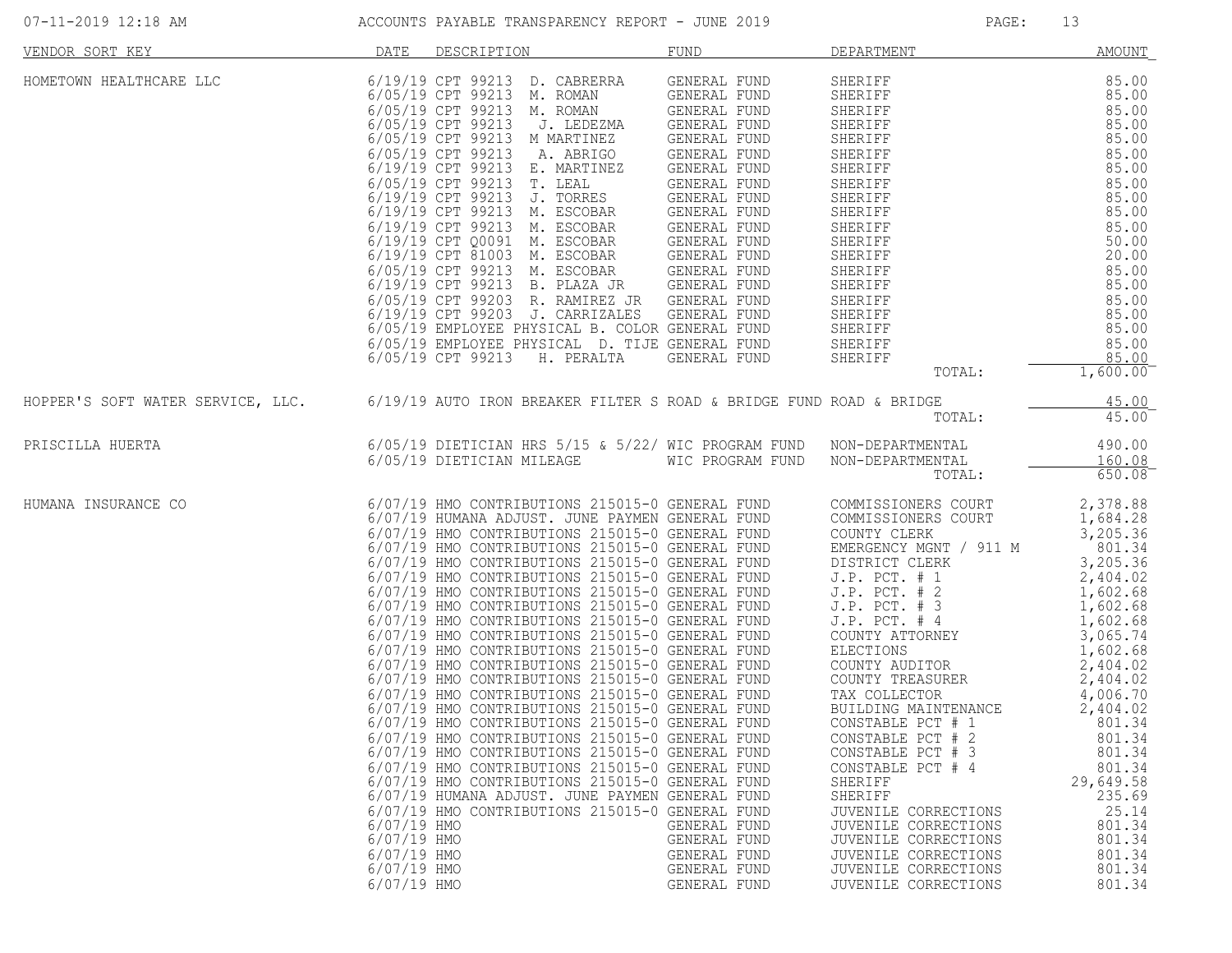| VENDOR SORT KEY      | DATE          | DESCRIPTION                                                                                                                                                                                                                                                                                                                                                                                                                                                                                                                                                                                                                                                                                                                                                                                                                                                                                                                                                                                                                                                                                                                                                                                                                                                                                                                                                                                                                                                                                                                                                                                                                                                                                                                                                                                                                                                                                                                                                                                                                                 | FUND                                | DEPARTMENT                                                                                                                                                                                                                                                                                                                                                                                                                                                                                                                                                                                                                                                                                                                                                                                | <b>AMOUNT</b>                                                                                                                                                                                                                                                                                                                                   |
|----------------------|---------------|---------------------------------------------------------------------------------------------------------------------------------------------------------------------------------------------------------------------------------------------------------------------------------------------------------------------------------------------------------------------------------------------------------------------------------------------------------------------------------------------------------------------------------------------------------------------------------------------------------------------------------------------------------------------------------------------------------------------------------------------------------------------------------------------------------------------------------------------------------------------------------------------------------------------------------------------------------------------------------------------------------------------------------------------------------------------------------------------------------------------------------------------------------------------------------------------------------------------------------------------------------------------------------------------------------------------------------------------------------------------------------------------------------------------------------------------------------------------------------------------------------------------------------------------------------------------------------------------------------------------------------------------------------------------------------------------------------------------------------------------------------------------------------------------------------------------------------------------------------------------------------------------------------------------------------------------------------------------------------------------------------------------------------------------|-------------------------------------|-------------------------------------------------------------------------------------------------------------------------------------------------------------------------------------------------------------------------------------------------------------------------------------------------------------------------------------------------------------------------------------------------------------------------------------------------------------------------------------------------------------------------------------------------------------------------------------------------------------------------------------------------------------------------------------------------------------------------------------------------------------------------------------------|-------------------------------------------------------------------------------------------------------------------------------------------------------------------------------------------------------------------------------------------------------------------------------------------------------------------------------------------------|
|                      | $6/07/19$ HMO | 6/07/19 HMO CONTRIBUTIONS 215015-0 GENERAL FUND<br>6/07/19 HMO CONTRIBUTIONS 215015-0 GENERAL FUND<br>6/07/19 HMO CONTRIBUTIONS 215015-0 ROAD & BRIDGE FUND ROAD & BRIDGE<br>6/07/19 HMO CONTRIBUTIONS 215015-0 WIC PROGRAM FUND<br>6/07/19 HMO EMPLOYEE DED 215015-00 FRIO COUNTY PAYROL NON-DEPARTMENTAL<br>6/07/19 HMO EMPLOYEE DED 215015-00 FRIO COUNTY PAYROL NON-DEPARTMENTAL                                                                                                                                                                                                                                                                                                                                                                                                                                                                                                                                                                                                                                                                                                                                                                                                                                                                                                                                                                                                                                                                                                                                                                                                                                                                                                                                                                                                                                                                                                                                                                                                                                                        | TAX COL OFFICER SA NON-DEPARTMENTAL | HIGHWAY PATROL<br>COUNTY EXTENSION<br>NON-DEPARTMENTAL<br>TOTAL:                                                                                                                                                                                                                                                                                                                                                                                                                                                                                                                                                                                                                                                                                                                          | 801.34<br>801.34<br>24,981.16<br>1,602.68<br>885.62<br>1,804.02<br>1,804.02<br>104, 177.11                                                                                                                                                                                                                                                      |
| HUMANA INSURANCE CO. |               | 6/07/19 DENTAL CONTRIB 667677-001 GENERAL FUND<br>6/07/19 LIFE INS COUNTY CONTRIBUTI GENERAL FUND<br>6/07/19 LIFE INS CO. CONTRIBUTION GENERAL FUND<br>6/07/19 DENTAL CONTRIB 667677-001 GENERAL FUND<br>6/07/19 LIFE INS COUNTY CONTRIBUTI GENERAL FUND<br>6/07/19 LIFE In. Co. Contribution GENERAL FUND<br>6/07/19 DENTAL CONTRIB 667677-001 GENERAL FUND<br>6/07/19 LIFE INS COUNTY CONTRIBUTI GENERAL FUND<br>6/07/19 DENTAL CONTRIB 667677-001 GENERAL FUND<br>6/07/19 LIFE INS COUNTY CONTRIBUTI GENERAL FUND<br>6/07/19 DENTAL CONTRIB 667677-001 GENERAL FUND<br>6/07/19 LIFE INS COUNTY CONTRIBUTI GENERAL FUND<br>6/07/19 DENTAL CONTRIB 667677-001 GENERAL FUND<br>6/07/19 LIFE INS COUNTY CONTRIBUTI GENERAL FUND<br>6/07/19 LIFE In. Co. Contribution GENERAL FUND<br>6/07/19 DENTAL CONTRIB 667677-001 GENERAL FUND<br>6/07/19 LIFE INS COUNTY CONTRIBUTI GENERAL FUND<br>6/07/19 DENTAL CONTRIB 667677-001 GENERAL FUND<br>6/07/19 LIFE INS COUNTY CONTRIBUTI GENERAL FUND<br>6/07/19 LIFE INS CO. CONTRIBUTION GENERAL FUND<br>6/07/19 DENTAL CONTRIB 667677-001 GENERAL FUND<br>6/07/19 LIFE INS COUNTY CONTRIBUTI GENERAL FUND<br>6/07/19 DENTAL CONTRIB 667677-001 GENERAL FUND<br>6/07/19 LIFE INS COUNTY CONTRIBUTI GENERAL FUND<br>6/07/19 LIFE INS CO. CONTRIBUTION GENERAL FUND<br>6/07/19 DENTAL CONTRIB 667677-001 GENERAL FUND<br>6/07/19 LIFE INS COUNTY CONTRIBUTI GENERAL FUND<br>6/07/19 DENTAL CONTRIB 667677-001 GENERAL FUND<br>6/07/19 LIFE INS COUNTY CONTRIBUTI GENERAL FUND<br>6/07/19 DENTAL CONTRIB 667677-001 GENERAL FUND<br>6/07/19 LIFE INS COUNTY CONTRIBUTI GENERAL FUND<br>6/07/19 DENTAL CONTRIB 667677-001 GENERAL FUND<br>6/07/19 LIFE INS COUNTY CONTRIBUTI GENERAL FUND<br>6/07/19 DENTAL CONTRIB 667677-001 GENERAL FUND<br>6/07/19 LIFE INS COUNTY CONTRIBUTI GENERAL FUND<br>6/07/19 DENTAL CONTRIB 667677-001 GENERAL FUND<br>6/07/19 LIFE INS COUNTY CONTRIBUTI GENERAL FUND<br>6/07/19 DENTAL CONTRIB 667677-001 GENERAL FUND<br>6/07/19 LIFE INS COUNTY CONTRIBUTI GENERAL FUND |                                     | COMMISSIONERS COURT<br>COMMISSIONERS COURT<br>COMMISSIONERS COURT<br>COUNTY CLERK<br>COUNTY CLERK<br>COUNTY CLERK<br>EMERGENCY MGNT / 911 M<br>EMERGENCY MGNT / 911 M<br>DISTRICT CLERK<br>DISTRICT CLERK<br>J.P. $PCT. # 1$<br>J.P. PCT. # 1<br>$J.P.$ PCT. $# 2$<br>$J.P.$ PCT. $# 2$<br>J.P. PCT. # 2<br>$J.P.$ PCT. $# 3$<br>$J.P.$ PCT. $# 3$<br>J.P. PCT. # 4<br>$J.P.$ PCT. $#4$<br>$J.P.$ PCT. $#4$<br>COUNTY ATTORNEY<br>COUNTY ATTORNEY<br>ELECTIONS<br>ELECTIONS<br>ELECTIONS<br>COUNTY AUDITOR<br>COUNTY AUDITOR<br>COUNTY TREASURER<br>COUNTY TREASURER<br>TAX COLLECTOR<br>TAX COLLECTOR<br>BUILDING MAINTENANCE<br>BUILDING MAINTENANCE<br>CONSTABLE PCT # 1<br>CONSTABLE PCT # 1<br>CONSTABLE PCT # 2<br>CONSTABLE PCT #<br>- 2<br>CONSTABLE PCT # 3<br>CONSTABLE PCT # 3 | 58.66<br>10.20<br>3.22<br>79.04<br>15.30<br>2.30<br>19.76<br>5.10<br>79.04<br>20.40<br>59.28<br>15.30<br>39.52<br>5.10<br>2.30<br>39.52<br>10.20<br>39.52<br>5.10<br>3.32<br>75.60<br>19.51<br>39.52<br>5.10<br>3.32<br>59.28<br>15.30<br>59.28<br>15.30<br>98.80<br>25.50<br>59.28<br>15.30<br>19.76<br>5.10<br>19.76<br>5.10<br>19.76<br>5.10 |
|                      |               | 6/07/19 DENTAL CONTRIB 667677-001 GENERAL FUND<br>6/07/19 LIFE INS COUNTY CONTRIBUTI GENERAL FUND<br>6/07/19 HUMANA ADJUST. JUNE PAYMEN GENERAL FUND<br>6/07/19 DENTAL CONTRIB 667677-001 GENERAL FUND<br>6/07/19 LIFE INS COUNTY CONTRIBUTI GENERAL FUND<br>6/07/19 DENTAL CONTRIB 667677-001<br>6/07/19 DENTAL EMPLR CONTRIBUTION GENERAL FUND<br>6/07/19 LIFE EMPLR CONTRIBUTION                                                                                                                                                                                                                                                                                                                                                                                                                                                                                                                                                                                                                                                                                                                                                                                                                                                                                                                                                                                                                                                                                                                                                                                                                                                                                                                                                                                                                                                                                                                                                                                                                                                         | GENERAL FUND<br>GENERAL FUND        | CONSTABLE PCT # 4<br>CONSTABLE PCT # 4<br>SHERIFF<br>SHERIFF<br>SHERIFF<br>JUVENILE CORRECTIONS<br>JUVENILE CORRECTIONS<br>JUVENILE CORRECTIONS                                                                                                                                                                                                                                                                                                                                                                                                                                                                                                                                                                                                                                           | 19.76<br>5.10<br>$304.17 -$<br>731.12<br>188.70<br>0.62<br>19.76<br>5.10                                                                                                                                                                                                                                                                        |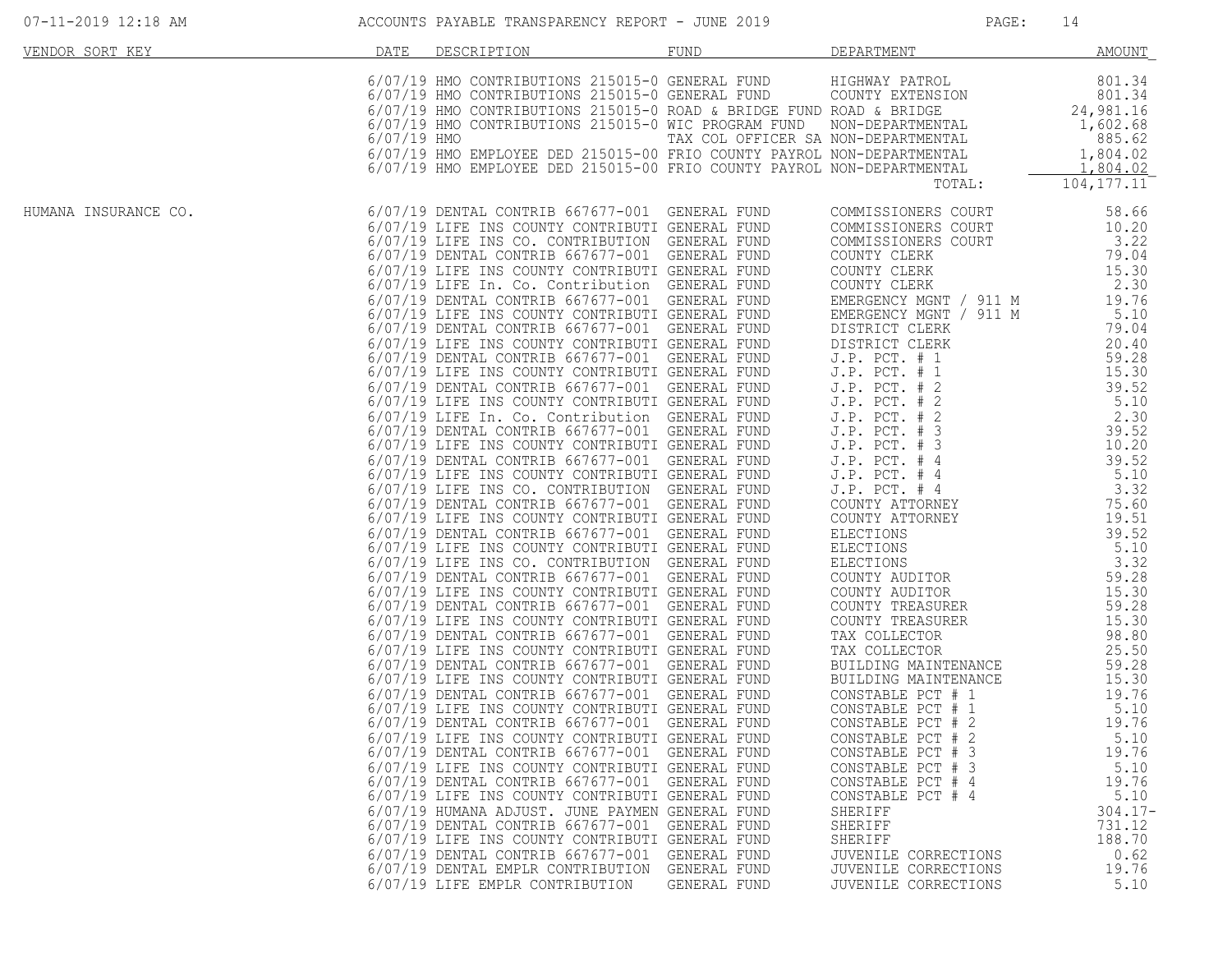| VENDOR SORT KEY                        | DATE | DESCRIPTION                                                                                                                                                                                                                                                                                                                                                                                                                                                                                                                                                                                                                                                                                                                                                                                                                                                                                                                                                                                                                                                                                                                                                                                                                                                                                                                                                                                                                                                                  | FUND                                                                                                                                                                         | DEPARTMENT                                                                                                                                                                                                                                                                                                           | <b>AMOUNT</b>                                                                                                                                                                                                    |
|----------------------------------------|------|------------------------------------------------------------------------------------------------------------------------------------------------------------------------------------------------------------------------------------------------------------------------------------------------------------------------------------------------------------------------------------------------------------------------------------------------------------------------------------------------------------------------------------------------------------------------------------------------------------------------------------------------------------------------------------------------------------------------------------------------------------------------------------------------------------------------------------------------------------------------------------------------------------------------------------------------------------------------------------------------------------------------------------------------------------------------------------------------------------------------------------------------------------------------------------------------------------------------------------------------------------------------------------------------------------------------------------------------------------------------------------------------------------------------------------------------------------------------------|------------------------------------------------------------------------------------------------------------------------------------------------------------------------------|----------------------------------------------------------------------------------------------------------------------------------------------------------------------------------------------------------------------------------------------------------------------------------------------------------------------|------------------------------------------------------------------------------------------------------------------------------------------------------------------------------------------------------------------|
|                                        |      | 6/07/19 DENTAL EMPLR CONTRIBUTION GENERAL FUND<br>6/07/19 LIFE EMPLR CONTRIBUTION GENERAL FUND<br>6/07/19 LIFE INS CO. CONTRIBUTION GENERAL FUND<br>6/07/19 DENTAL EMPLR CONTRIBUTION GENERAL FUND<br>6/07/19 LIFE EMPLR CONTRIBUTION GENERAL FUND<br>6/07/19 DENTAL EMPLR CONTRIBUTION GENERAL FUND<br>6/07/19 LIFE EMPLR CONTRIBUTION GENERAL FUND<br>6/07/19 DENTAL EMPLR CONTRIBUTION GENERAL FUND<br>6/07/19 LIFE EMPLR CONTRIBUTION GENERAL FUND<br>6/07/19 DENTAL CONTRIB 667677-001 GENERAL FUND<br>6/07/19 LIFE INS COUNTY CONTRIBUTI GENERAL FUND<br>6/07/19 DENTAL CONTRIB 667677-001 GENERAL FUND<br>6/07/19 LIFE INS COUNTY CONTRIBUTI GENERAL FUND<br>$6/07/19$ DENTAL CONTRIB $667677-001$ ROAD & BRIDGE FUND ROAD & BRIDGE<br>6/07/19 LIFE INS COUNTY CONTRIBUTI ROAD & BRIDGE FUND ROAD & BRIDGE<br>6/07/19 Life In Co. Contribution ROAD & BRIDGE FUND ROAD & BRIDGE<br>6/07/19 LIFE INS CO. CONTRIBUTION ROAD & BRIDGE FUND ROAD & BRIDGE<br>6/07/19 DENTAL CONTRIB 667677-001 WIC PROGRAM FUND NON-DEPARTMENTAL<br>6/07/19 LIFE INS COUNTY CONTRIBUTI WIC PROGRAM FUND<br>6/07/19 DENTAL EMPLOYEE DED 667677 FRIO COUNTY PAYROL NON-DEPARTMENTAL<br>6/07/19 DENTAL EMPLOYEE DED 667677 FRIO COUNTY PAYROL NON-DEPARTMENTAL<br>6/07/19 LIFE INS EMPLOYEE CONTRIBU FRIO COUNTY PAYROL NON-DEPARTMENTAL<br>6/07/19 LIFE INS EMPLOYEE CONTRIBU FRIO COUNTY PAYROL NON-DEPARTMENTAL<br>6/07/19 HUMANA VISION PLAN FRIO CO FRIO COUNTY PAYROL NON-DEPARTMENTAL |                                                                                                                                                                              | JUVENILE CORRECTIONS<br>JUVENILE CORRECTIONS<br>JUVENILE CORRECTIONS<br>JUVENILE CORRECTIONS<br>JUVENILE CORRECTIONS<br>JUVENILE CORRECTIONS<br>JUVENILE CORRECTIONS<br>JUVENILE CORRECTIONS<br>JUVENILE CORRECTIONS<br>HIGHWAY PATROL<br>HIGHWAY PATROL<br>COUNTY EXTENSION<br>COUNTY EXTENSION<br>NON-DEPARTMENTAL | 19.76<br>5.10<br>0.10<br>19.76<br>5.10<br>19.76<br>5.10<br>19.76<br>5.10<br>19.76<br>5.10<br>19.76<br>5.10<br>616.00<br>143.69<br>6.64<br>3.32<br>39.52<br>10.20<br>362.43<br>362.43<br>56.00<br>56.00<br>565.87 |
|                                        |      | 6/07/19 HUMANA VISION PLAN FRIO CO FRIO COUNTY PAYROL NON-DEPARTMENTAL                                                                                                                                                                                                                                                                                                                                                                                                                                                                                                                                                                                                                                                                                                                                                                                                                                                                                                                                                                                                                                                                                                                                                                                                                                                                                                                                                                                                       |                                                                                                                                                                              | TOTAL:                                                                                                                                                                                                                                                                                                               | 561.67<br>$\overline{4,676.87}$                                                                                                                                                                                  |
| HURLEY FUNERAL HOMES, INC.             |      | 6/19/19 TRANSPORT TO MEDICAL EXAMI GENERAL FUND                                                                                                                                                                                                                                                                                                                                                                                                                                                                                                                                                                                                                                                                                                                                                                                                                                                                                                                                                                                                                                                                                                                                                                                                                                                                                                                                                                                                                              |                                                                                                                                                                              | $J.P.$ PCT. $# 1$<br>TOTAL:                                                                                                                                                                                                                                                                                          | 338.00<br>338.00                                                                                                                                                                                                 |
| HYATT PLACE AUSTIN ARBORETUM           |      | 6/05/19 LODGING 6/24-6/25/19 MARQU GENERAL FUND                                                                                                                                                                                                                                                                                                                                                                                                                                                                                                                                                                                                                                                                                                                                                                                                                                                                                                                                                                                                                                                                                                                                                                                                                                                                                                                                                                                                                              |                                                                                                                                                                              | COUNTY AUDITOR<br>TOTAL:                                                                                                                                                                                                                                                                                             | 172.06<br>172.06                                                                                                                                                                                                 |
| HYATT REGENCY HILL COUNTRY RESORT & SP |      | $6/05/19$ LODGING $6/10-6/13/19$ LUNA GENERAL FUND<br>$6/05/19$ LODGING $6/10-6/13/19$ MALDO ROAD & BRIDGE FUND ROAD & BRIDGE<br>$6/05/19$ LODGING $6/10$ - $6/13/19$ CAM ROAD & BRIDGE FUND ROAD & BRIDGE                                                                                                                                                                                                                                                                                                                                                                                                                                                                                                                                                                                                                                                                                                                                                                                                                                                                                                                                                                                                                                                                                                                                                                                                                                                                   |                                                                                                                                                                              | COMMISSIONERS COURT<br>TOTAL:                                                                                                                                                                                                                                                                                        | 790.11<br>790.11<br>790.11<br>2,370.33                                                                                                                                                                           |
| AARON TOMAS IBARRA                     |      | $6/19/19$ MEALS $6/23-6/27/19$ CONFERE GENERAL FUND<br>$6/19/19$ MILEAGE $6/23-6/27/19$ CONF GENERAL FUND                                                                                                                                                                                                                                                                                                                                                                                                                                                                                                                                                                                                                                                                                                                                                                                                                                                                                                                                                                                                                                                                                                                                                                                                                                                                                                                                                                    |                                                                                                                                                                              | COUNTY CLERK<br>COUNTY CLERK<br>TOTAL:                                                                                                                                                                                                                                                                               | 274.50<br>320.74<br>$595.24^{-}$                                                                                                                                                                                 |
| IRON MOUNTAIN                          |      | 6/19/19 MO STORAGE JUNE 2019 CO CLERK ARCHIVE F ELIGIBLE EXPENDITURES                                                                                                                                                                                                                                                                                                                                                                                                                                                                                                                                                                                                                                                                                                                                                                                                                                                                                                                                                                                                                                                                                                                                                                                                                                                                                                                                                                                                        |                                                                                                                                                                              | TOTAL:                                                                                                                                                                                                                                                                                                               | 215.42<br>$215.42^{-}$                                                                                                                                                                                           |
| INTERNAL REVENUE SERVICE               |      | 6/10/19 FICA WITHHOLDINGS<br>6/24/19 FICA WITHHOLDINGS<br>6/10/19 MEDICARE WITHHOLDINGS<br>6/24/19 MEDICARE WITHHOLDINGS<br>6/10/19 FICA WITHHOLDINGS<br>6/24/19 FICA WITHHOLDINGS<br>6/10/19 MEDICARE WITHHOLDINGS<br>6/24/19 MEDICARE WITHHOLDINGS<br>6/10/19 FICA WITHHOLDINGS<br>6/24/19 FICA WITHHOLDINGS<br>6/10/19 MEDICARE WITHHOLDINGS                                                                                                                                                                                                                                                                                                                                                                                                                                                                                                                                                                                                                                                                                                                                                                                                                                                                                                                                                                                                                                                                                                                              | GENERAL FUND<br>GENERAL FUND<br>GENERAL FUND<br>GENERAL FUND<br>GENERAL FUND<br>GENERAL FUND<br>GENERAL FUND<br>GENERAL FUND<br>GENERAL FUND<br>GENERAL FUND<br>GENERAL FUND | COMMISSIONERS COURT<br>COMMISSIONERS COURT<br>COMMISSIONERS COURT<br>COMMISSIONERS COURT<br>COUNTY CLERK<br>COUNTY CLERK<br>COUNTY CLERK<br>COUNTY CLERK<br>EMERGENCY MGNT / 911 M<br>EMERGENCY MGNT / 911 M<br>EMERGENCY MGNT / 911 M                                                                               | 470.98<br>455.14<br>110.15<br>106.45<br>375.43<br>449.80<br>87.81<br>105.19<br>129.66<br>129.66<br>30.32                                                                                                         |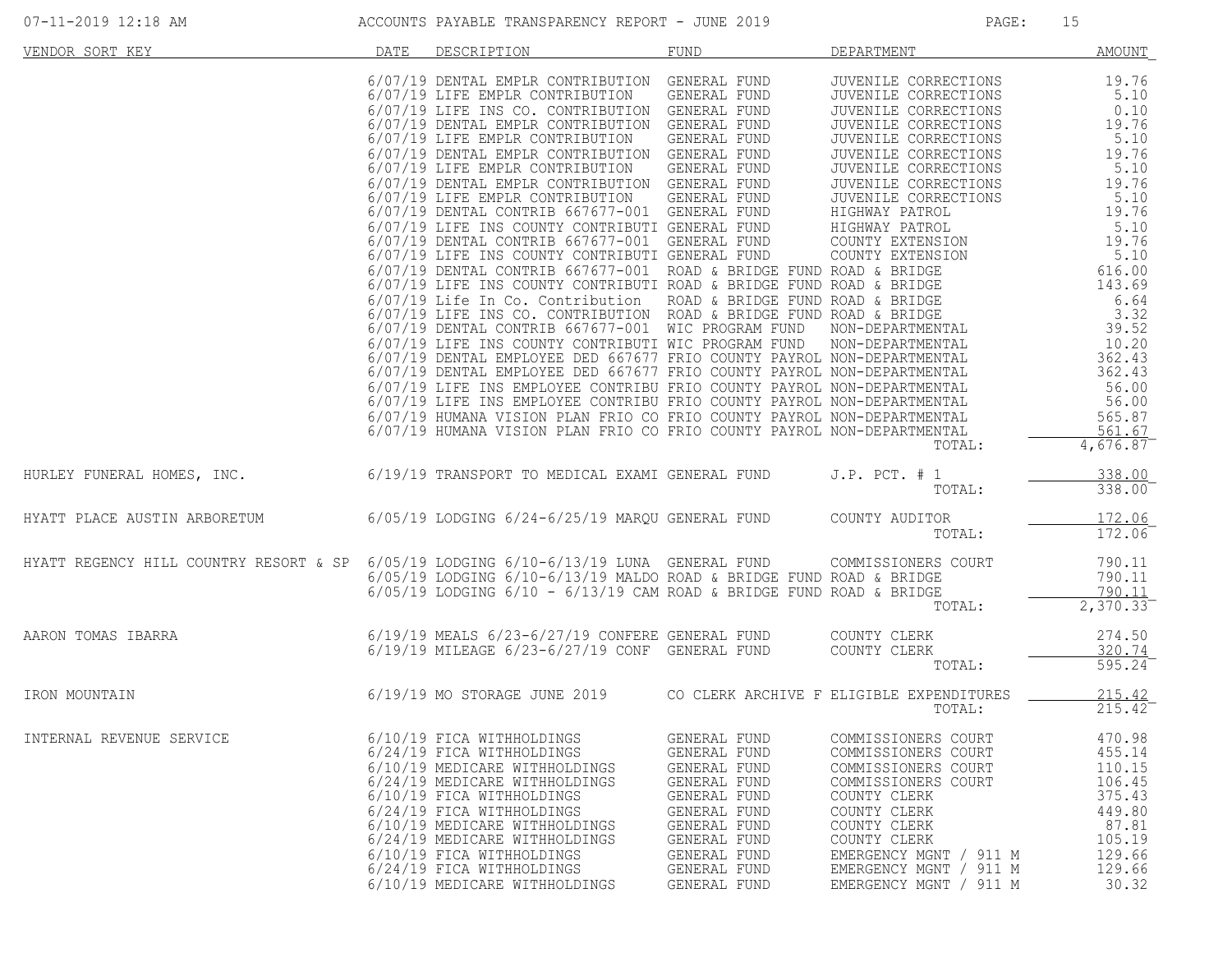| VENDOR SORT KEY | DATE | DESCRIPTION                                                                                                                                               | <b>FUND</b>                                                                            | DEPARTMENT                                                                                            | <b>AMOUNT</b>                               |
|-----------------|------|-----------------------------------------------------------------------------------------------------------------------------------------------------------|----------------------------------------------------------------------------------------|-------------------------------------------------------------------------------------------------------|---------------------------------------------|
|                 |      | 6/24/19 MEDICARE WITHHOLDINGS<br>6/10/19 FICA WITHHOLDINGS<br>6/24/19 FICA WITHHOLDINGS<br>6/10/19 MEDICARE WITHHOLDINGS                                  | GENERAL FUND<br>GENERAL FUND<br>GENERAL FUND<br>GENERAL FUND                           | EMERGENCY MGNT / 911 M<br>DISTRICT COURT<br>DISTRICT COURT<br>DISTRICT COURT                          | 30.32<br>61.20<br>61.20<br>14.32            |
|                 |      | 6/24/19 MEDICARE WITHHOLDINGS<br>6/10/19 FICA WITHHOLDINGS                                                                                                | GENERAL FUND<br>GENERAL FUND                                                           | DISTRICT COURT<br>DISTRICT CLERK                                                                      | 14.32<br>382.00                             |
|                 |      | 6/24/19 FICA WITHHOLDINGS<br>6/10/19 MEDICARE WITHHOLDINGS<br>6/24/19 MEDICARE WITHHOLDINGS<br>6/10/19 FICA WITHHOLDINGS                                  | GENERAL FUND<br>GENERAL FUND<br>GENERAL FUND<br>GENERAL FUND                           | DISTRICT CLERK<br>DISTRICT CLERK<br>DISTRICT CLERK<br>$J.P.$ PCT. $# 1$                               | 383.17<br>89.33<br>89.62<br>279.96          |
|                 |      | 6/24/19 FICA WITHHOLDINGS<br>6/10/19 MEDICARE WITHHOLDINGS<br>6/24/19 MEDICARE WITHHOLDINGS<br>6/10/19 FICA WITHHOLDINGS                                  | GENERAL FUND<br>---<br>GENERAL FUND<br>GENERAL FUND<br>GENERAL FUND                    | J.P. PCT. # 1<br>$J.P.$ PCT. $# 1$<br>$J.P.$ PCT. $# 1$<br>J.P. PCT. # 2                              | 269.08<br>65.48<br>62.93<br>174.84          |
|                 |      | MGS<br>C<br>6/24/19 FICA WITHHOLDINGS<br>6/10/19 MEDICARE WITHHOLDINGS<br>6/24/19 MEDICARE WITHHOLDINGS<br>6/10/19 FICA WITHHOLDINGS                      | GENERAL FUND<br>GENERAL FUND<br>GENERAL FUND<br>GENERAL FUND                           | J.P. PCT. # 2<br>J.P. PCT. # 2<br>J.P. PCT. # 2<br>J.P. PCT. # 3                                      | 178.21<br>40.89<br>41.68<br>186.72          |
|                 |      | 6/24/19 FICA WITHHOLDINGS<br>6/10/19 MEDICARE WITHHOLDINGS<br>6/24/19 MEDICARE WITHHOLDINGS<br>6/10/19 FICA WITHHOLDINGS                                  | GENERAL FUND<br>GENERAL FUND<br>GENERAL FUND<br>GENERAL FUND                           | J.P. PCT. # 3<br>J.P. PCT. # 3<br>J.P. PCT. # 3<br>J.P. PCT. # 4                                      | 186.80<br>43.67<br>43.69<br>187.99          |
|                 |      | 6/24/19 FICA WITHHOLDINGS<br>6/10/19 MEDICARE WITHHOLDINGS<br>6/24/19 MEDICARE WITHHOLDINGS                                                               | GENERAL FUND<br>GENERAL FUND<br>GENERAL FUND                                           | J.P. PCT. # 4<br>J.P. PCT. # 4<br>$J.P.$ PCT. $#$ 4                                                   | 187.54<br>43.96<br>43.86                    |
|                 |      | 6/10/19 FICA WITHHOLDINGS<br>6/24/19 FICA WITHHOLDINGS<br>6/10/19 MEDICARE WITHHOLDINGS<br>6/24/19 MEDICARE WITHHOLDINGS                                  | GENERAL FUND<br>GENERAL FUND<br>INGS GENERAL FUND<br>INGS GENERAL FUND<br>GENERAL FUND | COUNTY ATTORNEY<br>COUNTY ATTORNEY<br>COUNTY ATTORNEY<br>COUNTY ATTORNEY                              | 540.04<br>535.91<br>126.30<br>125.33        |
|                 |      | 6/10/19 FICA WITHHOLDINGS<br>6/24/19 FICA WITHHOLDINGS<br>6/10/19 MEDICARE WITHHOLDINGS                                                                   | GENERAL FUND<br>GENERAL FUND                                                           | ELECTIONS<br>ELECTIONS<br>ELECTIONS                                                                   | 178.35<br>178.34<br>41.72                   |
|                 |      | 6/24/19 MEDICARE WITHHOLDINGS<br>6/10/19 FICA WITHHOLDINGS<br>6/24/19 FICA WITHHOLDINGS<br>6/10/19 MEDICARE WITHHOLDINGS                                  | GENERAL FUND<br>GENERAL FUND<br>GENERAL FUND<br>GENERAL FUND                           | ELECTIONS<br>COUNTY AUDITOR<br>COUNTY AUDITOR<br>COUNTY AUDITOR                                       | 41.71<br>338.72<br>338.71<br>79.22          |
|                 |      | 6/24/19 MEDICARE WITHHOLDINGS<br>6/10/19 FICA WITHHOLDINGS<br>6/24/19 FICA WITHHOLDINGS<br>6/10/19 MEDICARE WITHHOLDINGS                                  | GENERAL FUND<br>GENERAL FUND<br>GENERAL FUND<br>GENERAL FUND                           | COUNTY AUDITOR<br>COUNTY TREASURER<br>COUNTY TREASURER<br>COUNTY TREASURER                            | 79.21<br>352.97<br>352.97<br>82.54          |
|                 |      | 6/24/19 MEDICARE WITHHOLDINGS<br>6/10/19 FICA WITHHOLDINGS<br>6/24/19 FICA WITHHOLDINGS<br>6/10/19 MEDICARE WITHHOLDINGS                                  | GENERAL FUND<br>GENERAL FUND<br>GENERAL FUND<br>GENERAL FUND                           | COUNTY TREASURER<br>TAX COLLECTOR<br>TAX COLLECTOR<br>TAX COLLECTOR                                   | 82.54<br>400.81<br>391.36<br>93.75          |
|                 |      | 6/24/19 MEDICARE WITHHOLDINGS<br>6/10/19 FICA WITHHOLDINGS<br>6/24/19 FICA WITHHOLDINGS                                                                   | GENERAL FUND<br>GENERAL FUND<br>GENERAL FUND                                           | TAX COLLECTOR<br>BUILDING MAINTENANCE<br>BUILDING MAINTENANCE                                         | 91.53<br>194.82<br>194.82                   |
|                 |      | 6/10/19 MEDICARE WITHHOLDINGS<br>6/24/19 MEDICARE WITHHOLDINGS<br>6/10/19 FICA WITHHOLDINGS<br>6/24/19 FICA WITHHOLDINGS                                  | GENERAL FUND<br>GENERAL FUND<br>GENERAL FUND<br>GENERAL FUND                           | BUILDING MAINTENANCE<br>BUILDING MAINTENANCE<br>CONSTABLE PCT # 1<br>CONSTABLE PCT # 1                | 45.56<br>45.56<br>116.35<br>116.35          |
|                 |      | 6/10/19 MEDICARE WITHHOLDINGS<br>6/24/19 MEDICARE WITHHOLDINGS<br>6/10/19 FICA WITHHOLDINGS<br>6/24/19 FICA WITHHOLDINGS<br>6/10/19 MEDICARE WITHHOLDINGS | GENERAL FUND<br>GENERAL FUND<br><b>GENERAL FUND</b><br>GENERAL FUND<br>GENERAL FUND    | CONSTABLE PCT # 1<br>CONSTABLE PCT # 1<br>CONSTABLE PCT # 2<br>CONSTABLE PCT # 2<br>CONSTABLE PCT # 2 | 27.21<br>27.21<br>116.15<br>116.15<br>27.16 |
|                 |      |                                                                                                                                                           |                                                                                        |                                                                                                       |                                             |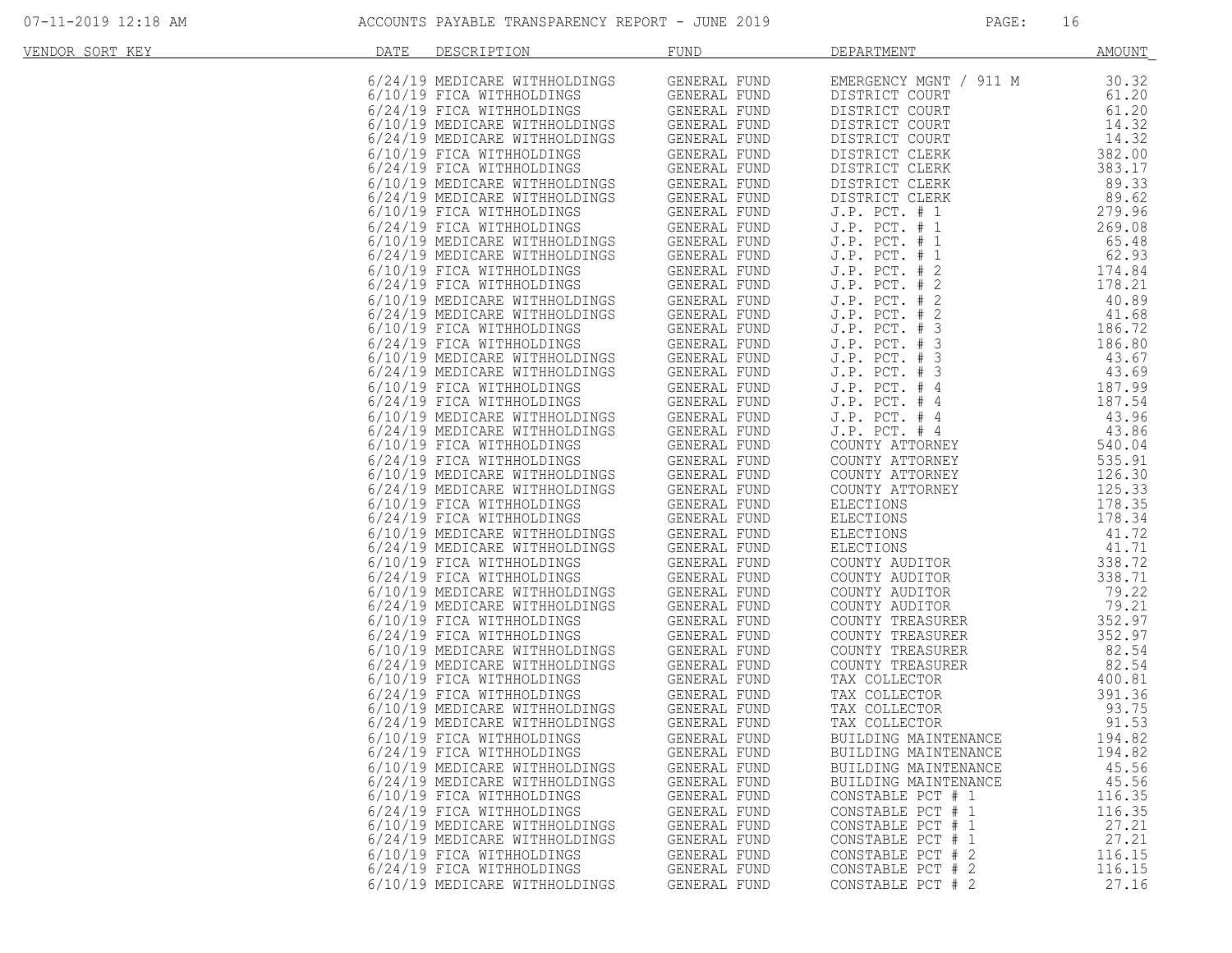| VENDOR SORT KEY | <b>DATE</b> | DESCRIPTION                   | <b>FUND</b>                          | DEPARTMENT                                                                                                                                                                                                                             | <b>AMOUNT</b>    |
|-----------------|-------------|-------------------------------|--------------------------------------|----------------------------------------------------------------------------------------------------------------------------------------------------------------------------------------------------------------------------------------|------------------|
|                 |             |                               |                                      |                                                                                                                                                                                                                                        |                  |
|                 |             |                               |                                      |                                                                                                                                                                                                                                        | 27.16            |
|                 |             |                               |                                      |                                                                                                                                                                                                                                        | 114.22           |
|                 |             |                               |                                      |                                                                                                                                                                                                                                        | 114.22           |
|                 |             |                               |                                      |                                                                                                                                                                                                                                        | 26.71            |
|                 |             |                               |                                      |                                                                                                                                                                                                                                        | 26.71            |
|                 |             |                               |                                      |                                                                                                                                                                                                                                        | 116.76           |
|                 |             |                               |                                      |                                                                                                                                                                                                                                        | 116.76           |
|                 |             |                               |                                      |                                                                                                                                                                                                                                        | 27.31            |
|                 |             |                               |                                      |                                                                                                                                                                                                                                        | 27.31            |
|                 |             |                               |                                      |                                                                                                                                                                                                                                        |                  |
|                 |             |                               |                                      | 5, 129.27<br>SHERIFF<br>SHERIFF 5, 047.39<br>SHERIFF 1, 199.57<br>JUVENILE CORRECTIONS                                                                                                                                                 |                  |
|                 |             |                               |                                      |                                                                                                                                                                                                                                        |                  |
|                 |             |                               |                                      |                                                                                                                                                                                                                                        |                  |
|                 |             |                               |                                      | JUVENILE CORRECTIONS                                                                                                                                                                                                                   |                  |
|                 |             |                               |                                      |                                                                                                                                                                                                                                        | 315.55           |
|                 |             |                               |                                      |                                                                                                                                                                                                                                        | 73.79            |
|                 |             |                               |                                      |                                                                                                                                                                                                                                        | 73.79            |
|                 |             |                               |                                      |                                                                                                                                                                                                                                        | 97.46            |
|                 |             |                               |                                      |                                                                                                                                                                                                                                        | 97.46            |
|                 |             |                               |                                      |                                                                                                                                                                                                                                        | 22.79            |
|                 |             |                               |                                      |                                                                                                                                                                                                                                        | 22.79            |
|                 |             |                               |                                      | HIGHWAY PATROL<br>HIGHWAY PATROL<br>HIGHWAY PATROL<br>HIGHWAY PATROL<br>HIGHWAY PATROL<br>HIGHWAY FAILLY<br>HEALTH & WELFARE<br>TITTI & WELFARE                                                                                        | 44.31            |
|                 |             |                               |                                      |                                                                                                                                                                                                                                        | 44.31            |
|                 |             |                               |                                      |                                                                                                                                                                                                                                        | 10.36            |
|                 |             |                               |                                      |                                                                                                                                                                                                                                        | 10.36            |
|                 |             |                               |                                      |                                                                                                                                                                                                                                        | 228.00           |
|                 |             |                               |                                      |                                                                                                                                                                                                                                        | 228.00           |
|                 |             |                               |                                      |                                                                                                                                                                                                                                        | 53.32            |
|                 |             |                               |                                      |                                                                                                                                                                                                                                        | 53.32            |
|                 |             |                               |                                      |                                                                                                                                                                                                                                        | 45.23            |
|                 |             |                               |                                      |                                                                                                                                                                                                                                        | 59.43            |
|                 |             |                               |                                      |                                                                                                                                                                                                                                        | 10.58            |
|                 |             |                               |                                      |                                                                                                                                                                                                                                        | 13.90            |
|                 |             |                               |                                      |                                                                                                                                                                                                                                        | 2,488.17         |
|                 |             |                               |                                      |                                                                                                                                                                                                                                        | 2,482.76         |
|                 |             |                               |                                      |                                                                                                                                                                                                                                        | 581.91           |
|                 |             |                               |                                      |                                                                                                                                                                                                                                        | 580.65           |
|                 |             |                               |                                      |                                                                                                                                                                                                                                        | 580.65<br>248.45 |
|                 |             |                               |                                      |                                                                                                                                                                                                                                        | 256.81           |
|                 |             |                               |                                      |                                                                                                                                                                                                                                        |                  |
|                 |             |                               |                                      |                                                                                                                                                                                                                                        | 58.10            |
|                 |             |                               |                                      |                                                                                                                                                                                                                                        | 60.06            |
|                 |             |                               |                                      |                                                                                                                                                                                                                                        | 154.35           |
|                 |             |                               |                                      |                                                                                                                                                                                                                                        | 154.35           |
|                 |             |                               |                                      | 6/10/19 FICA WITHHOLDINGS<br>6/24/19 FICA WITHHOLDINGS WIC PROGRAM FUND NON-DEPARTMENTAL<br>6/10/19 MEDICARE WITHHOLDINGS WIC PROGRAM FUND NON-DEPARTMENTAL<br>6/24/19 MEDICARE WITHHOLDINGS WIC PROGRAM FUND NON-DEPARTMENTAL<br>6/10 | 36.10            |
|                 |             |                               |                                      |                                                                                                                                                                                                                                        | 36.10            |
|                 |             | 6/10/19 FICA WITHHOLDINGS     | TX JUVENILE PROBAT COMMUNITY PROGRAM |                                                                                                                                                                                                                                        | 152.29           |
|                 |             | 6/24/19 FICA WITHHOLDINGS     |                                      | TX JUVENILE PROBAT COMMUNITY PROGRAM                                                                                                                                                                                                   | 152.29           |
|                 |             | 6/10/19 MEDICARE WITHHOLDINGS |                                      | TX JUVENILE PROBAT COMMUNITY PROGRAM                                                                                                                                                                                                   | 35.62            |
|                 |             | 6/24/19 MEDICARE WITHHOLDINGS |                                      | TX JUVENILE PROBAT COMMUNITY PROGRAM                                                                                                                                                                                                   | 35.62            |
|                 |             | 6/10/19 FICA WITHHOLDINGS     |                                      | TX JUVENILE PROBAT COMMITMENT DIVERSION                                                                                                                                                                                                | 17.53            |
|                 |             | 6/24/19 FICA WITHHOLDINGS     |                                      | TX JUVENILE PROBAT COMMITMENT DIVERSION                                                                                                                                                                                                | 17.53            |
|                 |             | 6/10/19 MEDICARE WITHHOLDINGS |                                      | TX JUVENILE PROBAT COMMITMENT DIVERSION                                                                                                                                                                                                | 4.10             |
|                 |             | 6/24/19 MEDICARE WITHHOLDINGS |                                      | TX JUVENILE PROBAT COMMITMENT DIVERSION                                                                                                                                                                                                | 4.10             |
|                 |             | 6/24/19 FICA WITHHOLDINGS     | JP # 2 D.D.C. FUND NON-DEPARTMENTAL  |                                                                                                                                                                                                                                        | 49.51            |
|                 |             | 6/24/19 MEDICARE WITHHOLDINGS | JP # 2 D.D.C. FUND NON-DEPARTMENTAL  |                                                                                                                                                                                                                                        | 11.58            |
|                 |             | 6/10/19 FEDERAL WITHHOLDINGS  | FRIO COUNTY PAYROL NON-DEPARTMENTAL  |                                                                                                                                                                                                                                        | 18,590.18        |
|                 |             |                               |                                      |                                                                                                                                                                                                                                        |                  |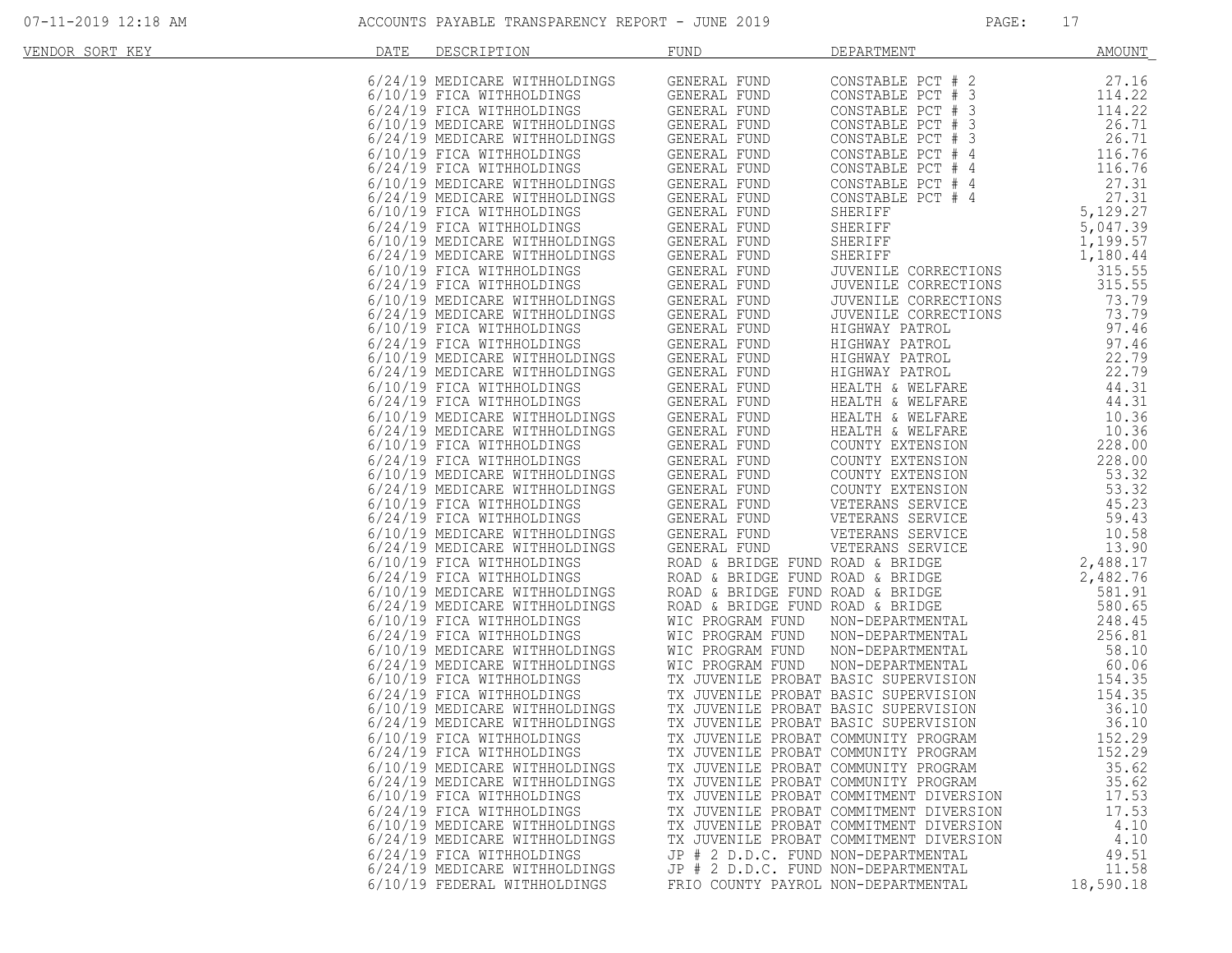| 07-11-2019 12:18 AM            |                | ACCOUNTS PAYABLE TRANSPARENCY REPORT - JUNE 2019                                                                                                                                                                                                                                                                                                                                        |                                                                            |                                                                                                                                                                | PAGE: | 18                                                                                           |
|--------------------------------|----------------|-----------------------------------------------------------------------------------------------------------------------------------------------------------------------------------------------------------------------------------------------------------------------------------------------------------------------------------------------------------------------------------------|----------------------------------------------------------------------------|----------------------------------------------------------------------------------------------------------------------------------------------------------------|-------|----------------------------------------------------------------------------------------------|
| VENDOR SORT KEY                | DATE           | DESCRIPTION                                                                                                                                                                                                                                                                                                                                                                             | FUND                                                                       | DEPARTMENT                                                                                                                                                     |       | AMOUNT                                                                                       |
|                                |                | 6/24/19 FEDERAL WITHHOLDINGS<br>6/10/19 FICA WITHHOLDINGS<br>6/24/19 FICA WITHHOLDINGS FRIO COUNTY PAYROL NON-DEPARTMENTAL<br>6/10/19 MEDICARE WITHHOLDINGS FRIO COUNTY PAYROL NON-DEPARTMENTAL<br>6/24/19 MEDICARE WITHHOLDINGS FRIO COUNTY PAYROL NON-DEPARTMENTAL                                                                                                                    | FRIO COUNTY PAYROL NON-DEPARTMENTAL<br>FRIO COUNTY PAYROL NON-DEPARTMENTAL | TOTAL:                                                                                                                                                         |       | 18,274.75<br>13,638.58<br>13,661.58<br>3,189.65<br>3,195.04<br>104, 234.63                   |
| KARNES COUNTY                  |                | 6/05/19 INMATE HOUSING APRIL 2019 GENERAL FUND                                                                                                                                                                                                                                                                                                                                          |                                                                            | SHERIFF<br>TOTAL:                                                                                                                                              |       | 7,065.00<br>7,065.00                                                                         |
| KELLY SYSTEMS INC              |                | 6/05/19 TELESCOPING CARRIERS<br>6/05/19 ** SHIPPING FEE                                                                                                                                                                                                                                                                                                                                 | GENERAL FUND<br><b>GENERAL FUND</b>                                        | SHERIFF<br>SHERIFF<br>TOTAL:                                                                                                                                   |       | 57.00<br>16.77<br>$73.77^{-}$                                                                |
| KIMCO SERVICES, INC.           | 6/05/19 TRAVEL | 6/05/19 AIR FLOW TEST 1 UNIT                                                                                                                                                                                                                                                                                                                                                            | GENERAL FUND<br>GENERAL FUND                                               | SHERIFF<br>SHERIFF<br>TOTAL:                                                                                                                                   |       | 49.00<br>15.00<br>64.00                                                                      |
| LEAL & CARTER, P.C.            |                | 6/19/19 SVC RENDERED MAY 2019 FYE GENERAL FUND                                                                                                                                                                                                                                                                                                                                          |                                                                            | COUNTY AUDITOR<br>TOTAL:                                                                                                                                       |       | 760.00<br>760.00                                                                             |
| LEGAL SHIELD                   |                | 6/07/19 LEGAL SHIELD GROUP#0105723 FRIO COUNTY PAYROL NON-DEPARTMENTAL<br>6/07/19 LEGAL SHIELD GROUP#0105723 FRIO COUNTY PAYROL NON-DEPARTMENTAL                                                                                                                                                                                                                                        |                                                                            | TOTAL:                                                                                                                                                         |       | 86.27<br>86.27<br>172.54                                                                     |
| LEXIS - NEXIS                  |                | 6/05/19 MO SVC MAY 2019<br>6/05/19 MO SVC MAY 2019 JP2                                                                                                                                                                                                                                                                                                                                  | GENERAL FUND<br>GENERAL FUND                                               | DISTRICT COURT<br>$J.P.$ PCT. $# 2$<br>TOTAL:                                                                                                                  |       | 77.00<br>66.09<br>143.09                                                                     |
| LIBERTY NATIONAL LIFE INS. CO. |                | $6/07/19$ LIFE INS<br>$6/07/19$ LIFE INS                                                                                                                                                                                                                                                                                                                                                | FRIO COUNTY PAYROL NON-DEPARTMENTAL<br>FRIO COUNTY PAYROL NON-DEPARTMENTAL | TOTAL:                                                                                                                                                         |       | 351.94<br>351.94<br>703.88                                                                   |
| LIBERTY TIRES RECYCLING LLC    |                | $6/05/19$ 3.10 TON MIXED LOAD                                                                                                                                                                                                                                                                                                                                                           | ROAD & BRIDGE FUND ROAD & BRIDGE                                           | TOTAL:                                                                                                                                                         |       | 2,015.00<br>2,015.00                                                                         |
| LIVING WATER AERATION          |                | 6/05/19 5HP KASCO DECORATIVE FOUNT GENERAL FUND<br>6/05/19 6 LED LIGHTING KIT<br>6/05/19 AIRPRO ROCKING PISTON KIT GENERAL FUND<br>6/05/19 ERP50 REBUILD KIT<br>6/05/19 5% DISCOUNT                                                                                                                                                                                                     | GENERAL FUND<br><b>GENERAL FUND</b><br>GENERAL FUND                        | SPECIAL PROJECTS<br>SPECIAL PROJECTS<br>SPECIAL PROJECTS<br>SPECIAL PROJECTS<br>SPECIAL PROJECTS<br>TOTAL:                                                     |       | 6,802.00<br>1,982.00<br>695.00<br>121.79<br>$480.00 -$<br>9,120.79                           |
| LOCAL GOVERNMENT SOLUTIONS, LP |                | 6/26/19 REG FEE 2019 LGS ANNUAL CO GENERAL FUND<br>6/05/19 PROFESSIONAL SVC JULY 2019 GENERAL FUND<br>6/05/19 JULY 2019 SOFTWARE LICENSE GENERAL FUND<br>6/26/19 REG FEE 2019 LGS ANNUAL C GENERAL FUND<br>$6/19/19$ 2019 LGS ANNUAL REG. FEES<br>6/05/19 4-LGS DATAPOINT LICENSE<br>6/05/19 PUBLIC VIEW STATION LICENS GENERAL FUND<br>6/05/19 PROFESSIONAL SVC JULY 2019 GENERAL FUND | GENERAL FUND<br>GENERAL FUND                                               | COMMISSIONERS COURT<br>COMMISSIONERS COURT<br>COUNTY CLERK<br>DISTRICT CLERK<br>DISTRICT CLERK<br>DISTRICT CLERK<br>DISTRICT CLERK<br>HIGHWAY PATROL<br>TOTAL: |       | 530.00<br>197.00<br>1,564.00<br>530.00<br>750.00<br>1,080.00<br>197.00<br>197.00<br>5,045.00 |
| JAIME LOPEZ                    |                | 6/19/19 REG FEE 2019 TCAAA ANNUAL GENERAL FUND<br>6/19/19 REIMBURSE SERVSAFE FOOD HA GENERAL FUND<br>6/19/19 REIMB. TRAVEL TO S.A. FOR GENERAL FUND                                                                                                                                                                                                                                     |                                                                            | COUNTY EXTENSION<br>COUNTY EXTENSION<br>COUNTY EXTENSION                                                                                                       |       | 300.00<br>15.00<br>57.77                                                                     |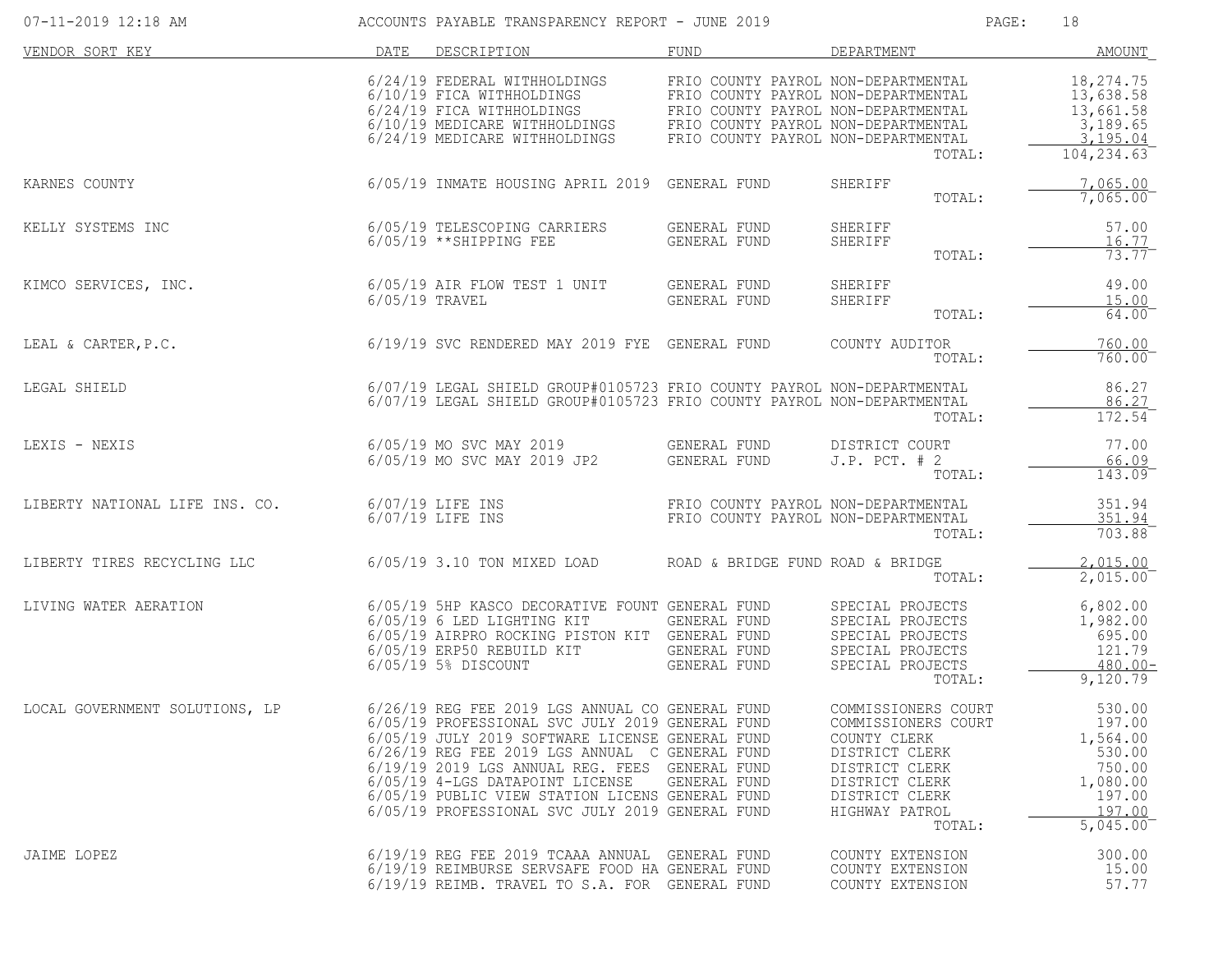| 07-11-2019 12:18 AM         |      | ACCOUNTS PAYABLE TRANSPARENCY REPORT - JUNE 2019                                                                                                                                                                                                                                                                                                                                                                                                                                                                                                                                                                                                                                                                                                                                                                                                                 |                                                                                                                                                                              | PAGE:                                                                                                                                                                                                                                                                                                                                                                                                                                                                                                                          | 19                                                                                                                                                                                                   |
|-----------------------------|------|------------------------------------------------------------------------------------------------------------------------------------------------------------------------------------------------------------------------------------------------------------------------------------------------------------------------------------------------------------------------------------------------------------------------------------------------------------------------------------------------------------------------------------------------------------------------------------------------------------------------------------------------------------------------------------------------------------------------------------------------------------------------------------------------------------------------------------------------------------------|------------------------------------------------------------------------------------------------------------------------------------------------------------------------------|--------------------------------------------------------------------------------------------------------------------------------------------------------------------------------------------------------------------------------------------------------------------------------------------------------------------------------------------------------------------------------------------------------------------------------------------------------------------------------------------------------------------------------|------------------------------------------------------------------------------------------------------------------------------------------------------------------------------------------------------|
| VENDOR SORT KEY             | DATE | DESCRIPTION                                                                                                                                                                                                                                                                                                                                                                                                                                                                                                                                                                                                                                                                                                                                                                                                                                                      | FUND                                                                                                                                                                         | DEPARTMENT                                                                                                                                                                                                                                                                                                                                                                                                                                                                                                                     | AMOUNT                                                                                                                                                                                               |
|                             |      |                                                                                                                                                                                                                                                                                                                                                                                                                                                                                                                                                                                                                                                                                                                                                                                                                                                                  |                                                                                                                                                                              | TOTAL:                                                                                                                                                                                                                                                                                                                                                                                                                                                                                                                         | 372.77                                                                                                                                                                                               |
| VICTOR REYES LOZANO         |      | 6/05/19 PETIT JUROR 06/03/2019                                                                                                                                                                                                                                                                                                                                                                                                                                                                                                                                                                                                                                                                                                                                                                                                                                   | GENERAL FUND                                                                                                                                                                 | DISTRICT COURT<br>TOTAL:                                                                                                                                                                                                                                                                                                                                                                                                                                                                                                       | 6.00<br>$6.00^{-}$                                                                                                                                                                                   |
| ARNULFO LUNA                |      | 6/05/19 REIMBURSE LODGING 5/28/19 GENERAL FUND<br>6/05/19 MEALS 6/10-6/13/19 STJCA GENERAL FUND<br>6/05/19 MILEAGE 6/10-6/13/19 STJCA GENERAL FUND<br>6/13/19 ARNULFO LUNA, LIFE INS. RE FRIO COUNTY PAYROT<br>6/13/19 ARNULFO LUNA, LIFE INS. RE FRIO COUNTY PAYROL NON-DEPARTMENTAL                                                                                                                                                                                                                                                                                                                                                                                                                                                                                                                                                                            |                                                                                                                                                                              | COMMISSIONERS COURT<br>COMMISSIONERS COURT<br>COMMISSIONERS COURT<br>TOTAL:                                                                                                                                                                                                                                                                                                                                                                                                                                                    | 179.10<br>213.50<br>66.70<br><u>355.08</u><br>814.38                                                                                                                                                 |
| RUBEN MALDONADO             |      | $6/05/19$ MEALS $6/10-6/13/19$ STJCA ROAD & BRIDGE FUND ROAD & BRIDGE<br>$6/05/19$ MILEAGE $6/10-6/13/19$ STJCA ROAD & BRIDGE FUND ROAD & BRIDGE                                                                                                                                                                                                                                                                                                                                                                                                                                                                                                                                                                                                                                                                                                                 |                                                                                                                                                                              | TOTAL:                                                                                                                                                                                                                                                                                                                                                                                                                                                                                                                         | 213.50<br>66.70<br>280.20                                                                                                                                                                            |
| LUCINDA CANAVAN MANTZ       |      | $6/05/19$ CAUSE# $18-04-00146$ -CVF D.E GENERAL FUND<br>6/05/19 CAUSE# 19-05-00148-CVF C.V GENERAL FUND                                                                                                                                                                                                                                                                                                                                                                                                                                                                                                                                                                                                                                                                                                                                                          |                                                                                                                                                                              | DISTRICT COURT<br>DISTRICT COURT<br>TOTAL:                                                                                                                                                                                                                                                                                                                                                                                                                                                                                     | 231.25<br>162.50<br>393.75                                                                                                                                                                           |
| MANZANARES WHEEL ALIGNMENT  |      | $6/19/19$ INSPECTION - UNIT 192                                                                                                                                                                                                                                                                                                                                                                                                                                                                                                                                                                                                                                                                                                                                                                                                                                  | ROAD & BRIDGE FUND ROAD & BRIDGE                                                                                                                                             | TOTAL:                                                                                                                                                                                                                                                                                                                                                                                                                                                                                                                         | 7.00<br>$7.00$ <sup>-</sup>                                                                                                                                                                          |
| CRYSTAL MARQUEZ             |      | 6/05/19 MEALS 6/24-6/25/19 WIC TRA GENERAL FUND<br>$6/05/19$ MILEAGE $6/24-6/25/19$ WIC T GENERAL FUND                                                                                                                                                                                                                                                                                                                                                                                                                                                                                                                                                                                                                                                                                                                                                           |                                                                                                                                                                              | COUNTY AUDITOR<br>COUNTY AUDITOR<br>TOTAL:                                                                                                                                                                                                                                                                                                                                                                                                                                                                                     | 91.50<br>174.00<br>$265.50^-$                                                                                                                                                                        |
| MEDINA ELECTRIC COOP., INC. |      | 6/19/19 METER # 82252 PCT # 4<br>6/19/19 METER # 78026 BIGFOOT<br>6/19/19 LIGHT @ VAUGHN/ARMADILLO GENERAL FUND<br>6/19/19 LIGHT @ HORIZON WEST<br>6/19/19 METER # 96112 RESTROOMS<br>6/19/19 LIGHT @ 1 ARMADILLO ROAD GENERAL FUND<br>6/19/19 SECURITY 2 ARMADILLO ROAD GENERAL FUND<br>6/19/19 LIGHT # 3 ARMADILLO ROAD GENERAL FUND<br>6/19/19 HILLTOP CR 4600 P<br>6/19/19 CR 4600 HILLTOP SUB DIVISI GENERAL FUND<br>6/19/19 CR 4600 NR<br>6/19/19 CR 4600 M<br>6/19/19 CR 4605 HILLTOP SUB DIVISI GENERAL FUND<br>6/19/19 CR 4600 HILLTOP SUBDIVISIO GENERAL FUND<br>6/19/19 CR 4604 HILLTOP SUBDIVISIO GENERAL FUND<br>6/19/19 CR 4604 HILLTOP<br>6/19/19 SECURITY LIGHT ACCT #5023 GENERAL FUND<br>6/19/19 SECURITY LIGHT ACCT # 5024 GENERAL FUND<br>6/19/19 HELICOPTER LANDING PAD<br>6/19/19 BIGFOOT COMMUNITY CENTER<br>6/19/19 EMS HELO PAD BIGFOOT | GENERAL FUND<br>GENERAL FUND<br>GENERAL FUND<br>GENERAL FUND<br>GENERAL FUND<br>GENERAL FUND<br>GENERAL FUND<br>GENERAL FUND<br>GENERAL FUND<br>GENERAL FUND<br>GENERAL FUND | BUILDING MAINTENANCE<br>BUILDING MAINTENANCE<br>BUILDING MAINTENANCE<br>BUILDING MAINTENANCE<br>BUILDING MAINTENANCE<br>BUILDING MAINTENANCE<br>BUILDING MAINTENANCE<br>BUILDING MAINTENANCE<br>BUILDING MAINTENANCE<br>BUILDING MAINTENANCE<br>BUILDING MAINTENANCE<br>BUILDING MAINTENANCE<br>BUILDING MAINTENANCE<br>BUILDING MAINTENANCE<br>BUILDING MAINTENANCE<br>BUILDING MAINTENANCE<br>BUILDING MAINTENANCE<br>BUILDING MAINTENANCE<br>BUILDING MAINTENANCE<br>BUILDING MAINTENANCE<br>BUILDING MAINTENANCE<br>TOTAL: | 146.61<br>86.03<br>10.50<br>13.10<br>93.81<br>10.50<br>10.50<br>10.50<br>10.50<br>10.50<br>10.50<br>10.50<br>10.50<br>10.50<br>10.50<br>10.50<br>10.50<br>10.50<br>29.10<br>48.67<br>29.00<br>593.32 |
| JOE MICHEAL MEDINA          |      | 6/05/19 PETIT JUROR 06/03/2019                                                                                                                                                                                                                                                                                                                                                                                                                                                                                                                                                                                                                                                                                                                                                                                                                                   | GENERAL FUND                                                                                                                                                                 | DISTRICT COURT<br>TOTAL:                                                                                                                                                                                                                                                                                                                                                                                                                                                                                                       | 6.00<br>6.00                                                                                                                                                                                         |
| MATTHEW ARTHUR MEDRANO      |      | 6/19/19 PETIT JURY 06/03/19<br>6/19/19 PETIT JURY 06/04/19<br>6/19/19 PETIT JURY 06/05/19<br>6/19/19 PETIT JURY 06/06/19                                                                                                                                                                                                                                                                                                                                                                                                                                                                                                                                                                                                                                                                                                                                         | GENERAL FUND<br>GENERAL FUND<br>GENERAL FUND<br>GENERAL FUND                                                                                                                 | DISTRICT COURT<br>DISTRICT COURT<br>DISTRICT COURT<br>DISTRICT COURT                                                                                                                                                                                                                                                                                                                                                                                                                                                           | 6.00<br>40.00<br>40.00<br>40.00                                                                                                                                                                      |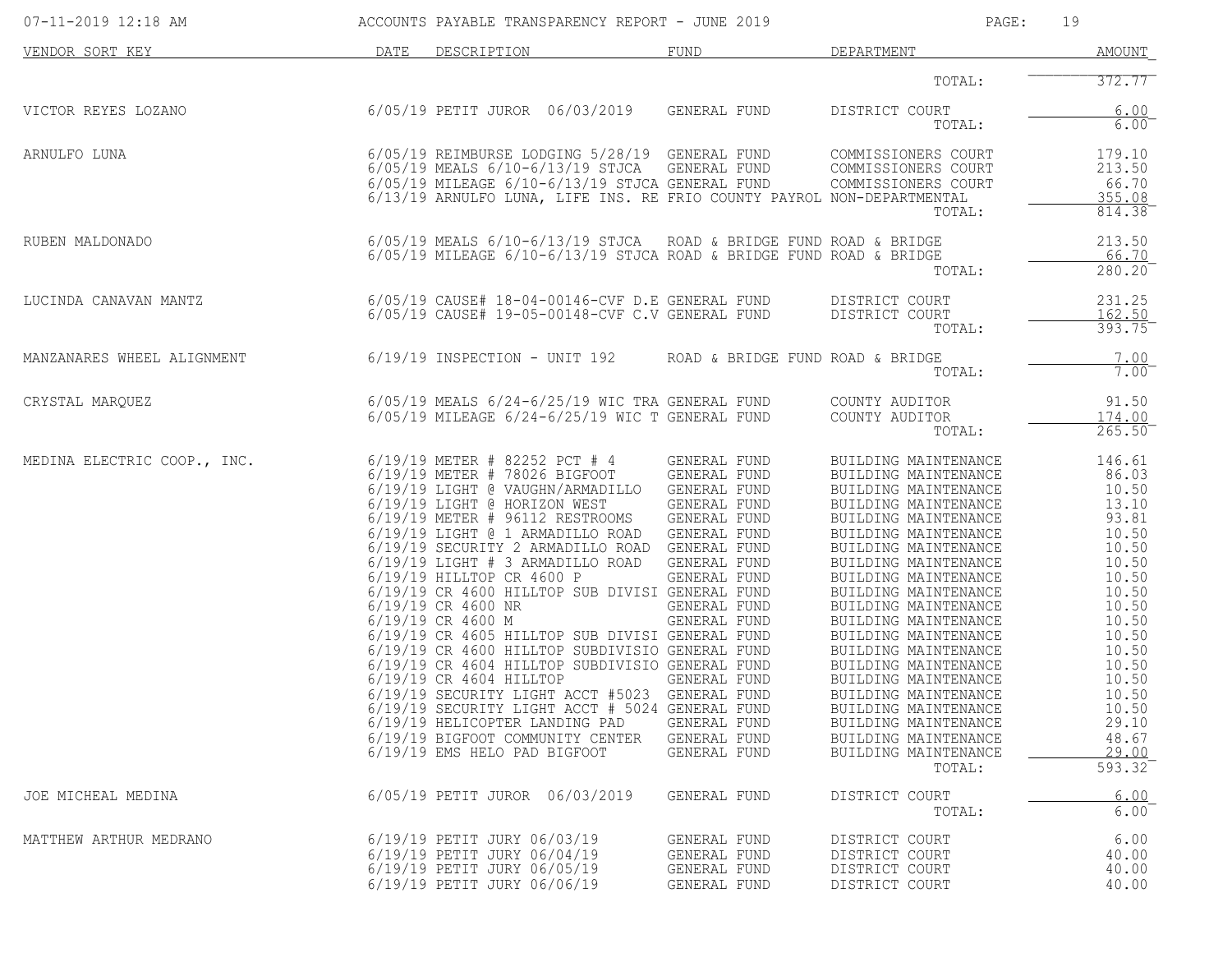| $07 - 11 - 2019$ 12:18 AM                                                              |                                                                                                                                                                                        | ACCOUNTS PAYABLE TRANSPARENCY REPORT - JUNE 2019                                                                                                                                                                                                                                                                                     |                                                                                                                                                                                                                   |                                                                                                                        | PAGE:                          | 20                                                                                                                 |
|----------------------------------------------------------------------------------------|----------------------------------------------------------------------------------------------------------------------------------------------------------------------------------------|--------------------------------------------------------------------------------------------------------------------------------------------------------------------------------------------------------------------------------------------------------------------------------------------------------------------------------------|-------------------------------------------------------------------------------------------------------------------------------------------------------------------------------------------------------------------|------------------------------------------------------------------------------------------------------------------------|--------------------------------|--------------------------------------------------------------------------------------------------------------------|
| VENDOR SORT KEY                                                                        | DATE DESCRIPTION                                                                                                                                                                       |                                                                                                                                                                                                                                                                                                                                      | FUND                                                                                                                                                                                                              | DEPARTMENT                                                                                                             |                                | <b>AMOUNT</b>                                                                                                      |
|                                                                                        |                                                                                                                                                                                        | $6/19/19$ PETIT JURY $06/07/19$ GENERAL FUND<br>$6/19/19$ PETIT JURY $06/10/19$ GENERAL FUND                                                                                                                                                                                                                                         |                                                                                                                                                                                                                   | DISTRICT COURT<br>DISTRICT COURT                                                                                       | TOTAL:                         | 40.00<br>40.00<br>206.00                                                                                           |
| METHODIST HEALTHCARE SYSEMS OF SAN ANT 6/05/19 INMATE MEDICAL M. MARTINEZ GENERAL FUND |                                                                                                                                                                                        |                                                                                                                                                                                                                                                                                                                                      |                                                                                                                                                                                                                   | SHERIFF                                                                                                                | TOTAL:                         | 5,052.82<br>5,052.82                                                                                               |
| STEPHANIE JOANNE MOHR                                                                  | 6/19/19 PETIT JURY 06/03/19<br>6/19/19 PETIT JURY 06/04/19<br>6/19/19 PETIT JURY 06/05/19<br>6/19/19 PETIT JURY 06/06/19<br>6/19/19 PETIT JURY 06/07/19<br>6/19/19 PETIT JURY 06/10/19 |                                                                                                                                                                                                                                                                                                                                      | GENERAL FUND<br>GENERAL FUND<br>GENERAL FUND<br>GENERAL FUND<br>GENERAL FUND<br>CINERAL FUND<br>GENERAL FUND<br>GENERAL FUND                                                                                      | DISTRICT COURT<br>DISTRICT COURT<br>DISTRICT COURT<br>DISTRICT COURT<br>DISTRICT COURT<br>DISTRICT COURT               | TOTAL:                         | 6.00<br>40.00<br>40.00<br>40.00<br>40.00<br>40.00<br>206.00                                                        |
| MOORE WATER SUPPLY CORPORATION                                                         | $6/05/19$ MO SVC $4/19$ - $5/21/2019$                                                                                                                                                  |                                                                                                                                                                                                                                                                                                                                      | GENERAL FUND                                                                                                                                                                                                      |                                                                                                                        | BUILDING MAINTENANCE<br>TOTAL: | $\frac{41.48}{41.48}$                                                                                              |
| MORALES USED AUTO PARTS                                                                |                                                                                                                                                                                        |                                                                                                                                                                                                                                                                                                                                      | 6/05/19 ABV TOW 2004 NISSAN       ABANDONED VEHICLE ABANDONED VEHICLE                                                                                                                                             |                                                                                                                        | TOTAL:                         | 295.00<br>$295.00^{-}$                                                                                             |
| CHRISTOPHER T. MORENO                                                                  | 6/05/19 PETIT JUROR 06/03/2019                                                                                                                                                         |                                                                                                                                                                                                                                                                                                                                      | GENERAL FUND                                                                                                                                                                                                      | DISTRICT COURT                                                                                                         | TOTAL:                         | 6.00<br>$6.00$ <sup>-</sup>                                                                                        |
| 6/05/19 PETIT JUROR 06/03/2019<br>HENRY MORENO, JR.                                    |                                                                                                                                                                                        |                                                                                                                                                                                                                                                                                                                                      | GENERAL FUND                                                                                                                                                                                                      | DISTRICT COURT                                                                                                         | TOTAL:                         | 6.00<br>6.00                                                                                                       |
| 6/05/19 PETIT JUROR 06/03/2019<br>JODI CECILIA MOSS                                    |                                                                                                                                                                                        |                                                                                                                                                                                                                                                                                                                                      | GENERAL FUND                                                                                                                                                                                                      | DISTRICT COURT                                                                                                         | TOTAL:                         | 6.00<br>6.00                                                                                                       |
| MOTOROLA SOLUTIONS, INC.                                                               | 6/19/19 APX VHF RADIOS<br>6/19/19 SOFTWARE P25 CONVENT<br>6/19/19 DASH MOUNT                                                                                                           | 6/19/19 AFA VIII NADIOS<br>6/19/19 APX VHF RADIOS GENERAL FUND<br>6/19/19 3YR EXTENDED SERVICE GENERAL FUND<br>6/19/19 3YR EXTENDED SERVICE GENERAL FUND<br>6/19/19 1/4 WAVE BROADBAND A GENERAL FUND<br>6/19/19 STD PALM MICROPHONE GENERAL FUND<br>6/19/19 15WATT SPEAKER GENERAL FUND<br>6/19/19 APX 02 CONTROL HEAD GENERAL FUND | <b>GENERAL FUND</b><br>GENERAL FUND<br>GENERAL FUND                                                                                                                                                               | COURTHOUSE SECURITY<br>SHERIFF<br>SHERIFF<br>SHERIFF<br>SHERIFF<br>SHERIFF<br>SHERIFF<br>SHERIFF<br>SHERIFF<br>SHERIFF | TOTAL:                         | 2,799.22<br>11,196.84<br>2,283.44<br>242.00<br>949.00<br>182.50<br>93.44<br>105.12<br>87.60<br>718.32<br>18,657.48 |
| MUMME OIL, INC.                                                                        |                                                                                                                                                                                        |                                                                                                                                                                                                                                                                                                                                      | 6/05/19 8LB MEYER'S TIRE MOUNTING ROAD & BRIDGE FUND ROAD & BRIDGE<br>6/19/19 1 BOX CAMEL SMALL PATCHES ROAD & BRIDGE FUND ROAD & BRIDGE<br>6/05/19 1445 GALLONS DYED DIESEL F FM & LATERAL ROAD NON-DEPARTMENTAL |                                                                                                                        | TOTAL:                         | 20.00<br>12.50<br>3,524.36<br>3,556.86                                                                             |
| NATIONAL BUSINESS FURNITURE, LLC                                                       | 6/19/19 *SHIPPING & HANDLING                                                                                                                                                           | 6/19/19 BIG & TALL HIGH BLK CHAIR GENERAL FUND                                                                                                                                                                                                                                                                                       | GENERAL FUND                                                                                                                                                                                                      | SHERIFF<br>SHERIFF                                                                                                     | TOTAL:                         | 672.00<br>110.00<br>782.00                                                                                         |
| NATIONWIDE RETIREMENT SOLUTIONS                                                        | $6/10/19$ 457 PLAN<br>$6/24/19$ 457 PLAN                                                                                                                                               |                                                                                                                                                                                                                                                                                                                                      | FRIO COUNTY PAYROL NON-DEPARTMENTAL<br>FRIO COUNTY PAYROL NON-DEPARTMENTAL                                                                                                                                        |                                                                                                                        | TOTAL:                         | 645.00<br>635.00<br>1,280.00                                                                                       |
| GUADALUPE NAVARRO                                                                      | 6/05/19 PETIT JUROR 06/03/2019                                                                                                                                                         |                                                                                                                                                                                                                                                                                                                                      | GENERAL FUND                                                                                                                                                                                                      | DISTRICT COURT                                                                                                         |                                | 6.00                                                                                                               |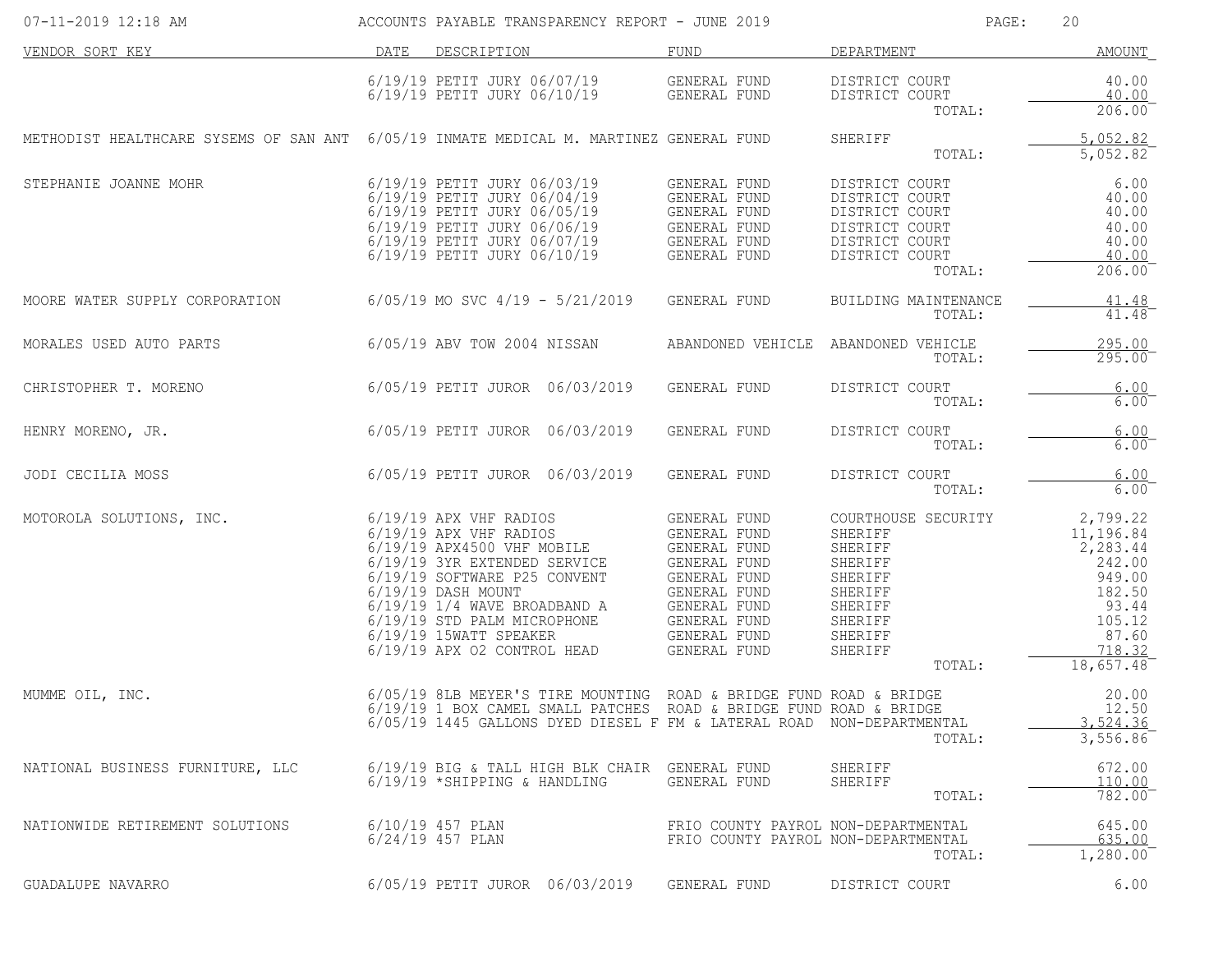| 07-11-2019 12:18 AM     | ACCOUNTS PAYABLE TRANSPARENCY REPORT - JUNE 2019                                                                                                                                       |                                                                                                            | PAGE:                                                                                                              | 21                                                          |
|-------------------------|----------------------------------------------------------------------------------------------------------------------------------------------------------------------------------------|------------------------------------------------------------------------------------------------------------|--------------------------------------------------------------------------------------------------------------------|-------------------------------------------------------------|
| VENDOR SORT KEY         | DATE<br>DESCRIPTION                                                                                                                                                                    | FUND                                                                                                       | DEPARTMENT                                                                                                         | AMOUNT                                                      |
|                         |                                                                                                                                                                                        |                                                                                                            | TOTAL:                                                                                                             | 6.00                                                        |
| CARSON ASHLEY NEAL      | 6/05/19 PETIT JUROR 06/03/2019                                                                                                                                                         | GENERAL FUND                                                                                               | DISTRICT COURT<br>TOTAL:                                                                                           | 6.00<br>$6.00^{-}$                                          |
| NEOFUNDS BY NEOPOST     | 6/19/19 PREPAID POSTAGE 05/20/2019 GENERAL FUND                                                                                                                                        |                                                                                                            | NON-DEPARTMENTAL<br>TOTAL:                                                                                         | 1,500.00<br>1,500.00                                        |
| NEWEGG BUSINESS INC.    | 6/05/19 HEAVY DUTY CELL PHONE CAS GENERAL FUND<br>6/19/19 HP LASER JET PRINTER                                                                                                         | GENERAL FUND                                                                                               | SHERIFF<br>SHERIFF<br>TOTAL:                                                                                       | 37.30<br>299.00<br>336.30                                   |
| GREGORIO V. NIETO       | 6/19/19 PETIT JURY 06/03/19<br>6/19/19 PETIT JURY 06/04/19<br>6/19/19 PETIT JURY 06/05/19<br>6/19/19 PETIT JURY 06/06/19<br>6/19/19 PETIT JURY 06/07/19<br>6/19/19 PETIT JURY 06/10/19 | GENERAL FUND<br><b>GENERAL FUND</b><br>GENERAL FUND<br><b>GENERAL FUND</b><br>GENERAL FUND<br>GENERAL FUND | DISTRICT COURT<br>DISTRICT COURT<br>DISTRICT COURT<br>DISTRICT COURT<br>DISTRICT COURT<br>DISTRICT COURT<br>TOTAL: | 6.00<br>40.00<br>40.00<br>40.00<br>40.00<br>40.00<br>206.00 |
| LOREEN NICOLE NIETO     | 6/19/19 PETIT JURY 06/03/19<br>6/19/19 PETIT JURY 06/04/19<br>6/19/19 PETIT JURY 06/05/19<br>6/19/19 PETIT JURY 06/06/19<br>6/19/19 PETIT JURY 06/07/19<br>6/19/19 PETIT JURY 06/10/19 | GENERAL FUND<br>GENERAL FUND<br>GENERAL FUND<br><b>GENERAL FUND</b><br>GENERAL FUND<br>GENERAL FUND        | DISTRICT COURT<br>DISTRICT COURT<br>DISTRICT COURT<br>DISTRICT COURT<br>DISTRICT COURT<br>DISTRICT COURT<br>TOTAL: | 6.00<br>40.00<br>40.00<br>40.00<br>40.00<br>40.00<br>206.00 |
| O'REILLY AUTO PARTS     | 6/19/19 (1) WINDSHIELD REPAIR KIT GENERAL FUND<br>$6/19/19$ RETURNED (2) $F/I$ O-RINGS<br>6/19/19 STARTER UNIT 147                                                                     | ROAD & BRIDGE FUND ROAD & BRIDGE<br>ROAD & BRIDGE FUND ROAD & BRIDGE                                       | SHERIFF<br>TOTAL:                                                                                                  | 14.99<br>$19.62-$<br>179.51<br>174.88                       |
| OFFICE DEPOT            | 6/05/19 6" FOLDING TABLE WHI<br>$6/05/19$ *20% COUPON<br>6/05/19 (7) TOWEL, SOFPULL 1000FT, GENERAL FUND                                                                               | GENERAL FUND<br>GENERAL FUND                                                                               | EMERGENCY MGNT / 911 M<br>EMERGENCY MGNT / 911 M<br>BUILDING MAINTENANCE<br>TOTAL:                                 | 79.99<br>$16.00 -$<br>359.63<br>423.62                      |
| MARIAN OVERSTREET       | 6/05/19 CAUSE# 18-07-00296-CVF J.B GENERAL FUND                                                                                                                                        |                                                                                                            | DISTRICT COURT<br>TOTAL:                                                                                           | 527.50<br>527.50                                            |
| MELINDA OYEVIDES        | 6/19/19 REIMB. FOR TCOLE STATE EXA GENERAL FUND                                                                                                                                        |                                                                                                            | SHERIFF<br>TOTAL:                                                                                                  | 175.00<br>$175.00^{-}$                                      |
| PARKER LUMBER           | $6/19/19$ EXTRACTOR SET<br>$6/19/19$ $1/2$ " LAWN FAUCET<br>6/19/19 1/2" PVC SCH40 MIP PLUG<br>6/19/19 3/4" SCH40 MIP PLUG                                                             | GENERAL FUND<br>GENERAL FUND<br>GENERAL FUND<br>GENERAL FUND                                               | BUILDING MAINTENANCE<br>BUILDING MAINTENANCE<br>BUILDING MAINTENANCE<br>BUILDING MAINTENANCE<br>TOTAL:             | 11.49<br>6.99<br>1.09<br>1.39<br>20.96                      |
| PEARSALL LAW FIRM, PLLC | 6/05/19 CAUSE# 18-07-00294-CVF<br>6/05/19 CAUSE# 18-08-00328-CVF A.P GENERAL FUND<br>6/05/19 CAUSE# 19-04-00114-CVF J.G GENERAL FUND                                                   | GENERAL FUND                                                                                               | DISTRICT COURT<br>DISTRICT COURT<br>DISTRICT COURT<br>TOTAL:                                                       | 93.75<br>156.25<br>75.00<br>325.00                          |
| PEARSALL QUICK LUBE     | 6/05/19 OIL CHANGE UNIT 3852                                                                                                                                                           | GENERAL FUND                                                                                               | SHERIFF                                                                                                            | 66.95                                                       |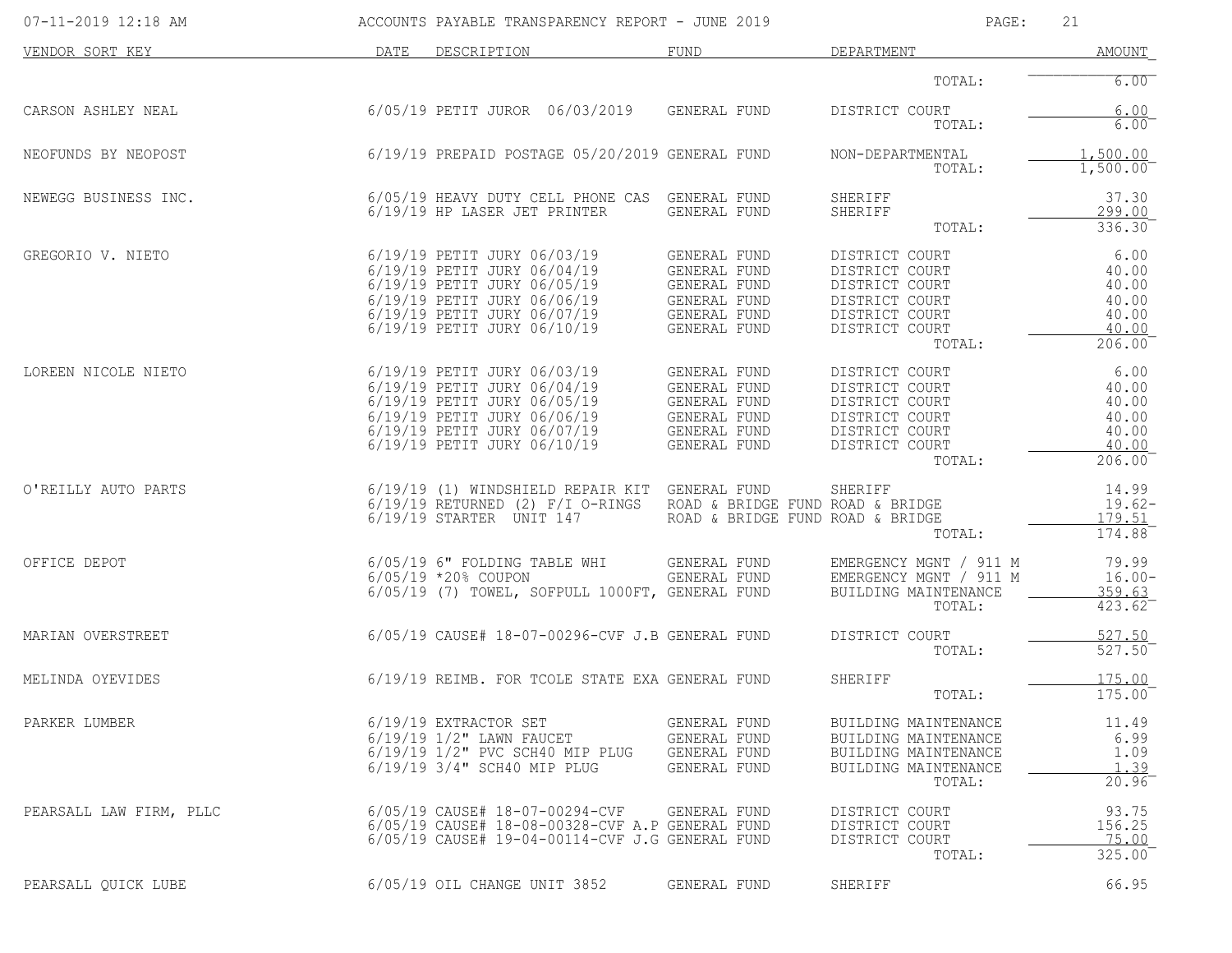| 07-11-2019 12:18 AM                                                              |                                    | ACCOUNTS PAYABLE TRANSPARENCY REPORT - JUNE 2019                                                                                                                                                                                                                                                                                                                                                                                                                                                                                                                                                                                                                                                                                                                                                                                                                                                                                                                                                          |                                                                                                                                                                                                              | PAGE:                                                                                                                                                                                                                                                                                                                                                                                                                                                                                                 | 22                                                                                                                                                                                                                                          |
|----------------------------------------------------------------------------------|------------------------------------|-----------------------------------------------------------------------------------------------------------------------------------------------------------------------------------------------------------------------------------------------------------------------------------------------------------------------------------------------------------------------------------------------------------------------------------------------------------------------------------------------------------------------------------------------------------------------------------------------------------------------------------------------------------------------------------------------------------------------------------------------------------------------------------------------------------------------------------------------------------------------------------------------------------------------------------------------------------------------------------------------------------|--------------------------------------------------------------------------------------------------------------------------------------------------------------------------------------------------------------|-------------------------------------------------------------------------------------------------------------------------------------------------------------------------------------------------------------------------------------------------------------------------------------------------------------------------------------------------------------------------------------------------------------------------------------------------------------------------------------------------------|---------------------------------------------------------------------------------------------------------------------------------------------------------------------------------------------------------------------------------------------|
| VENDOR SORT KEY                                                                  |                                    | DATE DESCRIPTION                                                                                                                                                                                                                                                                                                                                                                                                                                                                                                                                                                                                                                                                                                                                                                                                                                                                                                                                                                                          | FUND                                                                                                                                                                                                         | DEPARTMENT                                                                                                                                                                                                                                                                                                                                                                                                                                                                                            | AMOUNT                                                                                                                                                                                                                                      |
|                                                                                  |                                    | 6/05/19 3.5 EXTRA QRTS OIL MB020 GENERAL FUND<br>6/05/19 OIL CHANGE UNIT 6558 GENERAL FUND<br>6/05/19 1 EXTRA QRT OF OIL GENERAL FUND                                                                                                                                                                                                                                                                                                                                                                                                                                                                                                                                                                                                                                                                                                                                                                                                                                                                     |                                                                                                                                                                                                              | SHERIFF<br>SHERIFF<br>SHERIFF<br>TOTAL:                                                                                                                                                                                                                                                                                                                                                                                                                                                               | 34.83<br>66.95<br>9.95<br>178.68                                                                                                                                                                                                            |
| PERRY'S TOWING                                                                   |                                    | 6/05/19 ABV TOW 2005 PATHFINDER ABANDONED VEHICLE ABANDONED VEHICLE<br>$6/05/19$ MILEAGE $6/05/19$ OTHER - 1 MAN 1 HOUR ABANDONED VEHICLE ABANDONED VEHICLE                                                                                                                                                                                                                                                                                                                                                                                                                                                                                                                                                                                                                                                                                                                                                                                                                                               |                                                                                                                                                                                                              | TOTAL:                                                                                                                                                                                                                                                                                                                                                                                                                                                                                                | 300.00<br>25.00<br>95.00<br>420.00                                                                                                                                                                                                          |
| PILAND, ADAMS & ASSOCIATES, INC. 6/05/19 CONSULTING DIETITIAN SVC M GENERAL FUND |                                    |                                                                                                                                                                                                                                                                                                                                                                                                                                                                                                                                                                                                                                                                                                                                                                                                                                                                                                                                                                                                           |                                                                                                                                                                                                              | SHERIFF<br>TOTAL:                                                                                                                                                                                                                                                                                                                                                                                                                                                                                     | 120.00<br>$120.00^{-}$                                                                                                                                                                                                                      |
| POSTMASTER PEARSALL                                                              |                                    | 6/19/19 ANNUAL PO BOX FEE #751 GENERAL FUND                                                                                                                                                                                                                                                                                                                                                                                                                                                                                                                                                                                                                                                                                                                                                                                                                                                                                                                                                               |                                                                                                                                                                                                              | $J.P.$ PCT. $# 2$<br>TOTAL:                                                                                                                                                                                                                                                                                                                                                                                                                                                                           | 64.00<br>64.00                                                                                                                                                                                                                              |
| PROTECTION ONE ALARM MONITORING, INC.                                            | $6/19/19$ JAIL<br>$6/19/19$ J.P.#3 | 6/19/19 DILLEY ANNEX<br>$6/19/19$ ROAD & BRIDGE<br>6/19/19 JUVENILE PROBATION<br>6/19/19 JUVENILE PROBATION GENERAL FUND<br>6/19/19 EXTENSION OFFICE GENERAL FUND<br>6/19/19 ADULT PROBATION GENERAL FUND<br>6/19/19 COURTHOUSE - INTERIOR GENERAL FUND<br>6/19/19 COURTHOUSE GENERAL FUND<br><br>6/19/19 COURTHOUSE NVR EXTERIOR CA GENERAL FUND                                                                                                                                                                                                                                                                                                                                                                                                                                                                                                                                                                                                                                                         | GENERAL FUND<br>GENERAL FUND<br>GENERAL FUND<br>GENERAL FUND                                                                                                                                                 | BUILDING MAINTENANCE<br>BUILDING MAINTENANCE<br>BUILDING MAINTENANCE<br>BUILDING MAINTENANCE<br>BUILDING MAINTENANCE<br>BUILDING MAINTENANCE<br>BUILDING MAINTENANCE<br>BUILDING MAINTENANCE<br>BUILDING MAINTENANCE<br>BUILDING MAINTENANCE<br>BUILDING MAINTENANCE<br>BUILDING MAINTENANCE<br>BUILDING MAINTENANCE<br>TOTAL:                                                                                                                                                                        | 84.04<br>68.17<br>53.47<br>48.46<br>48.46<br>91.05<br>259.58<br>49.67<br>1,542.37<br>78.23<br>62.00<br>76.00<br>59.95<br>2,521.45                                                                                                           |
| PUBLIC WORKERS COMPENSATION PROGRAM                                              |                                    | 6/19/19 COMMISSIONERS COURT<br>6/19/19 COUNTY CLERK<br>NERS COURT GENERAL FUND<br>MGT. GENERAL FUND<br>COURT GENERAL FUND<br>CENERAL FUND<br>CENERAL FUND<br>- CLERICAL GENERAL FUND<br>- CLERICAL GENERAL FUND<br>- CLERICAL GENERAL FUND<br>- CLERICAL GENERAL FUND<br>- CLERICAL GENERAL FUND<br>- CLE<br>6/19/19 EMERGENCY MGT.<br>6/19/19 DISTRICT COURT<br>6/19/19 DISTRICT CLERK<br>$6/19/19$ J. P. # 1<br>$6/19/19$ J. P. # 1 - CLERICAL<br>$6/19/19$ J. P. # 2<br>$6/19/19$ J. P. # 2 - CLERICAL<br>$6/19/19$ J. P. # 3<br>$6/19/19$ J. P. # 3 - CLERICAL<br>$6/19/19$ J. P. # 4<br>$6/19/19$ J. P. # 4 - CLERICAL<br>6/19/19 COUNTY ATTORNEY<br>6/19/19 COUNTY ATTORNEY INVESTIGAT GENERAL FUND<br>$6/19/19$ ELECTIONS<br>6/19/19 COUNTY AUDITOR<br>6/19/19 COUNTY TREASURER<br>6/19/19 TAX COLLECTOR<br>6/19/19 BUILDING MAINTENANCE<br>$6/19/19$ CONSTABLE PCT #1<br>$6/19/19$ CONSTABLE PCT #2<br>$6/19/19$ CONSTABLE PCT #3<br>$6/19/19$ CONSTABLE PCT #4<br>6/19/19 SHERIFF'S DEPT- POLICE | GENERAL FUND<br>GENERAL FUND<br>GENERAL FUND<br>GENERAL FUND<br>GENERAL FUND<br>GENERAL FUND<br>GENERAL FUND<br>GENERAL FUND<br>GENERAL FUND<br>GENERAL FUND<br>GENERAL FUND<br>GENERAL FUND<br>GENERAL FUND | COMMISSIONERS COURT<br>COUNTY CLERK<br>EMERGENCY MGNT / 911 M<br>DISTRICT COURT<br>DISTRICT CLERK<br>J.P. PCT. <sub>"</sub><br>J.P. PCT. # 1<br>PCT. # 2<br>J.P. PCT. # 2<br>J.P. PCT. # 3<br>J.P. PCT. # 3<br>J.P. PCT. # 4<br>$J.P.$ PCT. $#4$<br>$J.P.$ PCT. $#4$<br>COUNTY ATTORNEY<br>COUNTY ATTORNEY<br>ELECTIONS<br>COUNTY AUDITOR<br>COUNTY TREASURER<br>TAX COLLECTOR<br>BUILDING MAINTENANCE<br>CONSTABLE PCT # 1<br>CONSTABLE PCT # 2<br>CONSTABLE PCT # 3<br>CONSTABLE PCT # 4<br>SHERIFF | 82.72<br>81.00<br>272.53<br>23.56<br>79.55<br>145.83<br>38.31<br>145.83<br>21.88<br>145.83<br>18.52<br>145.83<br>18.52<br>93.11<br>336.82<br>47.09<br>73.51<br>72.67<br>97.19<br>631.42<br>329.59<br>310.93<br>310.93<br>310.93<br>5,766.67 |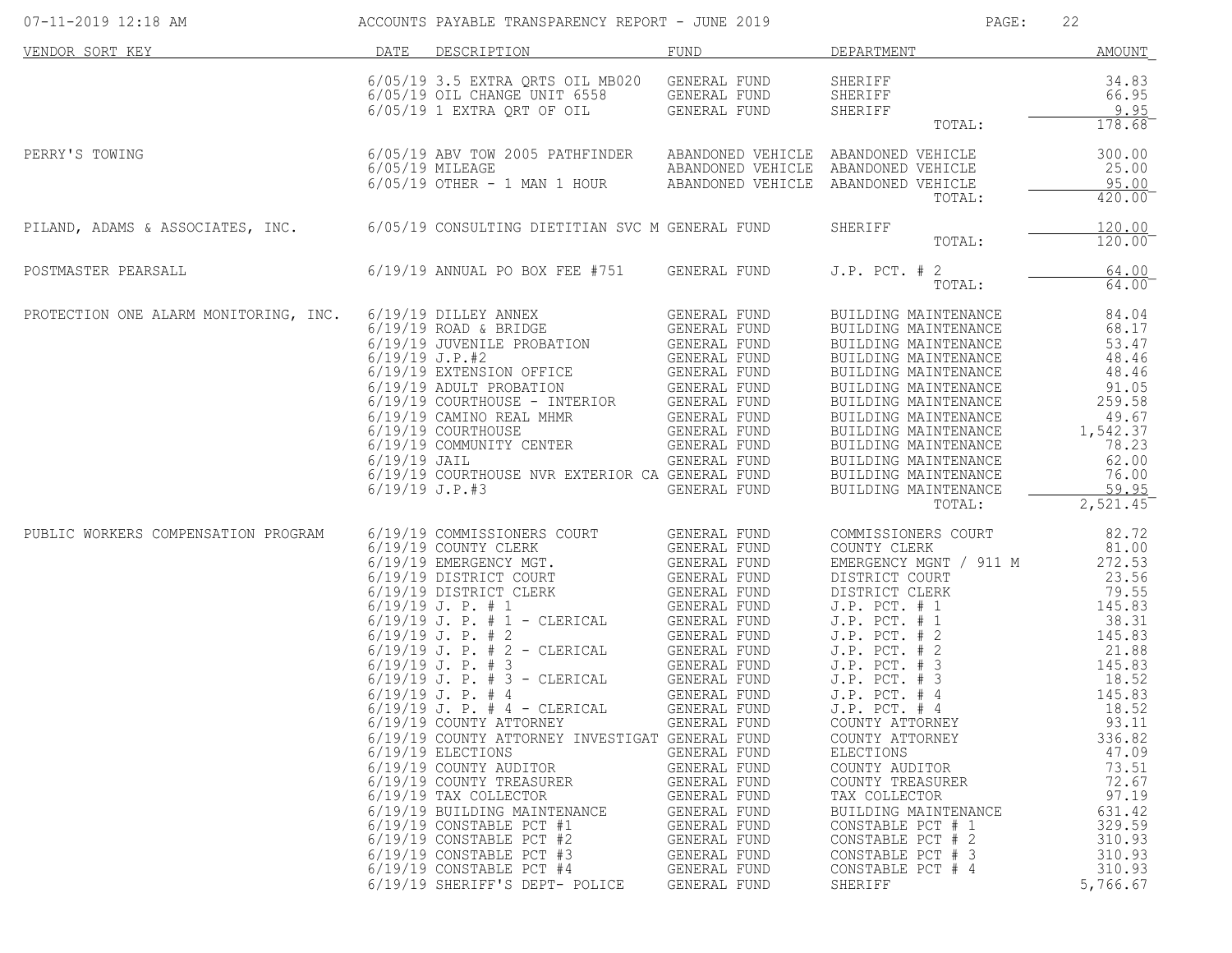| 07-11-2019 12:18 AM |
|---------------------|
|---------------------|

| VENDOR SORT KEY   | DATE | DESCRIPTION                                                                                                                                                                                                                                                                                                                                                                                                                                                                                                                                                                                                                               | <b>FUND</b>                                                                                                                                                                                  | DEPARTMENT                                                                                                                                                                                                                                                                                                                                                                                                                           | <b>AMOUNT</b>                                                                                                                                                           |
|-------------------|------|-------------------------------------------------------------------------------------------------------------------------------------------------------------------------------------------------------------------------------------------------------------------------------------------------------------------------------------------------------------------------------------------------------------------------------------------------------------------------------------------------------------------------------------------------------------------------------------------------------------------------------------------|----------------------------------------------------------------------------------------------------------------------------------------------------------------------------------------------|--------------------------------------------------------------------------------------------------------------------------------------------------------------------------------------------------------------------------------------------------------------------------------------------------------------------------------------------------------------------------------------------------------------------------------------|-------------------------------------------------------------------------------------------------------------------------------------------------------------------------|
|                   |      | 6/19/19 SHERIFF'S DEPT - JAILERS GENERAL FUND<br>G/19/19 SHERIFF'S DEPT - DISP & CL GENERAL FUND<br>6/19/19 SHERIFF'S DEPT - DISP & CL GENERAL FUND<br>6/19/19 SHERIFF'S DEPT MAINTENALLOT COMP<br>6/19/19 SHERIFF'S DEFI - DISF & CLI GENERAL FOND<br>6/19/19 JUVENILE CORRECTIONS<br>6/19/19 JUVENILE CORRECTIONS - GENERAL FUND<br>6/19/19 JUVENILE CORRECTIONS - CLERICAL GENERAL FUND<br>6/19/19 HIGHWAY PATROL - CLERICAL GENERAL F                                                                                                                                                                                                 |                                                                                                                                                                                              | SHERIFF<br>SHERIFF<br>SHERIFF<br>JUVENILE CORRECTIONS                                                                                                                                                                                                                                                                                                                                                                                | 5, 318.43<br>55.20<br>183.59<br>77.25<br>27.42<br>25.41<br>9.02<br>46.48<br>$46.48$<br>$11.86$                                                                          |
|                   |      |                                                                                                                                                                                                                                                                                                                                                                                                                                                                                                                                                                                                                                           |                                                                                                                                                                                              |                                                                                                                                                                                                                                                                                                                                                                                                                                      |                                                                                                                                                                         |
|                   |      |                                                                                                                                                                                                                                                                                                                                                                                                                                                                                                                                                                                                                                           |                                                                                                                                                                                              |                                                                                                                                                                                                                                                                                                                                                                                                                                      |                                                                                                                                                                         |
|                   |      | 6/19/19 RECORDS MANAGEMENT-DIST. C DIST CLRK RECORDS NON-DEPARTMENTAL                                                                                                                                                                                                                                                                                                                                                                                                                                                                                                                                                                     |                                                                                                                                                                                              | TOTAL:                                                                                                                                                                                                                                                                                                                                                                                                                               | 0.49<br>25, 739.98                                                                                                                                                      |
| OUALITY FASTENERS |      |                                                                                                                                                                                                                                                                                                                                                                                                                                                                                                                                                                                                                                           |                                                                                                                                                                                              | TOTAL:                                                                                                                                                                                                                                                                                                                                                                                                                               | 658.31                                                                                                                                                                  |
| OUILL             |      | GENERAL FUND<br>GENERAL FUND<br>6/19/19 COPY PAPER<br>6/19/19 COPY PAPER<br>6/19/19 SHORTAGE 1 PINESOL CLEANER GENERAL FUND<br>6/19/19 SHORTAGE 1 SOAP HAND SOFTS GENERAL FUND<br>6/19/19 FRESH LAVENDER REZ GENERAL FUND<br>6/19/19 RUBBER BANDS BIG BAN GENERAL FUND<br>6/19/19 REZ SNUGGLE<br>6/19/19 REZ SNUGGLE<br>$6/19/19$ REZ SWIRLS<br>$6/19/19$ REZ RASBERRY<br>6/19/19 PINE SOL LEMON<br>$6/19/19$ 13 GAL TRASH BAGS<br>$6/19/19$ TRASH BAGS 50 GAL<br>6/19/19 CLOROX BLEACH<br>6/19/19 SOFTSOAP CRISP<br>6/19/19 LYSOL SPRY LAVENDER<br>6/19/19 TIMEMIST APPLE & SPI<br>6/19/19 BRAWNY PAPER TOWELS<br>6/19/19 TP JUMBO ROLLS | GENERAL FUND<br>GENERAL FUND<br>GENERAL FUND<br>GENERAL FUND<br>GENERAL FUND<br>GENERAL FUND<br>GENERAL FUND<br>GENERAL FUND<br>GENERAL FUND<br>GENERAL FUND<br>GENERAL FUND<br>GENERAL FUND | COUNTY TREASURER<br>COUNTY TREASURER<br>BUILDING MAINTENANCE<br>BUILDING MAINTENANCE<br>BUILDING MAINTENANCE<br>BUILDING MAINTENANCE<br>BUILDING MAINTENANCE<br>BUILDING MAINTENANCE<br>BUILDING MAINTENANCE<br>BUILDING MAINTENANCE<br>BUILDING MAINTENANCE<br>BUILDING MAINTENANCE<br>BUILDING MAINTENANCE<br>BUILDING MAINTENANCE<br>BUILDING MAINTENANCE<br>BUILDING MAINTENANCE<br>BUILDING MAINTENANCE<br>BUILDING MAINTENANCE | 31.99<br>127.96<br>$8.23-$<br>$14.01-$<br>19.92<br>3.99<br>25.20<br>19.92<br>21.84<br>164.60<br>215.55<br>226.92<br>28.70<br>84.06<br>17.34<br>45.43<br>55.98<br>370.08 |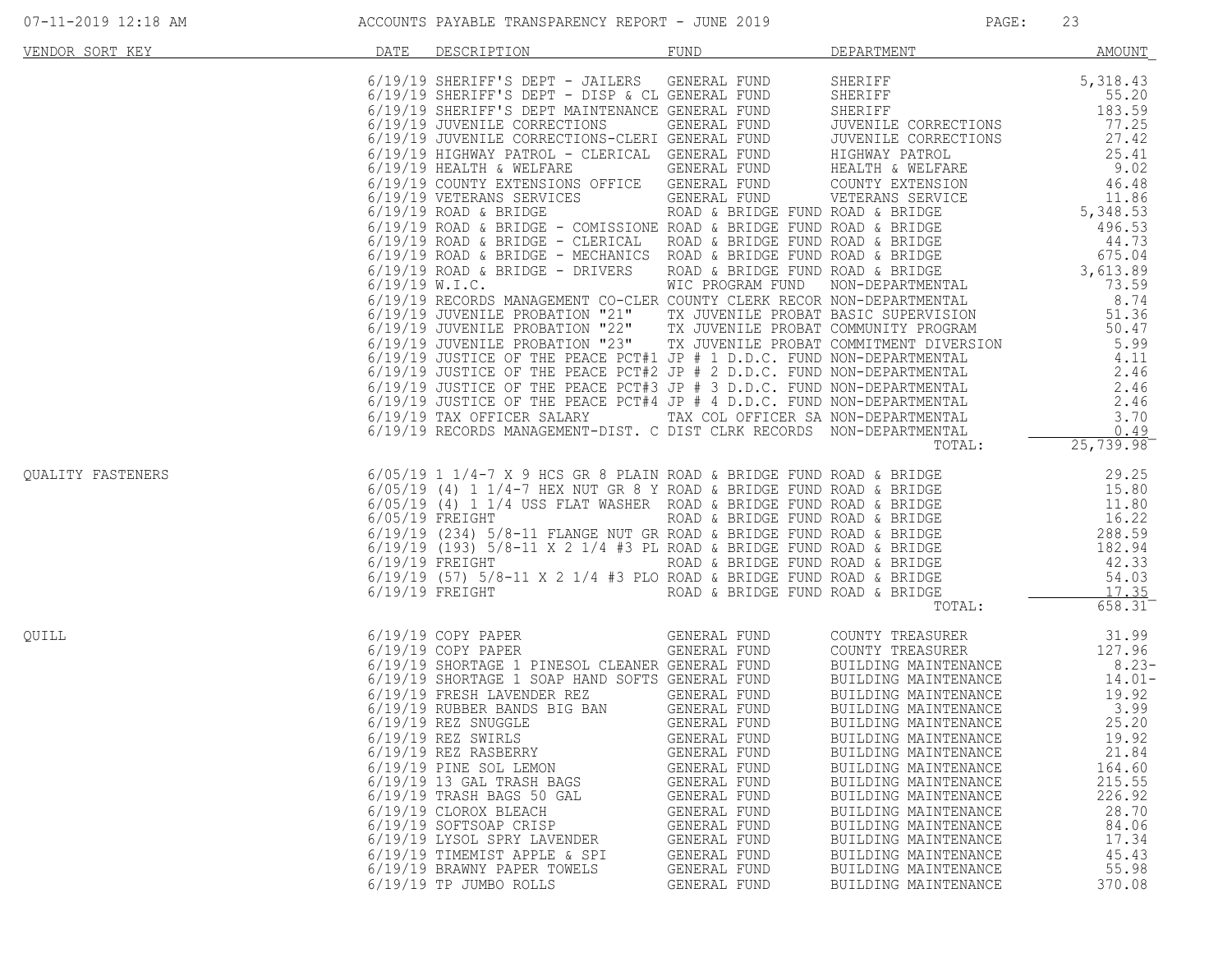| VENDOR SORT KEY                                                                                                                                                                        | DATE | DESCRIPTION                                                                                                                                             | <b>FUND</b>                                                                  | DEPARTMENT                                                                             | <u>AMOUNT</u>                            |
|----------------------------------------------------------------------------------------------------------------------------------------------------------------------------------------|------|---------------------------------------------------------------------------------------------------------------------------------------------------------|------------------------------------------------------------------------------|----------------------------------------------------------------------------------------|------------------------------------------|
|                                                                                                                                                                                        |      | 6/19/19 LYSOL WIPES GENERAL FUND<br>6/05/19 FEBREEZE 4 COUNT                                                                                            | WIC PROGRAM FUND NON-DEPARTMENTAL                                            | BUILDING MAINTENANCE<br>TOTAL:                                                         | 30.87<br>83.88<br>3,230.14               |
| R & R IMPLEMENTS, INC.<br>6/19/19 FUEL TRANSFER HOSE 3/4X12 ROAD & BRIDGE FUND ROAD & BRIDGE<br>6/19/19 (3) SPRAY PAINT 2X ALUMINU FM & LATERAL ROAD NON-DEPARTMENTAL                  |      |                                                                                                                                                         |                                                                              | TOTAL:                                                                                 | 38.29<br>14.97<br>53.26                  |
| VELINDA RAMIREZ                                                                                                                                                                        |      | 6/05/19 PETIT JUROR 06/03/2019 GENERAL FUND                                                                                                             |                                                                              | DISTRICT COURT<br>TOTAL:                                                               | 6.00<br>6.00                             |
| ------<br>RECOVERY HEALTHCARE CORPORATION 6/19/19 16 MONTHLY SVC TRACK GROUP GENERAL FUND JUVENILE CORRECTIONS<br>6/19/19 13 MONTHLY IN-ACTIVE SVC T GENERAL FUND JUVENILE CORRECTIONS |      |                                                                                                                                                         |                                                                              | TOTAL:                                                                                 | 128.00<br>19.50<br>$147.50^{-}$          |
| REDWOOD TOXICOLOGY LABORATORY, INC.                                                                                                                                                    |      |                                                                                                                                                         |                                                                              | JUVENILE CORRECTIONS<br>JUVENILE CORRECTIONS<br>JUVENILE CORRECTIONS<br>TOTAL:         | 185.00<br>140.00<br>23.76<br>348.76      |
| LUPE ROCHA III                                                                                                                                                                         |      | 6/05/19 PETIT JUROR 06/03/2019 GENERAL FUND                                                                                                             |                                                                              | DISTRICT COURT<br>TOTAL:                                                               | 6.00<br>$6.00^{-}$                       |
| JUAN LEONARDO RODRIGUEZ                                                                                                                                                                |      | 6/05/19 PETIT JUROR 06/03/2019                                                                                                                          | GENERAL FUND                                                                 | DISTRICT COURT<br>TOTAL:                                                               | 6.00<br>$6.00^{-}$                       |
| NASARIO EULALIO RODRIGUEZ                                                                                                                                                              |      | 6/05/19 PETIT JUROR 06/03/2019                                                                                                                          | GENERAL FUND                                                                 | DISTRICT COURT<br>TOTAL:                                                               | 6.00<br>$6.00^{-}$                       |
| ROGELIO RODRIGUEZ                                                                                                                                                                      |      | 6/19/19 PETIT JURY 06/03/19<br>6/19/19 PETIT JURY 06/04/19<br>6/19/19 PETIT JURY 06/05/19<br>6/19/19 PETIT JURY 06/06/19<br>6/19/19 PETIT JURY 06/07/19 | GENERAL FUND<br>GENERAL FUND<br>GENERAL FUND<br>GENERAL FUND<br>GENERAL FUND | DISTRICT COURT<br>DISTRICT COURT<br>DISTRICT COURT<br>DISTRICT COURT<br>DISTRICT COURT | 6.00<br>40.00<br>40.00<br>40.00<br>40.00 |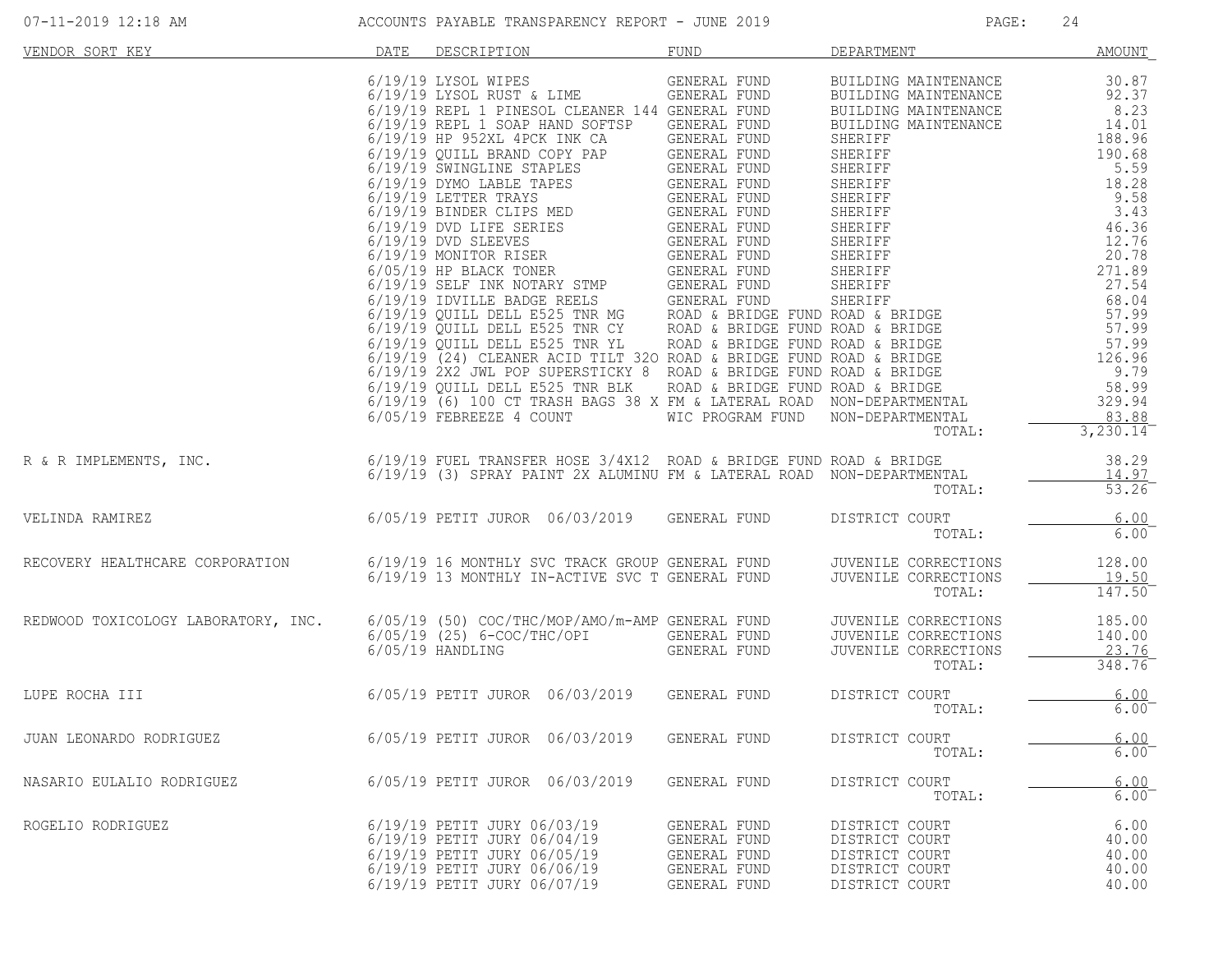| 07-11-2019 12:18 AM               |              | ACCOUNTS PAYABLE TRANSPARENCY REPORT - JUNE 2019                                                                                                                                                                                                                                                                                                                                                                                                                                                                                               |                                                                                                                                                                                  | PAGE:                                                                                                                                                  | 25                                                                                                             |
|-----------------------------------|--------------|------------------------------------------------------------------------------------------------------------------------------------------------------------------------------------------------------------------------------------------------------------------------------------------------------------------------------------------------------------------------------------------------------------------------------------------------------------------------------------------------------------------------------------------------|----------------------------------------------------------------------------------------------------------------------------------------------------------------------------------|--------------------------------------------------------------------------------------------------------------------------------------------------------|----------------------------------------------------------------------------------------------------------------|
| VENDOR SORT KEY                   | DATE         | DESCRIPTION                                                                                                                                                                                                                                                                                                                                                                                                                                                                                                                                    | FUND                                                                                                                                                                             | DEPARTMENT                                                                                                                                             | <b>AMOUNT</b>                                                                                                  |
|                                   |              | 6/19/19 PETIT JURY 06/10/19                                                                                                                                                                                                                                                                                                                                                                                                                                                                                                                    | GENERAL FUND                                                                                                                                                                     | DISTRICT COURT<br>TOTAL:                                                                                                                               | 40.00<br>206.00                                                                                                |
| SYLVIA RODRIGUEZ                  |              | 6/19/19 CAUSE# 18-03-00051-CRF R.R GENERAL FUND<br>6/19/19 CAUSE# 18-05-00134-CRF F.T GENERAL FUND                                                                                                                                                                                                                                                                                                                                                                                                                                             |                                                                                                                                                                                  | DISTRICT COURT<br>DISTRICT COURT<br>TOTAL:                                                                                                             | 400.00<br>400.00<br>800.00                                                                                     |
| REYNALDO D. ROSALES               |              | 6/05/19 PETIT JUROR 06/03/2019                                                                                                                                                                                                                                                                                                                                                                                                                                                                                                                 | GENERAL FUND                                                                                                                                                                     | DISTRICT COURT<br>TOTAL:                                                                                                                               | 6.00<br>$6.00$ <sup>-</sup>                                                                                    |
| RUSH TRUCK CENTER, SAN ANTONIO    | 6/05/19 CORE | 6/05/19 BRACKET FENDER STRAIGHT CH ROAD & BRIDGE FUND ROAD & BRIDGE<br>6/05/19 HOSE ASSY HYDRAULIC #8 X 2 ROAD & BRIDGE FUND ROAD & BRIDGE<br>$6/05/19$ FREIGHT<br>6/05/19 BRACKET, FENDER STRAIGHT C ROAD & BRIDGE FUND ROAD & BRIDGE<br>6/05/19 KIT, AFTER TREATMENT INJEC ROAD & BRIDGE FUND ROAD & BRIDGE<br>6/05/19 INJECTOR, DOSER<br>6/05/19 KIT HARDWARE<br>6/05/19 (2) KIT-WIF SENSOR W/18"JUM ROAD & BRIDGE FUND ROAD & BRIDGE<br>6/05/19 (3) FILTER-ELEMENT FUEL 10 ROAD & BRIDGE FUND ROAD & BRIDGE<br>6/19/19 SENSOR-DEF UNIT 196 | ROAD & BRIDGE FUND ROAD & BRIDGE<br>ROAD & BRIDGE FUND ROAD & BRIDGE<br>ROAD & BRIDGE FUND ROAD & BRIDGE<br>ROAD & BRIDGE FUND ROAD & BRIDGE<br>ROAD & BRIDGE FUND ROAD & BRIDGE | TOTAL:                                                                                                                                                 | 85.90<br>62.90<br>3.50<br>85.90<br>430.00<br>6.65<br>415.00<br>44.90<br>153.80<br>122.70<br>280.00<br>1,691.25 |
| RICHARD C. SALDIVAR               |              | 6/05/19 CAUSE# 18-01-00036-CVF<br>6/05/19 CAUSE# 18-01-00146-CVF<br>6/05/19 CAUSE# 18-07-00288-CVF<br>6/05/19 CAUSE# 18-10-00386-CVF<br>6/05/19 CAUSE# 19-02-00073-CVF<br>6/05/19 CAUSE# 19-02-00073-CVF<br>6/05/19 CAUSE# 19-04-00131-CVF<br>6/05/19 CAUSE# 19-04-00132-CVF                                                                                                                                                                                                                                                                   | GENERAL FUND<br>GENERAL FUND<br>GENERAL FUND<br>GENERAL FUND<br>GENERAL FUND<br>GENERAL FUND<br>GENERAL FUND<br>GENERAL FUND                                                     | DISTRICT COURT<br>DISTRICT COURT<br>DISTRICT COURT<br>DISTRICT COURT<br>DISTRICT COURT<br>DISTRICT COURT<br>DISTRICT COURT<br>DISTRICT COURT<br>TOTAL: | 1,025.00<br>812.50<br>200.00<br>587.50<br>1,287.50<br>575.00<br>462.50<br>187.50<br>5,137.50                   |
| JESUS G. SALINAS                  |              | 6/13/19 REPLACE STOP PAYMENT CK 70 FRIO COUNTY PAYROL NON-DEPARTMENTAL                                                                                                                                                                                                                                                                                                                                                                                                                                                                         |                                                                                                                                                                                  | TOTAL:                                                                                                                                                 | 1,276.63<br>1,276.63                                                                                           |
| SCHINDLER ELEVATOR CORPORATION    |              | 6/05/19 MO SVC ELEVATOR JUNE 2019 GENERAL FUND                                                                                                                                                                                                                                                                                                                                                                                                                                                                                                 |                                                                                                                                                                                  | BUILDING MAINTENANCE<br>TOTAL:                                                                                                                         | 201.95<br>201.95                                                                                               |
| JENNY SHAFER                      |              | 6/05/19 MILEAGE 5/03 & 5/23/2019                                                                                                                                                                                                                                                                                                                                                                                                                                                                                                               | GENERAL FUND                                                                                                                                                                     | JUVENILE CORRECTIONS<br>TOTAL:                                                                                                                         | 113.10<br>113.10                                                                                               |
| DAVID VILLANUEVA SILLER           |              | 6/05/19 PETIT JUROR 06/03/2019                                                                                                                                                                                                                                                                                                                                                                                                                                                                                                                 | GENERAL FUND                                                                                                                                                                     | DISTRICT COURT<br>TOTAL:                                                                                                                               | 6.00<br>$6.00$ <sup>-</sup>                                                                                    |
| SIRCHIE FINGER PRINT LABORATORIES |              | 6/19/19 LATEX GLOVES LG<br>6/19/19 LATEX GLOVES XL<br>6/19/19 TESTS-HEROIN KIT<br>$6/19/19$ **SHIPPING**                                                                                                                                                                                                                                                                                                                                                                                                                                       | GENERAL FUND<br>GENERAL FUND<br>GENERAL FUND<br>GENERAL FUND                                                                                                                     | SHERIFF<br>SHERIFF<br>SHERIFF<br>SHERIFF<br>TOTAL:                                                                                                     | 56.80<br>56.80<br>38.02<br>27.00<br>178.62                                                                     |
| ANA MAHROU SOILEAU                |              | 6/19/19 CAUSE# 06-02-00024-CVF J.H GENERAL FUND<br>$6/19/19$ CAUSE# 14-10-00405-CVF A.E GENERAL FUND<br>6/19/19 CAUSE# 16-10-00437-CVF R.V GENERAL FUND<br>6/19/19 CAUSE# 18-07-00294-CVF H.G GENERAL FUND<br>6/19/19 CAUSE# 19-01-00001-CVF J.G GENERAL FUND                                                                                                                                                                                                                                                                                  |                                                                                                                                                                                  | DISTRICT COURT<br>DISTRICT COURT<br>DISTRICT COURT<br>DISTRICT COURT<br>DISTRICT COURT                                                                 | 222.50<br>1,240.00<br>337.50<br>580.00<br>237.50                                                               |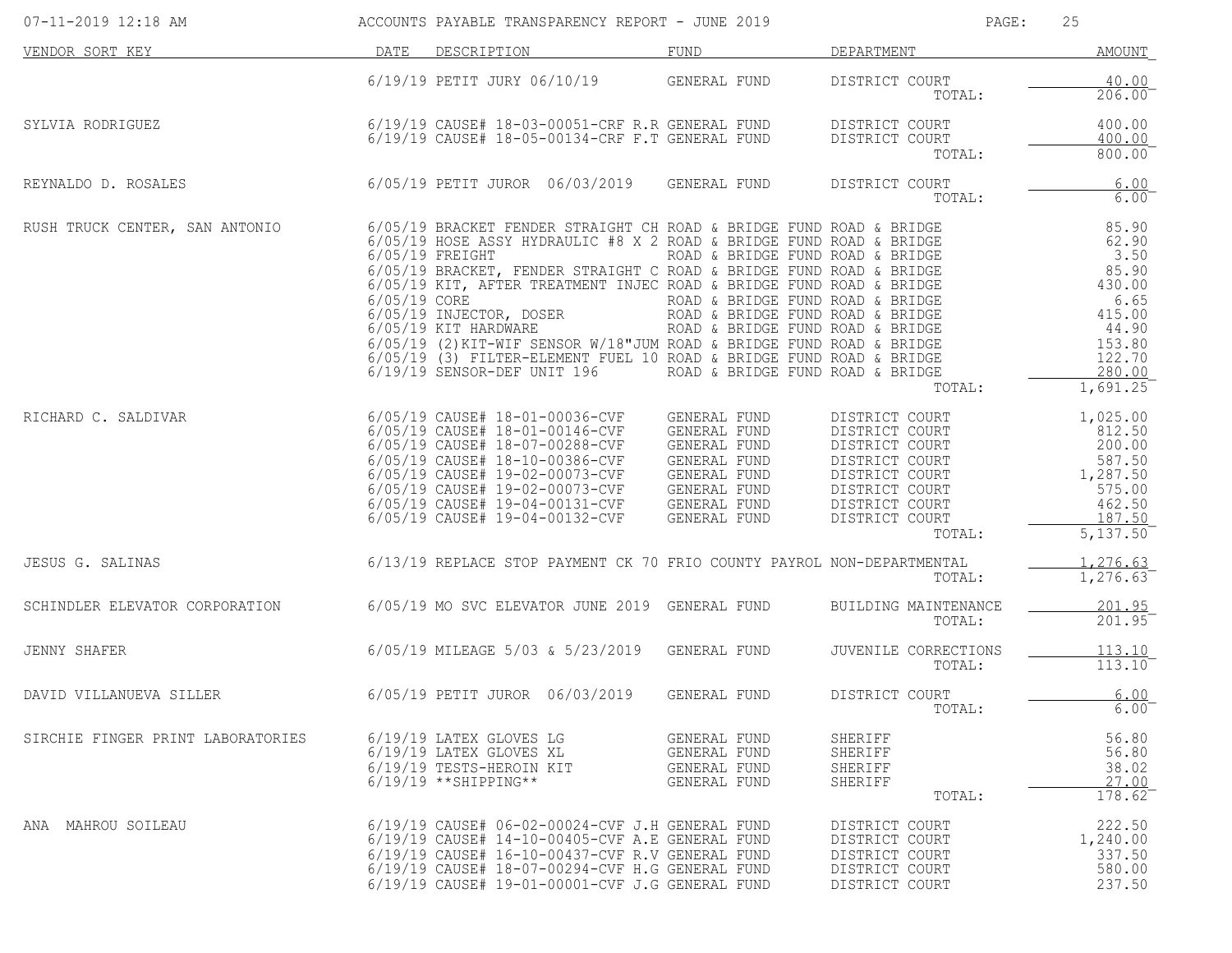| 07-11-2019 12:18 AM                                                                                             | ACCOUNTS PAYABLE TRANSPARENCY REPORT - JUNE 2019                                                                                                                                                                                                                                                                                                                                                                                                                                                                                                                                                         |                                                                                                                                                                                                                                                                                                                                                                      | PAGE:                                                                                                                                                                                                                                                                                                                     | 26                                                                                                                                                     |
|-----------------------------------------------------------------------------------------------------------------|----------------------------------------------------------------------------------------------------------------------------------------------------------------------------------------------------------------------------------------------------------------------------------------------------------------------------------------------------------------------------------------------------------------------------------------------------------------------------------------------------------------------------------------------------------------------------------------------------------|----------------------------------------------------------------------------------------------------------------------------------------------------------------------------------------------------------------------------------------------------------------------------------------------------------------------------------------------------------------------|---------------------------------------------------------------------------------------------------------------------------------------------------------------------------------------------------------------------------------------------------------------------------------------------------------------------------|--------------------------------------------------------------------------------------------------------------------------------------------------------|
| DATE DESCRIPTION<br>VENDOR SORT KEY                                                                             |                                                                                                                                                                                                                                                                                                                                                                                                                                                                                                                                                                                                          | FUND                                                                                                                                                                                                                                                                                                                                                                 | DEPARTMENT                                                                                                                                                                                                                                                                                                                | AMOUNT                                                                                                                                                 |
|                                                                                                                 | $6/19/19$ CAUSE# 19-02-00057-CVF X.P GENERAL FUND DISTRICT COURT $6/19/19$ CAUSE# 19-04-00131-CVF A.M GENERAL FUND DISTRICT COURT                                                                                                                                                                                                                                                                                                                                                                                                                                                                        |                                                                                                                                                                                                                                                                                                                                                                      | DISTRICT COURT<br>TOTAL:                                                                                                                                                                                                                                                                                                  | 292.50<br>50.00<br>2,960.00                                                                                                                            |
| SOUTH TEXAS PATHOLOGY ASSOCIATES, LLP 6/05/19 CPT 88305 M. MARTINEZ GENERAL FUND                                | 6/05/19 CPT 88312 M. MARTINEZ GENERAL FUND                                                                                                                                                                                                                                                                                                                                                                                                                                                                                                                                                               |                                                                                                                                                                                                                                                                                                                                                                      | SHERIFF<br>SHERIFF<br>TOTAL:                                                                                                                                                                                                                                                                                              | 31.15<br>22.17<br>$53.32$ <sup>-</sup>                                                                                                                 |
| SPARKLETTS & SIERRA SPRINGS                                                                                     | 6/05/19 MO SVC 5/02 & 5/22/19 DIST GENERAL FUND<br>6/05/19 MO SVC 5/17/2019<br>6/05/19 MO SVC 5/08/19 @ COMM CTR GENERAL FUND<br>6/05/19 MO SVC 4/24 & 5/08/2019 GENERAL FUND<br>6/19/19 MONTHLY SVC 5/22/2019 WIC PROGRAM FUND                                                                                                                                                                                                                                                                                                                                                                          | GENERAL FUND                                                                                                                                                                                                                                                                                                                                                         | DISTRICT CLERK<br>$J.P.$ PCT. $#4$<br>BUILDING MAINTENANCE<br>JUVENILE CORRECTIONS<br>NON-DEPARTMENTAL<br>TOTAL:                                                                                                                                                                                                          | 47.57<br>7.56<br>42.52<br>1.53<br>48.03<br>147.21                                                                                                      |
| SUSAN E. STACY                                                                                                  | 6/19/19 CAUSE# 1783 R.Y. JUVENILE GENERAL FUND<br>6/05/19 CAUSE# 1785 J.O. JUVENILE GENERAL FUND<br>6/19/19 CAUSE# 16-11-00122-CBE M E CENERAL FUND<br>6/19/19 CAUSE# 16-11-00122-CRF M.E GENERAL FUND<br>6/19/19 CAUSE# 18-05-00121-CRF                                                                                                                                                                                                                                                                                                                                                                 | GENERAL FUND                                                                                                                                                                                                                                                                                                                                                         | COUNTY COURT<br>COUNTY COURT<br>DISTRICT COURT<br>DISTRICT COURT<br>TOTAL:                                                                                                                                                                                                                                                | 100.00<br>100.00<br>400.00<br>400.00<br>$1,000.00^-$                                                                                                   |
| STARS INFORMATION SOLUTIONS 6/19/19 EXTENDED WARRANTY RENEWAL CO CLERK ARCHIVE F ELIGIBLE EXPENDITURES          |                                                                                                                                                                                                                                                                                                                                                                                                                                                                                                                                                                                                          |                                                                                                                                                                                                                                                                                                                                                                      | TOTAL:                                                                                                                                                                                                                                                                                                                    | 1,025.00<br>1,025.00                                                                                                                                   |
| 6/05/19 OIL CHANGE LABOR<br>6/05/19 OIL FILTER<br>6/05/19 (6) QRTS 5W30 SYN<br>6/05/19 PATCH TIRE<br>SUPER LUBE | 6/05/19 (6) QRTS 5W30 SYNTHETIC<br>6/05/19 LABOR OIL CHANGE UNIT 4179 GENERAL FUND<br>6/05/19 LABOR OLL CHANGE ONLI 41/9 GENERAL FOND<br>6/05/19 (8) QRTS OLL 0W20 GENERAL FUND<br>6/19/19 FRONT BRAKE PADS GENERAL FUND<br>6/19/19 FRONT BRAKE PADS GENERAL FUND<br>6/19/19 REAR BRAKE ROTORS GENERAL FUND<br>6/19/19 OLL FILTER G<br>6/19/19 OIL CHANGE LABOR GENERAL FUND<br>6/19/19 8 ORT 0W20 OIL                                                                                                                                                                                                   | GENERAL FUND<br>GENERAL FUND<br><b>GENERAL FUND</b><br>GENERAL FUND<br><b>GENERAL FUND</b>                                                                                                                                                                                                                                                                           | SHERIFF<br>SHERIFF<br>SHERIFF<br>SHERIFF<br>SHERIFF<br>SHERIFF<br>SHERIFF<br>SHERIFF<br>SHERIFF<br>SHERIFF<br>SHERIFF<br>SHERIFF<br>SHERIFF<br>SHERIFF<br>SHERIFF<br>SHERIFF<br>SHERIFF<br>SHERIFF<br>SHERIFF<br>3HERIFF<br>SHERIFF<br>3HERIFF<br>3HERIFF<br>3HERIFF<br>3HERIF<br>SHERIFF<br>SHERIFF<br>SHERIFF<br>TOTAL: | 15.00<br>5.50<br>58.50<br>15.00<br>15.00<br>78.00<br>5.50<br>98.89<br>81.89<br>106.79<br>135.85<br>25.00<br>187.50<br>5.50<br>15.00<br>78.00<br>926.92 |
| T & T AUTO PARTS                                                                                                | 6/05/19 (2) COUPLER                       ROAD & BRIDGE FUND ROAD & BRIDGE<br>6/05/19 (5) FUSE PAC                   ROAD & BRIDGE FUND ROAD & BRIDGE<br>$6/05/19$ CABLE/TIE 17"<br>6/05/19 PU TOOL<br>6/05/19 BELT-SERPENTINE<br>6/05/19 HYD HOSE FITTINGS UNIT 16 ROAD & BRIDGE FUND ROAD & BRIDGE<br>6/05/19 HYD HOSE FITTINGS UNIT 16 ROAD & BRIDGE FUND ROAD & BRIDGE<br>$6/05/19$ (15) HYDRAULIC HOSE $1/4$ "<br>6/05/19 HD DRILL BIT 3 32<br>6/05/19 HD DRILL BIT 7 64<br>6/05/19 (6) CP/SCREW UNIT 135<br>6/05/19 (6) NO8 NUT UNIT 135<br>6/05/19 FUSE PAC UNIT 203<br>6/05/19 FUSE PAC UNIT 203 | ROAD & BRIDGE FUND ROAD & BRIDGE<br>ROAD & BRIDGE FUND ROAD & BRIDGE<br>ROAD & BRIDGE FUND ROAD & BRIDGE<br>ROAD & BRIDGE FUND ROAD & BRIDGE<br>ROAD & BRIDGE FUND ROAD & BRIDGE<br>ROAD & BRIDGE FUND ROAD & BRIDGE<br>ROAD & BRIDGE FUND ROAD & BRIDGE<br>ROAD & BRIDGE FUND ROAD & BRIDGE<br>ROAD & BRIDGE FUND ROAD & BRIDGE<br>ROAD & BRIDGE FUND ROAD & BRIDGE |                                                                                                                                                                                                                                                                                                                           | 5.38<br>2.45<br>17.99<br>5.29<br>49.99<br>7.29<br>24.99<br>79.35<br>2.29<br>2.49<br>25.56<br>10.98<br>3.90<br>3.90                                     |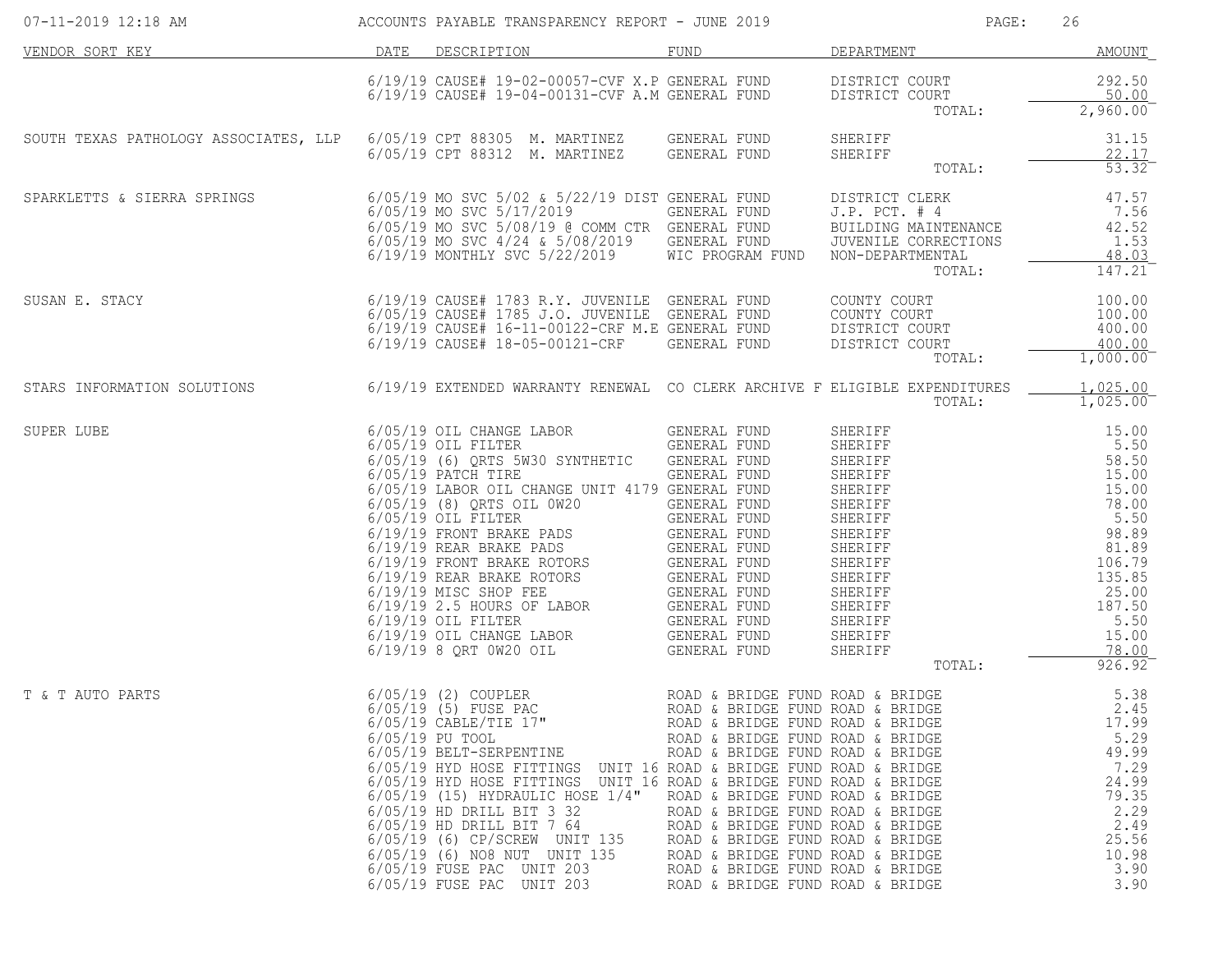| VENDOR SORT KEY                                                                                                                                                             | DATE | DESCRIPTION                                                                                                                                                                                                      | FUND                                                                                                              | DEPARTMENT                                                                     | <b>AMOUNT</b>                                |
|-----------------------------------------------------------------------------------------------------------------------------------------------------------------------------|------|------------------------------------------------------------------------------------------------------------------------------------------------------------------------------------------------------------------|-------------------------------------------------------------------------------------------------------------------|--------------------------------------------------------------------------------|----------------------------------------------|
|                                                                                                                                                                             |      |                                                                                                                                                                                                                  |                                                                                                                   |                                                                                |                                              |
|                                                                                                                                                                             |      |                                                                                                                                                                                                                  |                                                                                                                   | TOTAL:                                                                         | 812.84                                       |
| T & W TIRE                                                                                                                                                                  |      | 6/19/19 (4) 7.50 -15 TIRES           ROAD & BRIDGE FUND ROAD & BRIDGE 6/19/19 (4) 700/750R15TR TR57A TUB ROAD & BRIDGE FUND ROAD & BRIDGE<br>6/19/19 (2) 7.50-16 CROPMASTER F2  ROAD & BRIDGE FUND ROAD & BRIDGE |                                                                                                                   | TOTAL:                                                                         | 788.72<br>60.80<br>156.00<br>1,005.52        |
| RAUL GOMEZ TELLES                                                                                                                                                           |      | 6/05/19 PETIT JUROR 06/03/2019 GENERAL FUND                                                                                                                                                                      |                                                                                                                   | DISTRICT COURT<br>TOTAL:                                                       | 6.00<br>$6.00$ <sup>-</sup>                  |
| TELLES TOWING & TIRE SERVICE                                                                                                                                                |      | 6/05/19 ABV TOW 1998 HONDA CIVIC<br>6/19/19 ABV TOW 1999 NISSAN INFINI ABANDONED VEHICLE ABANDONED VEHICLE<br>$6/19/19$ MILEAGE<br>6/19/19 NO KEYS                                                               | ABANDONED VEHICLE ABANDONED VEHICLE<br>ABANDONED VEHICLE ABANDONED VEHICLE<br>ABANDONED VEHICLE ABANDONED VEHICLE | TOTAL:                                                                         | 316.00<br>225.00<br>32.00<br>75.00<br>648.00 |
| TEXAS ALCOHOL AND DRUG TESTING SERVICE 6/19/19 DRUG TEST 5/10/19 B. COLOR GENERAL FUND COUNTY TREASURER<br>6/19/19 DRUG TEST 5/02/19 A. GONZA GENERAL FUND COUNTY TREASURER |      | 6/19/19 DRUG TEST 5/09/19 D. TIJER GENERAL FUND                                                                                                                                                                  |                                                                                                                   | COUNTY TREASURER<br>TOTAL:                                                     | 35.00<br>35.00<br>35.00<br>105.00            |
| TEXAS COMPTROLLER OF PUBLIC ACCOUNTS 6/26/19 TX COMP. UNCLAIMED FUNDS                                                                                                       |      |                                                                                                                                                                                                                  | FRIO COUNTY PAYROL NON-DEPARTMENTAL                                                                               | TOTAL:                                                                         | 125.00<br>125.00                             |
| TEXAS DEPARTMENT OF PUBLIC SAFETY                                                                                                                                           |      | 6/05/19 ALCOHOL BLOOD TEST KIT<br>6/05/19 GUNSHOT RESIDUE KIT                                                                                                                                                    | GENERAL FUND<br>GENERAL FUND                                                                                      | SHERIFF<br>SHERIFF<br>TOTAL:                                                   | 130.00<br>85.00<br>215.00                    |
| TEXAS DISPOSAL SYSTEMS INC.                                                                                                                                                 |      | 6/19/19 MO SVC JUN'190 2207 E BI-3 GENERAL FUND<br>6/19/19 MO SVC JUN2019@CR 4201@TH- GENERAL FUND<br>6/19/19 MO SVC JUN'190240 CR 4415 GENERAL FUND                                                             |                                                                                                                   | BUILDING MAINTENANCE<br>BUILDING MAINTENANCE<br>BUILDING MAINTENANCE<br>TOTAL: | 204.00<br>204.00<br>463.98<br>871.98         |
| TEXAS STATE LIBRARY AND ARCHIVES COMMI 6/05/19 INTRO TO RECORDS MGMNT CSB GENERAL FUND                                                                                      |      |                                                                                                                                                                                                                  |                                                                                                                   | DISTRICT CLERK                                                                 | 20.00                                        |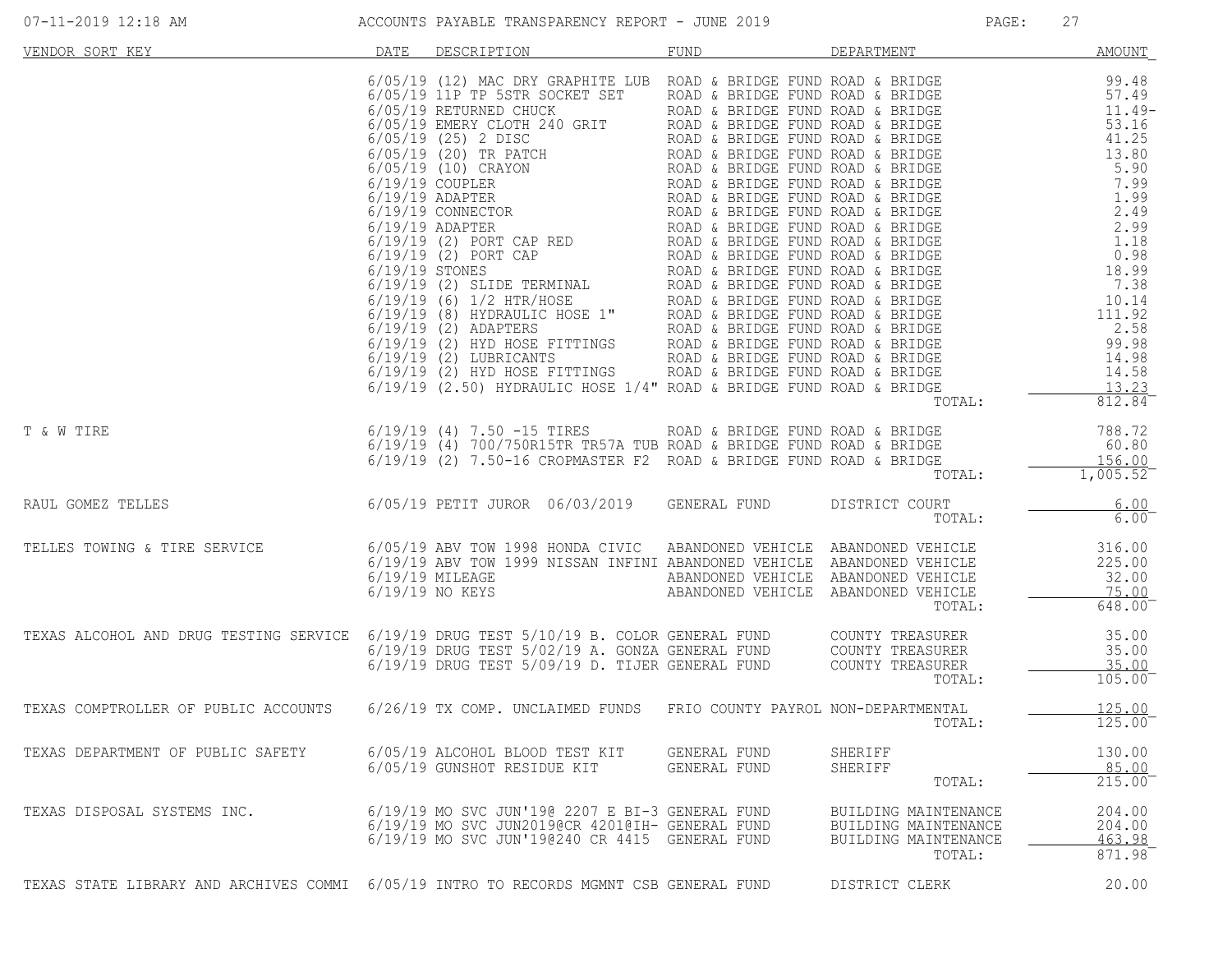| 07-11-2019 12:18 AM                    |                 | ACCOUNTS PAYABLE TRANSPARENCY REPORT - JUNE 2019                                                                                                                                                                                                                                                                                                                                                                                                                                                                                                       |                                                                                                                     | PAGE:                                                                                                                                                                                                             | 28                                                                                                       |
|----------------------------------------|-----------------|--------------------------------------------------------------------------------------------------------------------------------------------------------------------------------------------------------------------------------------------------------------------------------------------------------------------------------------------------------------------------------------------------------------------------------------------------------------------------------------------------------------------------------------------------------|---------------------------------------------------------------------------------------------------------------------|-------------------------------------------------------------------------------------------------------------------------------------------------------------------------------------------------------------------|----------------------------------------------------------------------------------------------------------|
| VENDOR SORT KEY                        | DATE            | DESCRIPTION                                                                                                                                                                                                                                                                                                                                                                                                                                                                                                                                            | FUND                                                                                                                | DEPARTMENT                                                                                                                                                                                                        | AMOUNT                                                                                                   |
|                                        |                 | 6/05/19 MANAGING ELECTRONIC RECORD GENERAL FUND                                                                                                                                                                                                                                                                                                                                                                                                                                                                                                        |                                                                                                                     | DISTRICT CLERK<br>TOTAL:                                                                                                                                                                                          | 20.00<br>$40.00^{-}$                                                                                     |
| THE A/C GUYS                           |                 | 6/05/19 SMKE DETECTORS-HVAC                                                                                                                                                                                                                                                                                                                                                                                                                                                                                                                            | GENERAL FUND                                                                                                        | BUILDING MAINTENANCE<br>TOTAL:                                                                                                                                                                                    | 3,636.00<br>3,636.00                                                                                     |
| THE WOODLANDS WATERWAY MARRIOTT        |                 | $6/05/19$ LODGING $6/23$ - $6/26/19$ TRE GENERAL FUND                                                                                                                                                                                                                                                                                                                                                                                                                                                                                                  |                                                                                                                     | DISTRICT CLERK<br>TOTAL:                                                                                                                                                                                          | 552.00<br>552.00                                                                                         |
| A. TIJERINA TOWING                     | $6/05/19$ PARTS | 6/05/19 TOW UNIT 7991<br>6/05/19 LABOR TO REPLACE SHIFT CAB GENERAL FUND                                                                                                                                                                                                                                                                                                                                                                                                                                                                               | GENERAL FUND<br>GENERAL FUND                                                                                        | SHERIFF<br>SHERIFF<br>SHERIFF<br>TOTAL:                                                                                                                                                                           | 125.00<br>140.00<br>135.25<br>400.25                                                                     |
| TIME WARNER CABLE                      |                 | $6/05/19$ MO SVC $5/04 - 6/03/2019$ JP GENERAL FUND<br>$6/19/19$ MO SVC $6/04 - 7/03/2019$ JP GENERAL FUND<br>$6/05/19$ MO SVC $5/22 - 6/21/19$ INTE GENERAL FUND<br>6/19/19 MO SVC 6/03- 7/02/2019 SHE GENERAL FUND<br>6/05/19 MO SVC 5/04 - 6/03/2019 JP GENERAL FUND<br>$6/19/19$ MO SVC $6/04 - 7/03/2019$ JP GENERAL FUND<br>6/19/19 MO SVC 6/03 - 7/02/2019 DP GENERAL FUND<br>6/05/19 MO SVC 5/04 - 6/03/2019 CO GENERAL FUND<br>$6/19/19$ MO SVC $6/04 - 7/03/2019$ CO GENERAL FUND<br>$6/05/19$ MO SVC $5/17 - 6/16/19$ INTE WIC PROGRAM FUND |                                                                                                                     | $J.P.$ PCT. $# 3$<br>$J.P.$ PCT. $# 3$<br>BUILDING MAINTENANCE<br>SHERIFF<br>JUVENILE CORRECTIONS<br>JUVENILE CORRECTIONS<br>HIGHWAY PATROL<br>COUNTY EXTENSION<br>COUNTY EXTENSION<br>NON-DEPARTMENTAL<br>TOTAL: | 40.20<br>40.80<br>198.03<br>74.82<br>40.21<br>40.80<br>37.40<br>40.20<br>40.81<br>112.20<br>$665.47^{-}$ |
| JAMES HENRY TOALSON                    |                 | 6/05/19 PETIT JUROR 06/03/2019                                                                                                                                                                                                                                                                                                                                                                                                                                                                                                                         | GENERAL FUND                                                                                                        | DISTRICT COURT<br>TOTAL:                                                                                                                                                                                          | 6.00<br>$6.00^{-}$                                                                                       |
| VICENTE TORRES                         |                 | 6/05/19 PETIT JUROR 06/03/2019                                                                                                                                                                                                                                                                                                                                                                                                                                                                                                                         | GENERAL FUND                                                                                                        | DISTRICT COURT<br>TOTAL:                                                                                                                                                                                          | 6.00<br>6.00                                                                                             |
| TOSHIBA AMERICA BUSINESS SOLUTIONS INC |                 | $6/05/19$ SS COPIER RENTAL $5/23-6/22$ GENERAL FUND<br>6/05/19 WIC COPIER RENTAL 5/23-6/2 WIC PROGRAM FUND                                                                                                                                                                                                                                                                                                                                                                                                                                             |                                                                                                                     | COMMISSIONERS COURT<br>NON-DEPARTMENTAL<br>TOTAL:                                                                                                                                                                 | 55.00<br>128.00<br>183.00                                                                                |
| TRACTOR SUPPLY CO.                     |                 | 6/05/19 BATTERIES 12V 7A<br>6/05/19 BATTERIES 12V 7A<br>6/05/19 BATTERIES 12V 7A<br>6/05/19 BATTERIES 12V 7A<br>6/05/19 BATTERY CHARGER 6 & 12V<br>6/05/19 DOG FOOD SD 15LB                                                                                                                                                                                                                                                                                                                                                                            | GENERAL FUND<br>GENERAL FUND<br>GENERAL FUND<br>GENERAL FUND<br>GENERAL FUND<br>SHERIFF'S SEIZED F NON-DEPARTMENTAL | BUILDING MAINTENANCE<br>BUILDING MAINTENANCE<br>BUILDING MAINTENANCE<br>BUILDING MAINTENANCE<br>SHERIFF<br>TOTAL:                                                                                                 | 34.99<br>34.99<br>34.99<br>34.99<br>9.99<br>29.99<br>$179.94$ <sup>-</sup>                               |
| OFILIA TREVINO                         |                 | 6/19/19 WATER, NAME TAGS, CANDY<br>6/05/19 MILEAGE 5/28/19 COURT<br>6/05/19 MEALS 6/23-6/27/19 CONFERE GENERAL FUND<br>6/05/19 MILEAGE 6/23-6/27/19 CONF GENERAL FUND                                                                                                                                                                                                                                                                                                                                                                                  | GENERAL FUND<br>GENERAL FUND                                                                                        | DISTRICT COURT<br>DISTRICT CLERK<br>DISTRICT CLERK<br>DISTRICT CLERK<br>TOTAL:                                                                                                                                    | 34.59<br>42.34<br>274.50<br>312.04<br>663.47                                                             |
| RUBEN TREVINO                          |                 | 6/19/19 PETIT JURY 06/03/19<br>6/19/19 PETIT JURY 06/04/19<br>6/19/19 PETIT JURY 06/05/19<br>6/19/19 PETIT JURY 06/06/19<br>6/19/19 PETIT JURY 06/07/19<br>6/19/19 PETIT JURY 06/10/19                                                                                                                                                                                                                                                                                                                                                                 | GENERAL FUND<br>GENERAL FUND<br>GENERAL FUND<br>GENERAL FUND<br>GENERAL FUND<br>GENERAL FUND                        | DISTRICT COURT<br>DISTRICT COURT<br>DISTRICT COURT<br>DISTRICT COURT<br>DISTRICT COURT<br>DISTRICT COURT                                                                                                          | 6.00<br>40.00<br>40.00<br>40.00<br>40.00<br>40.00                                                        |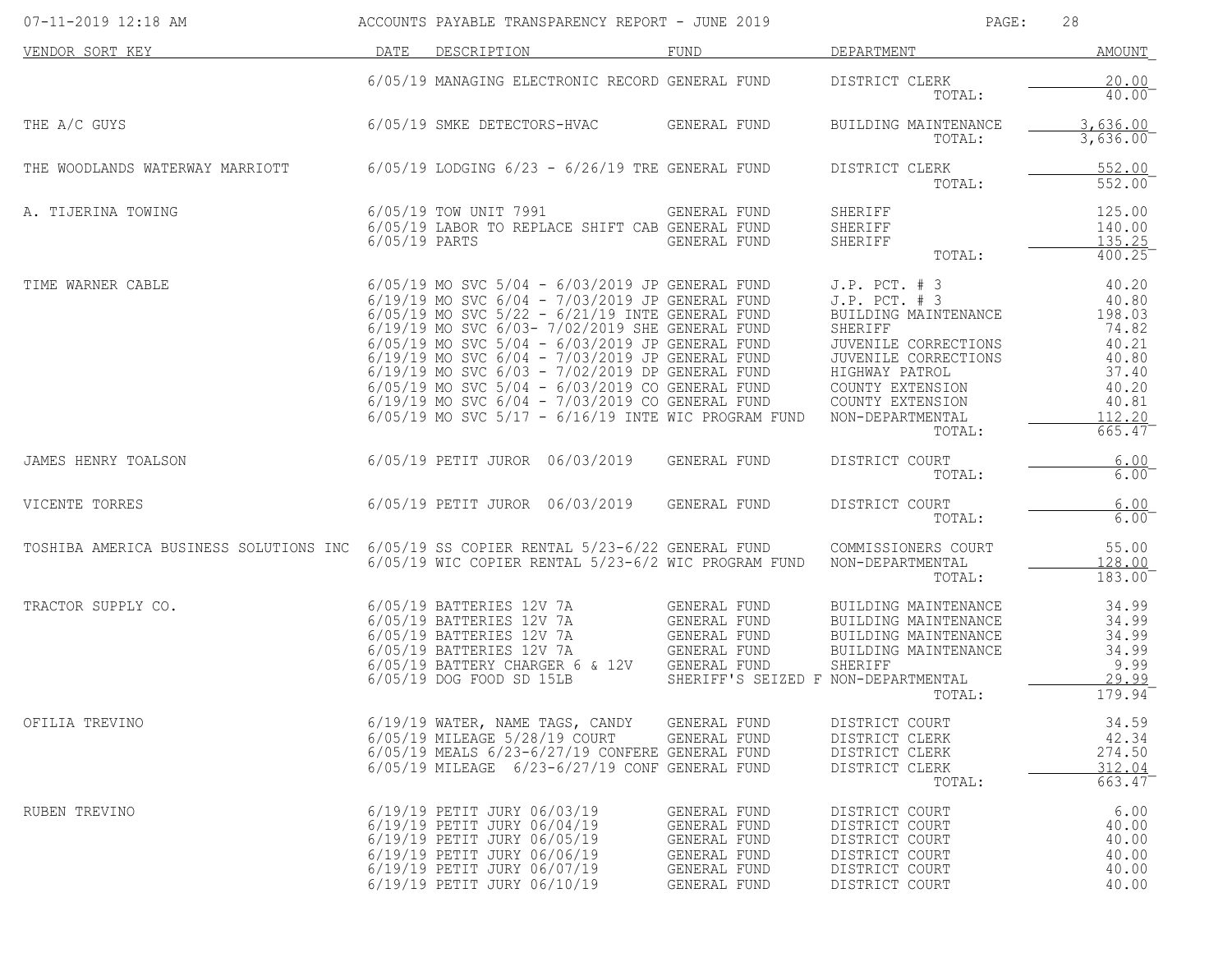| VENDOR SORT KEY               | DATE | DESCRIPTION | FUND                                                                                                                                                                                                                                                        | DEPARTMENT                                                                                                  | AMOUNT                                       |
|-------------------------------|------|-------------|-------------------------------------------------------------------------------------------------------------------------------------------------------------------------------------------------------------------------------------------------------------|-------------------------------------------------------------------------------------------------------------|----------------------------------------------|
|                               |      |             |                                                                                                                                                                                                                                                             | TOTAL:                                                                                                      | 206.00                                       |
| TX. CO. & DISTRICT RETIREMENT |      |             | 6/11/19 RETIREMENT CONTRIB SUB# 18 GENERAL FUND<br>6/11/19 RETIREMENT CONTRIB SUB# 18 GENERAL FUND<br>6/11/19 SUPP LIFE PREMIUMS SUB# 18 GENERAL FUND<br>6/11/19 SUPP LIFE PREMIUMS SUB# 18 GENERAL FUND                                                    | COMMISSIONERS COURT<br>COMMISSIONERS COURT<br>COMMISSIONERS COURT<br>COMMISSIONERS COURT                    | 670.71<br>685.31<br>31.94<br>32.64           |
|                               |      |             | 6/11/19 RETIREMENT CONTRIB SUB# 18 GENERAL FUND<br>6/11/19 RETIREMENT CONTRIB SUB# 18 GENERAL FUND<br>6/11/19 SUPP LIFE PREMIUMS SUB# 18 GENERAL FUND<br>6/11/19 SUPP LIFE PREMIUMS SUB# 18 GENERAL FUND<br>6/11/19 RETIREMENT CONTRIB SUB# 18 GENERAL FUND | COUNTY CLERK<br>COUNTY CLERK<br>COUNTY CLERK<br>COUNTY CLERK<br>EMERGENCY MGNT / 911 M                      | 571.32<br>576.59<br>27.21<br>27.46<br>191.02 |
|                               |      |             | 6/11/19 RETIREMENT CONTRIB SUB# 18 GENERAL FUND<br>6/11/19 SUPP LIFE PREMIUMS SUB# 18 GENERAL FUND<br>6/11/19 SUPP LIFE PREMIUMS SUB# 18 GENERAL FUND<br>6/11/19 RETIREMENT CONTRIB SUB# 18 GENERAL FUND                                                    | EMERGENCY MGNT / 911 M<br>EMERGENCY MGNT / 911 M<br>EMERGENCY MGNT /<br>911 M<br>DISTRICT COURT             | 191.02<br>9.10<br>9.10<br>89.14              |
|                               |      |             | 6/11/19 RETIREMENT CONTRIB SUB# 18 GENERAL FUND<br>6/11/19 SUPP LIFE PREMIUMS SUB# 18 GENERAL FUND<br>6/11/19 SUPP LIFE PREMIUMS SUB# 18 GENERAL FUND<br>6/11/19 RETIREMENT CONTRIB SUB# 18 GENERAL FUND                                                    | DISTRICT COURT<br>DISTRICT COURT<br>DISTRICT COURT<br>DISTRICT CLERK                                        | 89.14<br>4.24<br>4.24<br>589.81              |
|                               |      |             | 6/11/19 RETIREMENT CONTRIB SUB# 18 GENERAL FUND<br>6/11/19 SUPP LIFE PREMIUMS SUB# 18 GENERAL FUND<br>6/11/19 SUPP LIFE PREMIUMS SUB# 18 GENERAL FUND<br>6/11/19 RETIREMENT CONTRIB SUB# 18 GENERAL FUND                                                    | DISTRICT CLERK<br>DISTRICT CLERK<br>DISTRICT CLERK<br>$J.P.$ PCT. $# 1$                                     | 588.33<br>28.10<br>28.03<br>413.62           |
|                               |      |             | 6/11/19 RETIREMENT CONTRIB SUB# 18 GENERAL FUND<br>6/11/19 SUPP LIFE PREMIUMS SUB# 18 GENERAL FUND<br>6/11/19 SUPP LIFE PREMIUMS SUB# 18 GENERAL FUND<br>6/11/19 RETIREMENT CONTRIB SUB# 18 GENERAL FUND                                                    | J.P. PCT. # 1<br>$J.P.$ PCT. $# 1$<br>$J.P.$ PCT. $# 1$<br>$J.P.$ PCT. $# 2$                                | 413.60<br>19.70<br>19.69<br>306.58           |
|                               |      |             | 6/11/19 RETIREMENT CONTRIB SUB# 18 GENERAL FUND<br>6/11/19 SUPP LIFE PREMIUMS SUB# 18 GENERAL FUND<br>6/11/19 SUPP LIFE PREMIUMS SUB# 18 GENERAL FUND<br>6/11/19 RETIREMENT CONTRIB SUB# 18 GENERAL FUND                                                    | $J.P.$ PCT. $# 2$<br>$J.P.$ PCT. $# 2$<br>J.P. PCT. # 2<br>J.P. PCT. # 3                                    | 306.58<br>14.60<br>14.60<br>282.51           |
|                               |      |             | 6/11/19 RETIREMENT CONTRIB SUB# 18 GENERAL FUND<br>6/11/19 SUPP LIFE PREMIUMS SUB# 18 GENERAL FUND<br>6/11/19 SUPP LIFE PREMIUMS SUB# 18 GENERAL FUND<br>6/11/19 RETIREMENT CONTRIB SUB# 18 GENERAL FUND                                                    | J.P. PCT. #<br>$\overline{3}$<br>$J.P.$ PCT. $#$<br>$\overline{3}$<br>$J.P.$ PCT. $# 3$<br>$J.P.$ PCT. $#4$ | 282.51<br>13.45<br>13.45<br>282.53<br>282.53 |
|                               |      |             | 6/11/19 RETIREMENT CONTRIB SUB# 18 GENERAL FUND<br>6/11/19 SUPP LIFE PREMIUMS SUB# 18 GENERAL FUND<br>6/11/19 SUPP LIFE PREMIUMS SUB# 18 GENERAL FUND<br>6/11/19 RETIREMENT CONTRIB SUB# 18 GENERAL FUND                                                    | $J.P.$ PCT. $#4$<br>J.P. PCT. # 4<br>$J.P.$ PCT. $#4$<br>COUNTY ATTORNEY                                    | 13.45<br>13.45<br>843.99                     |
|                               |      |             | 6/11/19 RETIREMENT CONTRIB SUB# 18 GENERAL FUND<br>6/11/19 SUPP LIFE PREMIUMS SUB# 18 GENERAL FUND<br>6/11/19 SUPP LIFE PREMIUMS SUB# 18 GENERAL FUND<br>6/11/19 RETIREMENT CONTRIB SUB# 18 GENERAL FUND                                                    | COUNTY ATTORNEY<br>COUNTY ATTORNEY<br>COUNTY ATTORNEY<br><b>ELECTIONS</b>                                   | 851.61<br>40.18<br>40.54<br>267.34           |
|                               |      |             | 6/11/19 RETIREMENT CONTRIB SUB# 18 GENERAL FUND<br>6/11/19 SUPP LIFE PREMIUMS SUB# 18 GENERAL FUND<br>6/11/19 SUPP LIFE PREMIUMS SUB# 18 GENERAL FUND<br>6/11/19 RETIREMENT CONTRIB SUB# 18 GENERAL FUND                                                    | ELECTIONS<br><b>ELECTIONS</b><br>ELECTIONS<br>COUNTY AUDITOR                                                | 267.34<br>12.73<br>12.73<br>511.92           |
|                               |      |             | 6/11/19 RETIREMENT CONTRIB SUB# 18 GENERAL FUND<br>6/11/19 SUPP LIFE PREMIUMS SUB# 18 GENERAL FUND<br>6/11/19 SUPP LIFE PREMIUMS SUB# 18 GENERAL FUND<br>6/11/19 RETIREMENT CONTRIB SUB# 18 GENERAL FUND                                                    | COUNTY AUDITOR<br>COUNTY AUDITOR<br>COUNTY AUDITOR<br>COUNTY TREASURER                                      | 511.92<br>24.37<br>24.37<br>518.39           |
|                               |      |             | 6/11/19 RETIREMENT CONTRIB SUB# 18 GENERAL FUND<br>6/11/19 SUPP LIFE PREMIUMS SUB# 18 GENERAL FUND<br>6/11/19 SUPP LIFE PREMIUMS SUB# 18 GENERAL FUND<br>6/11/19 RETIREMENT CONTRIB SUB# 18 GENERAL FUND                                                    | COUNTY TREASURER<br>COUNTY TREASURER<br>COUNTY TREASURER<br>TAX COLLECTOR                                   | 507.88<br>24.69<br>24.18<br>699.08           |
|                               |      |             | 6/11/19 RETIREMENT CONTRIB SUB# 18 GENERAL FUND                                                                                                                                                                                                             | TAX COLLECTOR                                                                                               | 700.30                                       |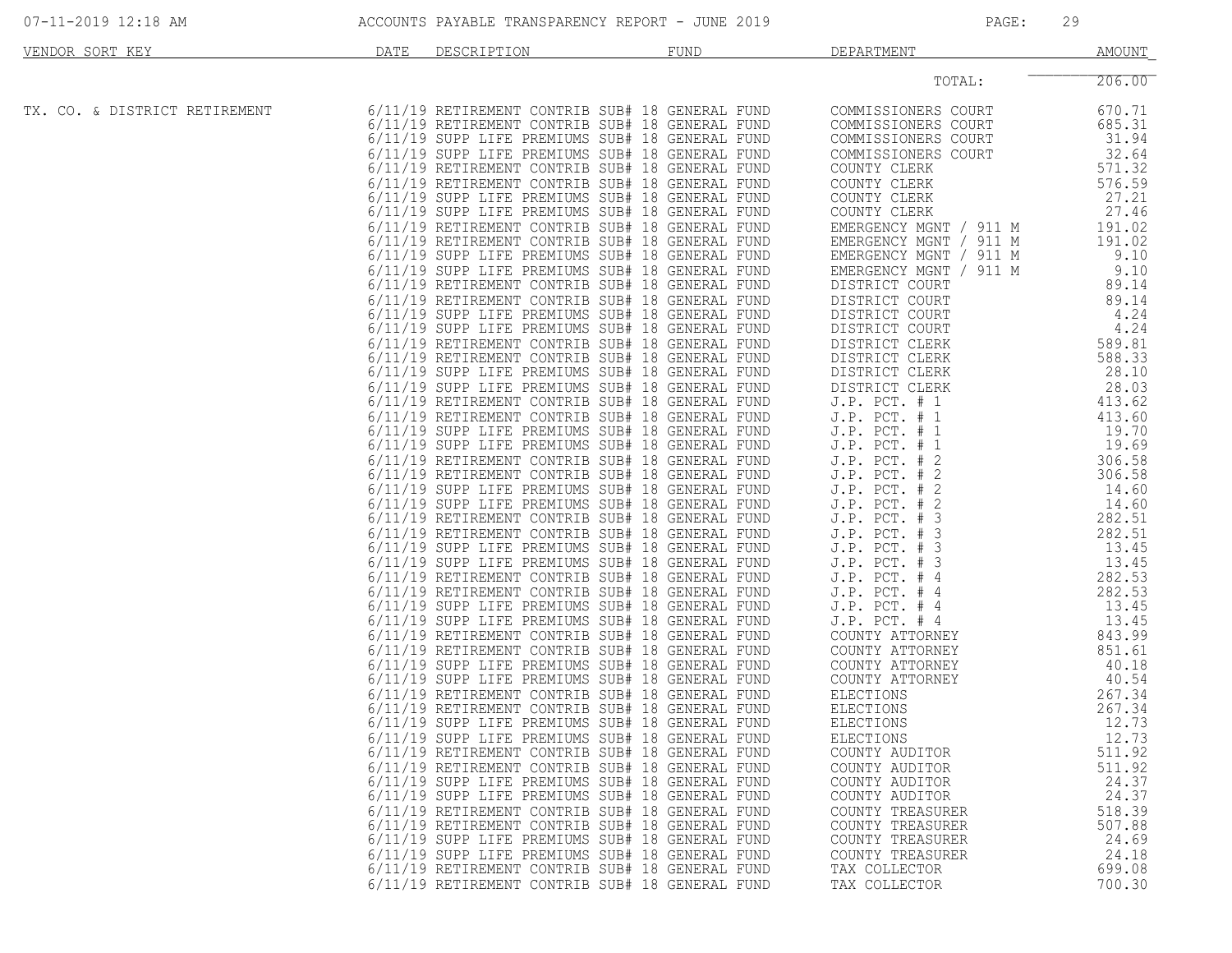| VENDOR SORT KEY | DATE | DESCRIPTION | FUND                                                                    | DEPARTMENT                                                                                                                             | <b>AMOUNT</b>       |
|-----------------|------|-------------|-------------------------------------------------------------------------|----------------------------------------------------------------------------------------------------------------------------------------|---------------------|
|                 |      |             |                                                                         |                                                                                                                                        |                     |
|                 |      |             |                                                                         |                                                                                                                                        |                     |
|                 |      |             |                                                                         |                                                                                                                                        |                     |
|                 |      |             |                                                                         |                                                                                                                                        | $33.35$<br>$345.34$ |
|                 |      |             |                                                                         |                                                                                                                                        |                     |
|                 |      |             |                                                                         | BUILDING MAINTENANCE<br>BUILDING MAINTENANCE<br>BUILDING MAINTENANCE<br>CONSTABLE PCT # 1 183.52<br>CONSTABLE PCT # 1 183.52<br>183.52 |                     |
|                 |      |             |                                                                         |                                                                                                                                        |                     |
|                 |      |             |                                                                         |                                                                                                                                        |                     |
|                 |      |             |                                                                         |                                                                                                                                        |                     |
|                 |      |             |                                                                         |                                                                                                                                        |                     |
|                 |      |             |                                                                         |                                                                                                                                        |                     |
|                 |      |             |                                                                         |                                                                                                                                        |                     |
|                 |      |             |                                                                         |                                                                                                                                        |                     |
|                 |      |             |                                                                         |                                                                                                                                        |                     |
|                 |      |             |                                                                         |                                                                                                                                        |                     |
|                 |      |             |                                                                         |                                                                                                                                        |                     |
|                 |      |             |                                                                         |                                                                                                                                        |                     |
|                 |      |             |                                                                         |                                                                                                                                        |                     |
|                 |      |             |                                                                         |                                                                                                                                        |                     |
|                 |      |             |                                                                         |                                                                                                                                        |                     |
|                 |      |             |                                                                         |                                                                                                                                        |                     |
|                 |      |             |                                                                         |                                                                                                                                        |                     |
|                 |      |             |                                                                         |                                                                                                                                        |                     |
|                 |      |             |                                                                         |                                                                                                                                        |                     |
|                 |      |             |                                                                         |                                                                                                                                        |                     |
|                 |      |             |                                                                         |                                                                                                                                        |                     |
|                 |      |             |                                                                         |                                                                                                                                        |                     |
|                 |      |             |                                                                         |                                                                                                                                        |                     |
|                 |      |             |                                                                         |                                                                                                                                        |                     |
|                 |      |             |                                                                         |                                                                                                                                        |                     |
|                 |      |             |                                                                         |                                                                                                                                        |                     |
|                 |      |             |                                                                         |                                                                                                                                        |                     |
|                 |      |             |                                                                         |                                                                                                                                        |                     |
|                 |      |             |                                                                         |                                                                                                                                        |                     |
|                 |      |             |                                                                         |                                                                                                                                        |                     |
|                 |      |             |                                                                         |                                                                                                                                        |                     |
|                 |      |             |                                                                         |                                                                                                                                        |                     |
|                 |      |             |                                                                         |                                                                                                                                        |                     |
|                 |      |             |                                                                         |                                                                                                                                        |                     |
|                 |      |             |                                                                         |                                                                                                                                        |                     |
|                 |      |             |                                                                         |                                                                                                                                        |                     |
|                 |      |             |                                                                         |                                                                                                                                        |                     |
|                 |      |             |                                                                         |                                                                                                                                        |                     |
|                 |      |             |                                                                         |                                                                                                                                        |                     |
|                 |      |             |                                                                         |                                                                                                                                        |                     |
|                 |      |             |                                                                         |                                                                                                                                        |                     |
|                 |      |             |                                                                         |                                                                                                                                        |                     |
|                 |      |             |                                                                         |                                                                                                                                        |                     |
|                 |      |             |                                                                         |                                                                                                                                        |                     |
|                 |      |             | $6/11/19$ RETIREMENT CONTRIB SUB# 18 ROAD & BRIDGE FUND ROAD & BRIDGE   |                                                                                                                                        | 4,109.83            |
|                 |      |             |                                                                         |                                                                                                                                        |                     |
|                 |      |             | 6/11/19 RETIREMENT CONTRIB SUB# 18 ROAD & BRIDGE FUND ROAD & BRIDGE     |                                                                                                                                        | 3,832.09<br>195.70  |
|                 |      |             | 6/11/19 SUPP LIFE PREMIUMS SUB# 18 ROAD & BRIDGE FUND ROAD & BRIDGE     |                                                                                                                                        |                     |
|                 |      |             | 6/11/19 SUPP LIFE PREMIUMS SUB# 18 ROAD & BRIDGE FUND ROAD & BRIDGE     |                                                                                                                                        | 182.47              |
|                 |      |             | 6/11/19 RETIREMENT CONTRIB SUB# 18 WIC PROGRAM FUND                     | NON-DEPARTMENTAL                                                                                                                       | 326.62              |
|                 |      |             | 6/11/19 RETIREMENT CONTRIB SUB# 18 WIC PROGRAM FUND NON-DEPARTMENTAL    |                                                                                                                                        | 329.70              |
|                 |      |             | 6/11/19 SUPP LIFE PREMIUMS SUB# 18 WIC PROGRAM FUND                     | NON-DEPARTMENTAL                                                                                                                       | 15.55               |
|                 |      |             | 6/11/19 SUPP LIFE PREMIUMS SUB# 18 WIC PROGRAM FUND                     | NON-DEPARTMENTAL                                                                                                                       | 15.70               |
|                 |      |             | 6/11/19 RETIREMENT CONTRIB SUB# 18 TX JUVENILE PROBAT BASIC SUPERVISION |                                                                                                                                        | 227.43              |
|                 |      |             | 6/11/19 RETIREMENT CONTRIB SUB# 18 TX JUVENILE PROBAT BASIC SUPERVISION |                                                                                                                                        | 227.43              |
|                 |      |             |                                                                         |                                                                                                                                        |                     |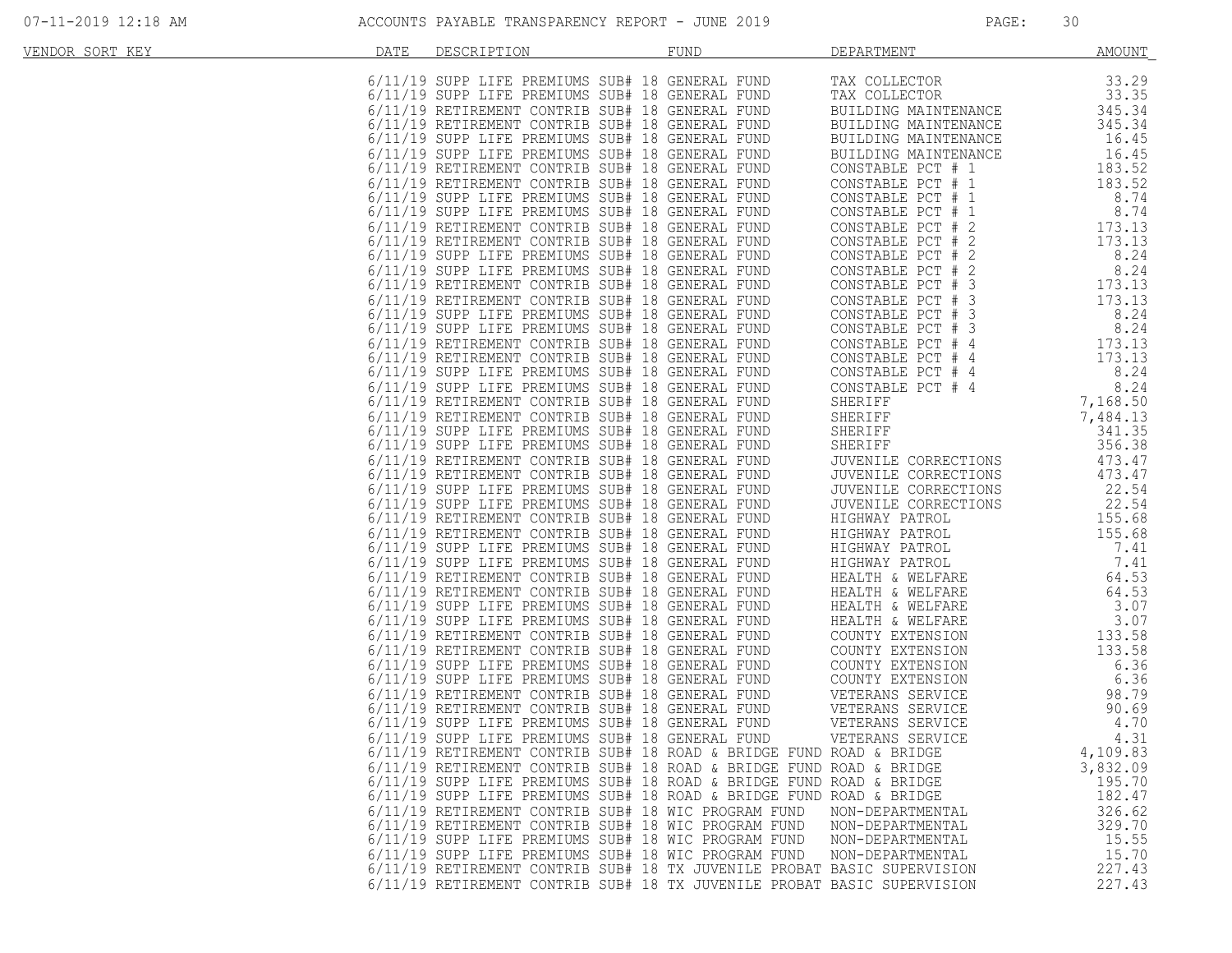| 07-11-2019 12:18 AM           |      | ACCOUNTS PAYABLE TRANSPARENCY REPORT - JUNE 2019                                                                                                                                                                                                                                                                                                                                                                                                                                                                                                                                                                                                                                                                                                                                                                                                                                                                                                                                                                                                                                                                                                                                                                                                                                                 |                                                                                                                                                                                                                                                                                                                                                                                                                     | PAGE:                                                                                                                                                                                                                                                                                                                                                                                                                                                                                                                                                                                                                                                                                                                                                                                                                                                                          | 31                                                                                                                                                                                                                                                                                                                                                       |
|-------------------------------|------|--------------------------------------------------------------------------------------------------------------------------------------------------------------------------------------------------------------------------------------------------------------------------------------------------------------------------------------------------------------------------------------------------------------------------------------------------------------------------------------------------------------------------------------------------------------------------------------------------------------------------------------------------------------------------------------------------------------------------------------------------------------------------------------------------------------------------------------------------------------------------------------------------------------------------------------------------------------------------------------------------------------------------------------------------------------------------------------------------------------------------------------------------------------------------------------------------------------------------------------------------------------------------------------------------|---------------------------------------------------------------------------------------------------------------------------------------------------------------------------------------------------------------------------------------------------------------------------------------------------------------------------------------------------------------------------------------------------------------------|--------------------------------------------------------------------------------------------------------------------------------------------------------------------------------------------------------------------------------------------------------------------------------------------------------------------------------------------------------------------------------------------------------------------------------------------------------------------------------------------------------------------------------------------------------------------------------------------------------------------------------------------------------------------------------------------------------------------------------------------------------------------------------------------------------------------------------------------------------------------------------|----------------------------------------------------------------------------------------------------------------------------------------------------------------------------------------------------------------------------------------------------------------------------------------------------------------------------------------------------------|
| VENDOR SORT KEY               | DATE | DESCRIPTION                                                                                                                                                                                                                                                                                                                                                                                                                                                                                                                                                                                                                                                                                                                                                                                                                                                                                                                                                                                                                                                                                                                                                                                                                                                                                      | FUND                                                                                                                                                                                                                                                                                                                                                                                                                | DEPARTMENT                                                                                                                                                                                                                                                                                                                                                                                                                                                                                                                                                                                                                                                                                                                                                                                                                                                                     | <b>AMOUNT</b>                                                                                                                                                                                                                                                                                                                                            |
|                               |      | 6/11/19 SUPP LIFE PREMIUMS SUB# 18 TX JUVENILE PROBAT BASIC SUPERVISION<br>6/11/19 SUPP LIFE PREMIUMS SUB# 18 TX JUVENILE PROBAT BASIC SUPERVISION<br>6/11/19 RETIREMENT CONTRIB SUB# 18 TX JUVENILE PROBAT COMMUNITY PROGRAM<br>6/11/19 RETIREMENT CONTRIB SUB# 18 TX JUVENILE PROBAT COMMUNITY PROGRAM<br>6/11/19 SUPP LIFE PREMIUMS SUB# 18 TX JUVENILE PROBAT COMMUNITY PROGRAM<br>6/11/19 SUPP LIFE PREMIUMS SUB# 18 TX JUVENILE PROBAT COMMUNITY PROGRAM<br>6/11/19 RETIREMENT CONTRIB SUB# 18 TX JUVENILE PROBAT COMMITMENT DIVERSION<br>6/11/19 RETIREMENT CONTRIB SUB# 18 TX JUVENILE PROBAT COMMITMENT DIVERSION<br>6/11/19 SUPP LIFE PREMIUMS SUB# 18 TX JUVENILE PROBAT COMMITMENT DIVERSION<br>6/11/19 SUPP LIFE PREMIUMS SUB# 18 TX JUVENILE PROBAT COMMITMENT DIVERSION<br>6/11/19 RETIREMENT CONTRIB SUB# 18 FRIO COUNTY PAYROL NON-DEPARTMENTAL<br>6/11/19 RETIREMENT CONTRIB SUB# 18 FRIO COUNTY PAYROL NON-DEPARTMENTAL                                                                                                                                                                                                                                                                                                                                                       |                                                                                                                                                                                                                                                                                                                                                                                                                     | TOTAL:                                                                                                                                                                                                                                                                                                                                                                                                                                                                                                                                                                                                                                                                                                                                                                                                                                                                         | 10.83<br>10.83<br>223.47<br>223.47<br>10.64<br>10.64<br>26.53<br>26.53<br>1.26<br>1.26<br>15,732.27<br>15,770.66<br>74,076.86                                                                                                                                                                                                                            |
| TXU ENERGY RETAIL COMPANY LLC |      | 6/05/19 101 N. COMMERCE DILLEY<br>6/05/19 205 CR 1650 MOORE<br>6/05/19 205 CR 1650 UNIT SHOP<br>6/05/19 2207 BI 35E R & B<br>6/05/19 415 E BRAZOS ST<br>6/05/19 415 E BRAZOS ST MHMR BLDG GENERAL FUND<br>6/05/19 513 E. LEONA ST<br>$6/05/19$ 505 E MEDINA STREET<br>$6/05/19$ 515 E MEDINA STREET<br>6/05/19 515 E MEDINA ST ADULT PROB GENERAL FUND<br>6/05/19 606 E MEDINA ST HSE<br>6/05/19 604 E MEDINA ST MUSEUM<br>6/05/19 500 E SAN ANTONIO ST<br>6/05/19 500 E SAN ANTONIO ST COURT GENERAL FUND<br>6/05/19 650 E SAN ANTONIO ST TRLR GENERAL FUND<br>6/05/19 610 E SAN ANTONIOST TRLR F GENERAL FUND<br>6/05/19 1150 FM 1581<br>6/05/19 1355 FM 1581 REGION PARK<br>6/05/19 328 RADIO LANE<br>$6/05/19$ COUNTY RD $1000$ STLG<br>6/05/19 PRIVATE RD 2020 250 HPS<br>6/05/19 COUNTY RD 4010 PARKING LOT GENERAL FUND<br>6/05/19 421 S CEDAR ST<br>6/05/19 502 S CEDAR ST<br>6/05/19 421 S CEDAR ST ODLT<br>6/05/19 421 S CEDAR ST RADIO TOWER GENERAL FUND<br>6/05/19 406 S PECAN ST<br>6/05/19 410 S PECAN ST<br>6/05/19 515 S PECAN ST<br>6/05/19 526 S PECAN ST<br>6/05/19 407 S PECAN ST BLDG JP2<br>6/05/19 406 S PECAN ST JUV EP - JP GENERAL FUND<br>6/05/19 514 S PECAN ST TENNIS COUR GENERAL FUND<br>$6/05/19$ 410 S PECAN ST - JUV PRO/E GENERAL FUND<br>$6/05/19$ LATE FEE | GENERAL FUND<br>GENERAL FUND<br>GENERAL FUND<br>GENERAL FUND<br>GENERAL FUND<br>GENERAL FUND<br>GENERAL FUND<br>GENERAL FUND<br>GENERAL FUND<br>GENERAL FUND<br>GENERAL FUND<br>GENERAL FUND<br><b>GENERAL FUND</b><br>GENERAL FUND<br>GENERAL FUND<br>GENERAL FUND<br>GENERAL FUND<br>GENERAL FUND<br>GENERAL FUND<br>GENERAL FUND<br>GENERAL FUND<br>GENERAL FUND<br>GENERAL FUND<br>GENERAL FUND<br>GENERAL FUND | BUILDING MAINTENANCE<br>BUILDING MAINTENANCE<br>BUILDING MAINTENANCE<br>BUILDING MAINTENANCE<br>BUILDING MAINTENANCE<br>BUILDING MAINTENANCE<br>BUILDING MAINTENANCE<br>BUILDING MAINTENANCE<br>BUILDING MAINTENANCE<br>BUILDING MAINTENANCE<br>BUILDING MAINTENANCE<br>BUILDING MAINTENANCE<br>BUILDING MAINTENANCE<br>BUILDING MAINTENANCE<br>BUILDING MAINTENANCE<br>BUILDING MAINTENANCE<br>BUILDING MAINTENANCE<br>BUILDING MAINTENANCE<br>BUILDING MAINTENANCE<br>BUILDING MAINTENANCE<br>BUILDING MAINTENANCE<br>BUILDING MAINTENANCE<br>BUILDING MAINTENANCE<br>BUILDING MAINTENANCE<br>BUILDING MAINTENANCE<br>BUILDING MAINTENANCE<br>BUILDING MAINTENANCE<br>BUILDING MAINTENANCE<br>BUILDING MAINTENANCE<br>BUILDING MAINTENANCE<br>BUILDING MAINTENANCE<br>BUILDING MAINTENANCE<br>BUILDING MAINTENANCE<br>BUILDING MAINTENANCE<br>BUILDING MAINTENANCE<br>TOTAL: | 777.01<br>6.85<br>37.20<br>741.18<br>14.24<br>534.37<br>68.72<br>157.81<br>41.52<br>98.40<br>16.12<br>106.33<br>56.92<br>1,444.18<br>155.58<br>171.11<br>48.53<br>265.36<br>29.96<br>24.88<br>65.76<br>11.19<br>14.23<br>2,092.55<br>14.23<br>42.78<br>20.75<br>6.34<br>24.02<br>38.84<br>39.94<br>64.48<br>104.06<br>812.97<br>$\frac{14.12}{8,162.53}$ |
| TYLER TECHNOLOGIES            |      | 6/05/19 ANNUAL SOFTWARE MAINTENANC GENERAL FUND<br>6/05/19 ANNUAL SOFTWARE MAINTENANC GENERAL FUND                                                                                                                                                                                                                                                                                                                                                                                                                                                                                                                                                                                                                                                                                                                                                                                                                                                                                                                                                                                                                                                                                                                                                                                               |                                                                                                                                                                                                                                                                                                                                                                                                                     | COUNTY AUDITOR<br>COUNTY TREASURER<br>TOTAL:                                                                                                                                                                                                                                                                                                                                                                                                                                                                                                                                                                                                                                                                                                                                                                                                                                   | 5,969.78<br>5,969.77<br>11, 939.55                                                                                                                                                                                                                                                                                                                       |
| ERIC MARTINEZ VENTURA         |      | 6/19/19 PETIT JURY 06/03/19                                                                                                                                                                                                                                                                                                                                                                                                                                                                                                                                                                                                                                                                                                                                                                                                                                                                                                                                                                                                                                                                                                                                                                                                                                                                      | GENERAL FUND                                                                                                                                                                                                                                                                                                                                                                                                        | DISTRICT COURT                                                                                                                                                                                                                                                                                                                                                                                                                                                                                                                                                                                                                                                                                                                                                                                                                                                                 | 6.00                                                                                                                                                                                                                                                                                                                                                     |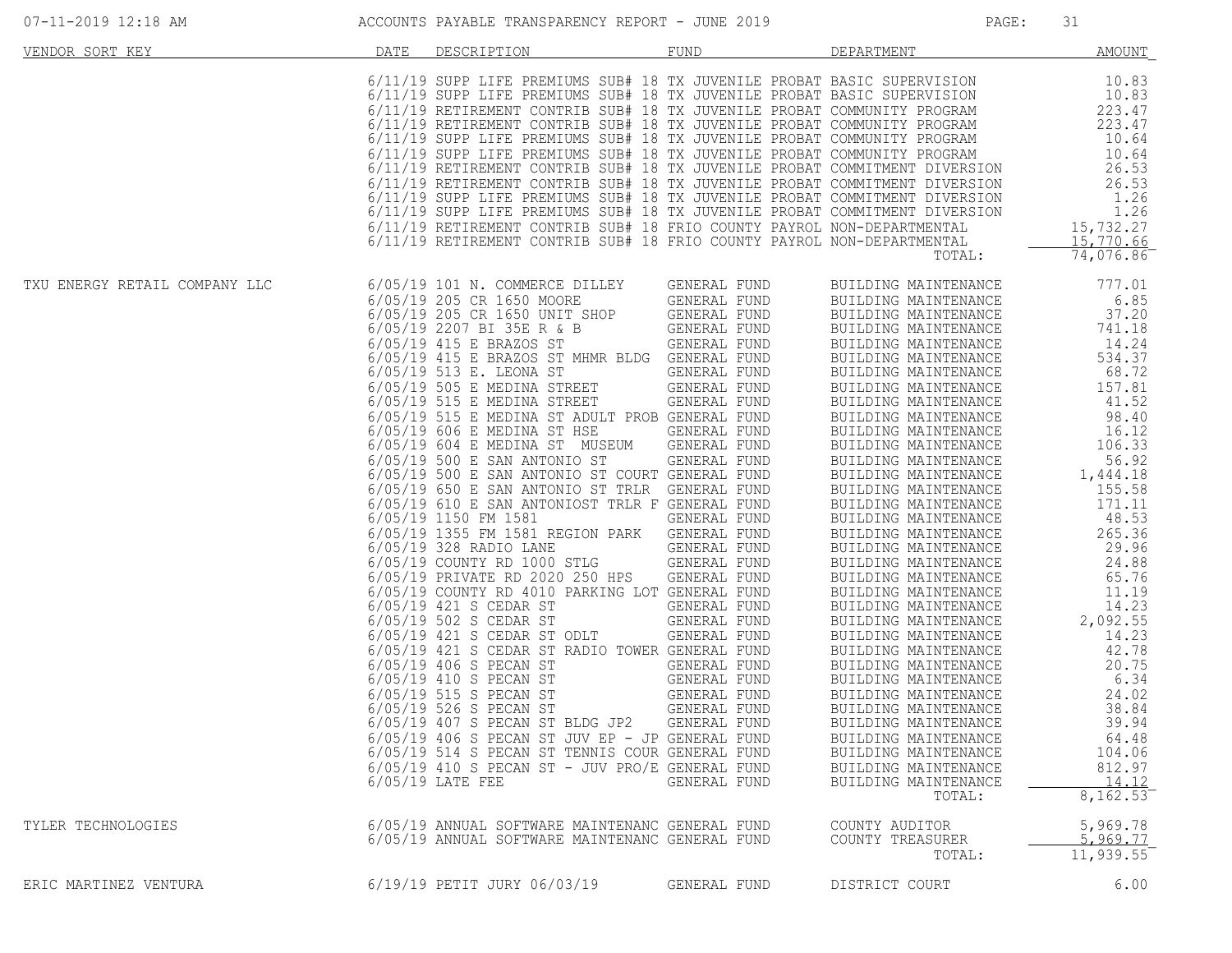| 07-11-2019 12:18 AM               |      | ACCOUNTS PAYABLE TRANSPARENCY REPORT - JUNE 2019                                                                                                                                                                                                   |                                                                              | PAGE:                            | 32                    |
|-----------------------------------|------|----------------------------------------------------------------------------------------------------------------------------------------------------------------------------------------------------------------------------------------------------|------------------------------------------------------------------------------|----------------------------------|-----------------------|
| VENDOR SORT KEY                   | DATE | DESCRIPTION                                                                                                                                                                                                                                        | FUND                                                                         | DEPARTMENT                       | AMOUNT                |
|                                   |      | 6/19/19 PETIT JURY 06/04/19                                                                                                                                                                                                                        | GENERAL FUND<br>GENERAL FUND<br>GENERAL FUND<br>GENERAL FUND<br>GENERAL FUND | DISTRICT COURT                   | 40.00                 |
|                                   |      | 6/19/19 PETIT JURY 06/05/19<br>6/19/19 PETIT JURY 06/06/19                                                                                                                                                                                         |                                                                              | DISTRICT COURT<br>DISTRICT COURT | 40.00<br>40.00        |
|                                   |      | 6/19/19 PETIT JURY 06/07/19                                                                                                                                                                                                                        |                                                                              | DISTRICT COURT                   | 40.00                 |
|                                   |      | 6/19/19 PETIT JURY 06/10/19                                                                                                                                                                                                                        |                                                                              | DISTRICT COURT                   | 40.00                 |
|                                   |      |                                                                                                                                                                                                                                                    |                                                                              | TOTAL:                           | 206.00                |
| JULIE VERASTEGUI, CRS             |      | $6/19/19$ MILEAGE $1/14/19$ - $4/16/19$ GENERAL FUND                                                                                                                                                                                               |                                                                              | DISTRICT COURT<br>TOTAL:         | 386.28<br>386.28      |
|                                   |      | 6/05/19 VERIFY I-9 A. IBARRA<br>6/19/19 VERIFY I-9 A CONFAILS                                                                                                                                                                                      |                                                                              | COUNTY TREASURER                 | 9.95                  |
| VERIFY I-9, LLC                   |      |                                                                                                                                                                                                                                                    | GENERAL FUND<br>GENERAL FUND                                                 | COUNTY TREASURER                 | 9.95                  |
|                                   |      | 6/19/19 VERIFY I-9 S. TORRES                                                                                                                                                                                                                       | GENERAL FUND                                                                 | COUNTY TREASURER                 | 9.95                  |
|                                   |      |                                                                                                                                                                                                                                                    |                                                                              | TOTAL:                           | 29.85                 |
| VIDA Y SALUD HEALTH SYSTEMS, INC. |      | 6/05/19 CPT 99214 J. BRISENO<br>6/05/19 CPT 93000 J. BRISENO                                                                                                                                                                                       | GENERAL FUND<br>GENERAL FUND                                                 | SHERIFF                          | 46.73                 |
|                                   |      | 6/05/19 CPT 82550 J. BRISENO                                                                                                                                                                                                                       | GENERAL FUND                                                                 |                                  |                       |
|                                   |      | 6/05/19 CPT 82552 J. BRISENO                                                                                                                                                                                                                       | GENERAL FUND                                                                 |                                  |                       |
|                                   |      | 6/05/19 CPT 83880 J. BRISENO                                                                                                                                                                                                                       | GENERAL FUND<br>GENERAL FUND                                                 |                                  |                       |
|                                   |      | 6/05/19 CPT 84484 J. BRISENO<br>6/05/19 CPT 99000 J. BRISENO                                                                                                                                                                                       |                                                                              |                                  |                       |
|                                   |      | 6/05/19 CPT 99213 M. MARTINEZ                                                                                                                                                                                                                      | GENERAL FUND<br>GENERAL FUND<br>CENERAL FUND                                 |                                  |                       |
|                                   |      | 6/05/19 CPT 99213 G. GAUNA GENERAL FUND                                                                                                                                                                                                            |                                                                              |                                  |                       |
|                                   |      | 6/05/19 CPT 86695 G. GAUNA                                                                                                                                                                                                                         | <b>GENERAL FUND</b>                                                          |                                  |                       |
|                                   |      | 6/05/19 CPT 86696 G. GAUNA<br>6/05/19 CPT 86696 G. GAUNA<br>6/05/19 CPT 80076 G. GAUNA<br>6/05/19 CPT 87491 G. GAUNA<br>6/05/19 CPT 97591 G. GAUNA<br>6/05/19 CPT 99000 G. GAUNA<br>6/05/19 CPT 99213 M HERNANDEZ<br>6/05/19 CPT 99213 M HERNANDEZ |                                                                              |                                  |                       |
|                                   |      |                                                                                                                                                                                                                                                    |                                                                              |                                  |                       |
|                                   |      |                                                                                                                                                                                                                                                    |                                                                              |                                  |                       |
|                                   |      |                                                                                                                                                                                                                                                    |                                                                              |                                  |                       |
|                                   |      | 6/05/19 CPT 99214 U. GARCIA III                                                                                                                                                                                                                    | GENERAL FUND                                                                 |                                  |                       |
|                                   |      | 6/05/19 CPT 99203 C. ESPARZA                                                                                                                                                                                                                       | <b>GENERAL FUND</b>                                                          |                                  |                       |
|                                   |      | 6/05/19 CPT 85007 C. ESPARZA<br>6/05/19 CPT 85027 C. ESPARZA                                                                                                                                                                                       | GENERAL FUND<br>GENERAL FUND                                                 |                                  |                       |
|                                   |      | 6/05/19 CPT 80048 C. ESPARZA                                                                                                                                                                                                                       | GENERAL FUND                                                                 |                                  |                       |
|                                   |      | 6/05/19 CPT 83036 C. ESPARZA                                                                                                                                                                                                                       | <b>GENERAL FUND</b>                                                          |                                  |                       |
|                                   |      | 6/05/19 CPT 84443 C. ESPARZA                                                                                                                                                                                                                       | GENERAL FUND                                                                 |                                  |                       |
|                                   |      | 6/05/19 CPT 99000 C. ESPARZA<br>6/05/19 CPT 99203 P. SANDOVAL                                                                                                                                                                                      | GENERAL FUND<br>GENERAL FUND                                                 |                                  |                       |
|                                   |      | 6/05/19 CPT 85007 M. MARTINEZ                                                                                                                                                                                                                      | GENERAL FUND                                                                 |                                  |                       |
|                                   |      | 6/05/19 CPT 85027 M. MARTINEZ                                                                                                                                                                                                                      | GENERAL FUND                                                                 |                                  |                       |
|                                   |      | 6/05/19 CPT 81001 M. MARTINEZ                                                                                                                                                                                                                      | GENERAL FUND                                                                 |                                  |                       |
|                                   |      | 6/05/19 CPT 80053 M. MARTINEZ<br>6/05/19 CPT 83735<br>M. MARTINEZ                                                                                                                                                                                  | GENERAL FUND<br>GENERAL FUND                                                 | SHERIFF<br>SHERIFF               | 10.95<br>6.95         |
|                                   |      | 6/05/19 CPT 99000<br>M. MARTINEZ                                                                                                                                                                                                                   | GENERAL FUND                                                                 | SHERIFF                          | 11.00                 |
|                                   |      | 6/05/19 CPT 99214<br>A. ELIZONDO                                                                                                                                                                                                                   | GENERAL FUND                                                                 | SHERIFF                          | 46.73                 |
|                                   |      | 6/05/19 CPT 99213 J. GALINDO                                                                                                                                                                                                                       | GENERAL FUND                                                                 | SHERIFF                          | 33.27                 |
|                                   |      | 6/05/19 CPT 99204<br>J. HOOKS<br>6/05/19 CPT 81001<br>J. HOOKS                                                                                                                                                                                     | GENERAL FUND<br>GENERAL FUND                                                 | SHERIFF<br>SHERIFF               | 79.62<br>3.29         |
|                                   |      | 6/05/19 CPT 84550<br>J. HOOKS                                                                                                                                                                                                                      | GENERAL FUND                                                                 | SHERIFF                          | 4.69                  |
|                                   |      | 6/05/19 CPT 82947<br>J. HOOKS                                                                                                                                                                                                                      | GENERAL FUND                                                                 | SHERIFF                          | 4.07                  |
|                                   |      | 6/05/19 CPT 99214<br>A. VALENZUELA<br>6/05/19 CPT 99214<br>J. BRISENO                                                                                                                                                                              | GENERAL FUND<br>GENERAL FUND                                                 | SHERIFF<br>SHERIFF               | 46.73<br>46.73        |
|                                   |      | 6/05/19 CPT 99213<br>F. TREVINO                                                                                                                                                                                                                    | GENERAL FUND                                                                 | SHERIFF                          | 33.27                 |
|                                   |      |                                                                                                                                                                                                                                                    |                                                                              | TOTAL:                           | $913.87$ <sup>-</sup> |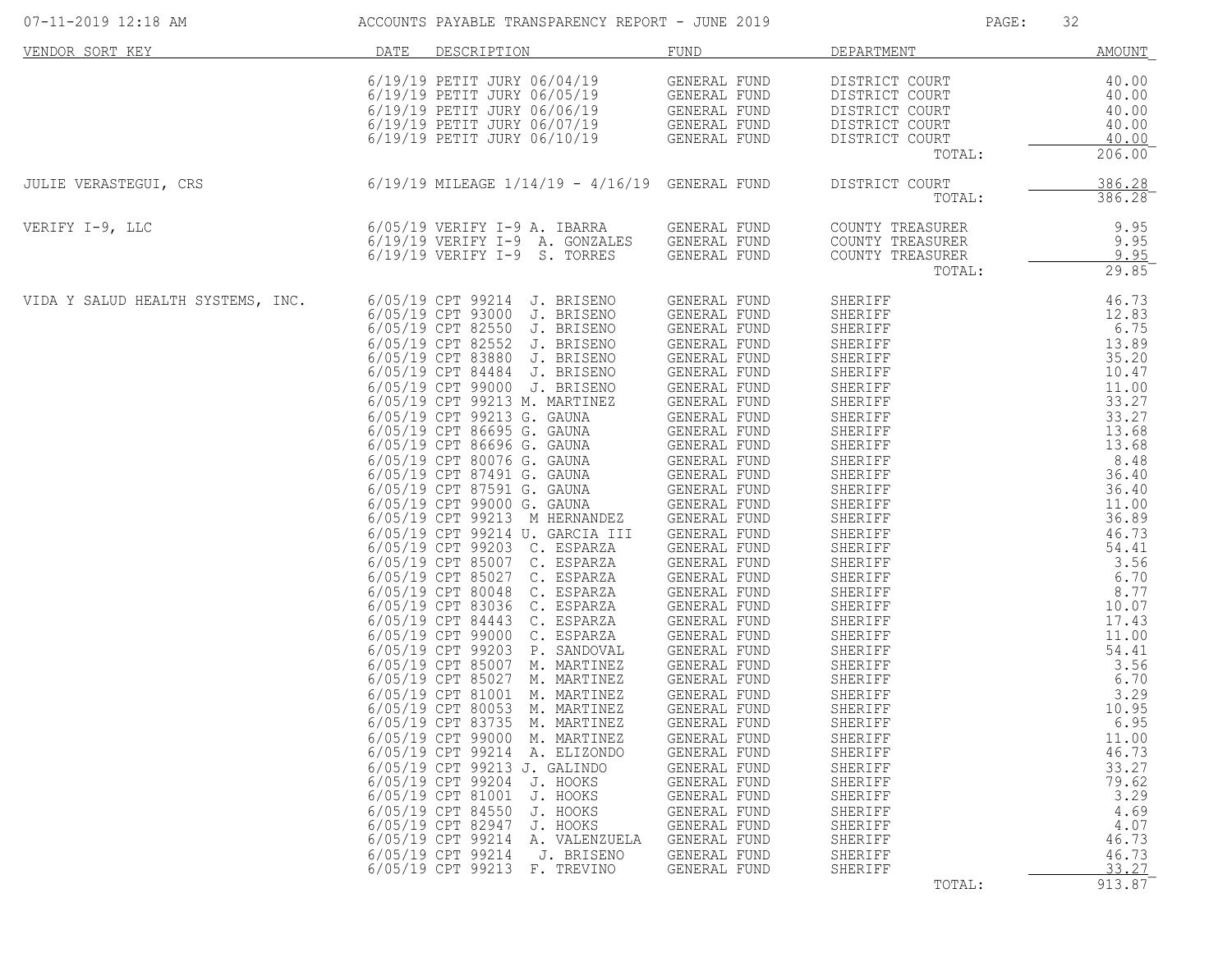| 07-11-2019 12:18 AM        |      | ACCOUNTS PAYABLE TRANSPARENCY REPORT - JUNE 2019                                                                                                                                       |                                                                                              | PAGE:                                                                                                              | 33                                                                         |
|----------------------------|------|----------------------------------------------------------------------------------------------------------------------------------------------------------------------------------------|----------------------------------------------------------------------------------------------|--------------------------------------------------------------------------------------------------------------------|----------------------------------------------------------------------------|
| VENDOR SORT KEY            | DATE | DESCRIPTION                                                                                                                                                                            | FUND                                                                                         | DEPARTMENT                                                                                                         | <u>AMOUNT</u>                                                              |
| JOCELIN VILLARREAL         |      | 6/19/19 REIMB 2019 TX 4H ROUNDUP T GENERAL FUND<br>$6/05/19$ REIMBURSE REG FEE $6/18-6/2$ GENERAL FUND<br>6/05/19 REIMBURSE REG FEE 7/23-25/ GENERAL FUND                              |                                                                                              | COUNTY EXTENSION<br>COUNTY EXTENSION<br>COUNTY EXTENSION<br>TOTAL:                                                 | 30.00<br>210.00<br>225.00<br>465.00                                        |
| VALENTIN VILLEGAS          |      | 6/19/19 PETIT JURY 06/03/19<br>6/19/19 PETIT JURY 06/04/19<br>6/19/19 PETIT JURY 06/05/19<br>6/19/19 PETIT JURY 06/06/19<br>6/19/19 PETIT JURY 06/07/19<br>6/19/19 PETIT JURY 06/10/19 | GENERAL FUND<br>GENERAL FUND<br>GENERAL FUND<br>GENERAL FUND<br>GENERAL FUND<br>GENERAL FUND | DISTRICT COURT<br>DISTRICT COURT<br>DISTRICT COURT<br>DISTRICT COURT<br>DISTRICT COURT<br>DISTRICT COURT<br>TOTAL: | 6.00<br>40.00<br>40.00<br>40.00<br>40.00<br>40.00<br>$206.00$ <sup>-</sup> |
| LISA VOIGT                 |      | 6/05/19 CAUSE# 19-02-00073-CVF K.T GENERAL FUND<br>6/05/19 CAUSE# 19-04-00131-CVF                                                                                                      | GENERAL FUND                                                                                 | DISTRICT COURT<br>DISTRICT COURT<br>TOTAL:                                                                         | 875.00<br>412.50<br>1,287.50                                               |
| VOYAGER FLEET SYSTEMS INC. |      | 6/05/19 MO FUEL MAY 2019                                                                                                                                                               | GENERAL FUND                                                                                 | SHERIFF<br>TOTAL:                                                                                                  | 11,532.57<br>11, 532.57                                                    |
| WATCHGUARD VIDEO           |      | 6/19/19 VISTA EXCHANGE SYSTEMS<br>6/19/19 ** SHIPPING/HANDLING<br>6/19/19 ADDITIONAL SHIPPING COST                                                                                     | GENERAL FUND<br>GENERAL FUND<br>GENERAL FUND                                                 | SHERIFF<br>SHERIFF<br>SHERIFF<br>TOTAL:                                                                            | 900.00<br>25.00<br>5.00<br>930.00                                          |
| SHERYL LYN WHITE           |      | 6/05/19 PETIT JUROR 06/03/2019                                                                                                                                                         | GENERAL FUND                                                                                 | DISTRICT COURT<br>TOTAL:                                                                                           | 6.00<br>6.00                                                               |
| AMANDA J. WILHELM          |      | 6/05/19 CAUSE# 18-07-00296-CVF J.B GENERAL FUND                                                                                                                                        |                                                                                              | DISTRICT COURT<br>TOTAL:                                                                                           | 1,050.00<br>1,050.00                                                       |
| KATHERINE HOLY WILLIAMS    |      | 6/05/19 PETIT JUROR 06/03/2019                                                                                                                                                         | GENERAL FUND                                                                                 | DISTRICT COURT<br>TOTAL:                                                                                           | 6.00<br>6.00                                                               |
| STEPHEN PELTON WILLIAMS    |      | 6/05/19 PETIT JUROR 06/03/2019                                                                                                                                                         | GENERAL FUND                                                                                 | DISTRICT COURT<br>TOTAL:                                                                                           | 6.00<br>6.00                                                               |
| XEROX CORPORATION          |      | 6/05/19 BASE CHG APR & USAGE 3/25- GENERAL FUND<br>6/19/19 BASE CHG MAY & USAGE 5/13- GENERAL FUND                                                                                     |                                                                                              | $J.P.$ PCT. $#4$<br>$J.P.$ PCT. $#4$<br>TOTAL:                                                                     | 209.94<br>209.94<br>419.88                                                 |
| ZAJONC CORPORATION         |      | 6/05/19 CONSULTING-POLICY & PROCED FRIO CO JUVENILE S NON-DEPARTMENTAL                                                                                                                 |                                                                                              | TOTAL:                                                                                                             | 1,275.00<br>1,275.00                                                       |
| ESPERANZA ZAPATA           |      | 6/05/19 MILEAGE 5/24/19 CLERK'S MT GENERAL FUND                                                                                                                                        |                                                                                              | DISTRICT CLERK<br>TOTAL:                                                                                           | 76.56<br>76.56                                                             |
| **PAYROLL EXPENSES         |      | $6/01/2019 - 6/30/2019$                                                                                                                                                                | GENERAL FUND<br>GENERAL FUND<br>GENERAL FUND                                                 | COMMISSIONERS COURT<br>COUNTY CLERK<br>EMERGENCY MGNT / 911 M                                                      | 15,608.96<br>13,787.97<br>4,230.72                                         |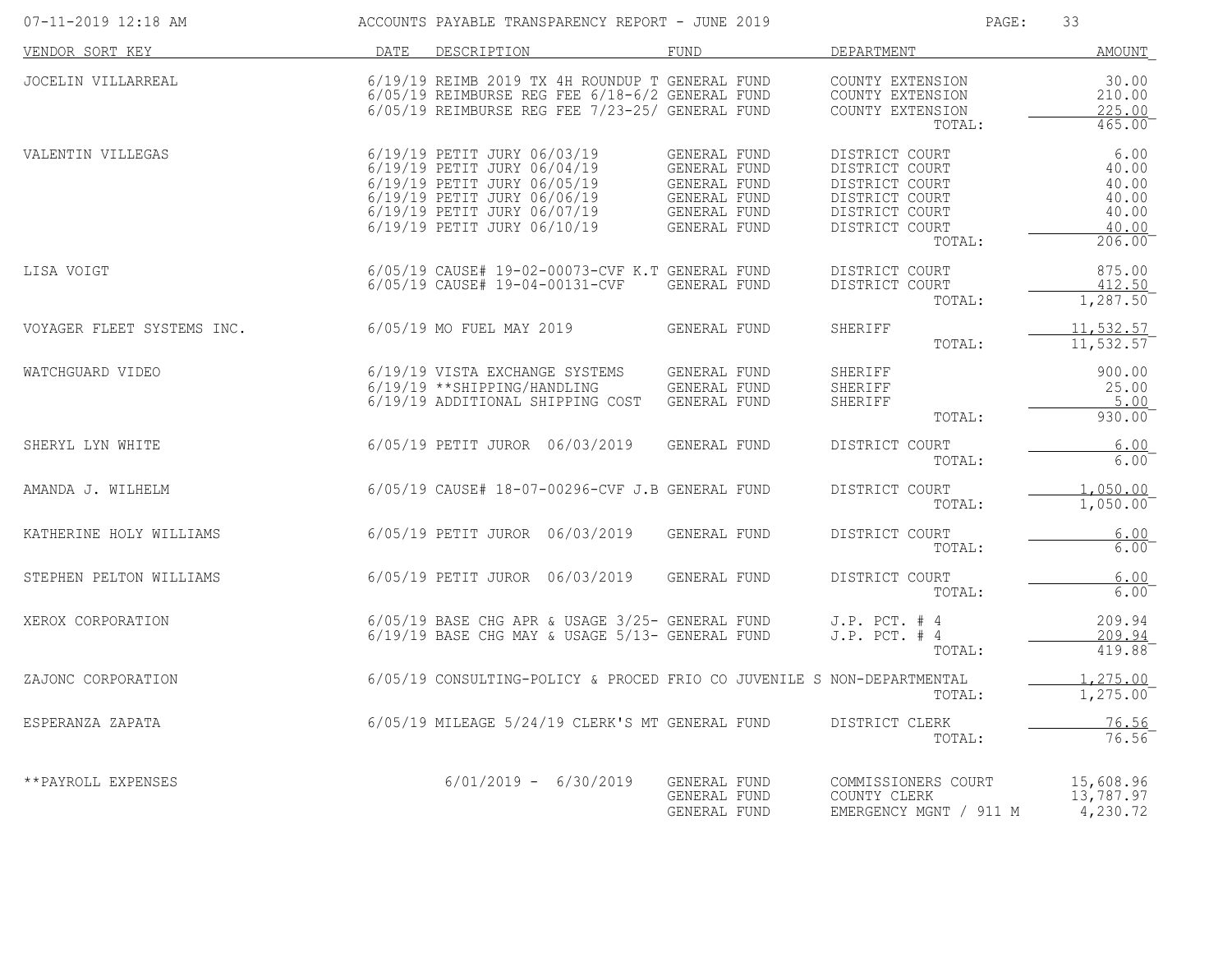|  | 07-11-2019 12:18 AM |  |
|--|---------------------|--|
|  |                     |  |

ACCOUNTS PAYABLE TRANSPARENCY REPORT - JUNE 2019 PAGE: 34

| VENDOR SORT KEY    | DATE                                                                      | DESCRIPTION                                                                                                                                                                                                                                                                                                                         | FUND                                                                                                                                                                                                                                                                                                                                                                                                                                                                                                                                        | DEPARTMENT                                                                                                                                                                                                                                                                                                                                                                                                                                                                                                     | <b>AMOUNT</b>                                                                                                                                                                                                                                                                                                                                                    |
|--------------------|---------------------------------------------------------------------------|-------------------------------------------------------------------------------------------------------------------------------------------------------------------------------------------------------------------------------------------------------------------------------------------------------------------------------------|---------------------------------------------------------------------------------------------------------------------------------------------------------------------------------------------------------------------------------------------------------------------------------------------------------------------------------------------------------------------------------------------------------------------------------------------------------------------------------------------------------------------------------------------|----------------------------------------------------------------------------------------------------------------------------------------------------------------------------------------------------------------------------------------------------------------------------------------------------------------------------------------------------------------------------------------------------------------------------------------------------------------------------------------------------------------|------------------------------------------------------------------------------------------------------------------------------------------------------------------------------------------------------------------------------------------------------------------------------------------------------------------------------------------------------------------|
| **PAYROLL EXPENSES |                                                                           |                                                                                                                                                                                                                                                                                                                                     | GENERAL FUND<br>GENERAL FUND<br>GENERAL FUND<br>GENERAL FUND<br>GENERAL FUND<br>GENERAL FUND<br>GENERAL FUND<br>GENERAL FUND<br>GENERAL FUND<br>GENERAL FUND<br>GENERAL FUND<br>GENERAL FUND<br>GENERAL FUND<br>GENERAL FUND<br>GENERAL FUND<br>GENERAL FUND<br>GENERAL FUND<br>GENERAL FUND<br>GENERAL FUND<br>GENERAL FUND<br>GENERAL FUND<br>GENERAL FUND<br>ROAD & BRIDGE FUND ROAD & BRIDGE<br>WIC PROGRAM FUND<br>TX JUVENILE PROBAT BASIC SUPERVISION<br>TX JUVENILE PROBAT COMMUNITY PROGRAM<br>JP # 2 D.D.C. FUND NON-DEPARTMENTAL | DISTRICT COURT<br>DISTRICT CLERK<br>J.P. PCT. # 1<br>J.P. PCT. # 2<br>$J.P.$ PCT. $# 3$<br>J.P. PCT. # 4<br>COUNTY ATTORNEY<br><b>ELECTIONS</b><br>COUNTY AUDITOR<br>COUNTY TREASURER<br>TAX COLLECTOR<br>BUILDING MAINTENANCE<br>CONSTABLE PCT # 1<br>CONSTABLE PCT # 2<br>CONSTABLE PCT # 3<br>CONSTABLE PCT<br>#4<br>SHERIFF<br>JUVENILE CORRECTIONS<br>HIGHWAY PATROL<br>HEALTH & WELFARE<br>COUNTY EXTENSION<br>VETERANS SERVICE<br>NON-DEPARTMENTAL<br>TX JUVENILE PROBAT COMMITMENT DIVERSION<br>TOTAL: | 1,974.32<br>13,054.30<br>9,351.89<br>6,843.06<br>6,445.65<br>6,376.40<br>18,838.17<br>5,921.22<br>11,338.06<br>11,511.38<br>13,535.12<br>7,648.79<br>4,064.60<br>3,834.54<br>3,834.54<br>3,834.54<br>166,247.83<br>10,487.14<br>3,448.00<br>1,429.22<br>7,363.30<br>1,687.98<br>84,967.68<br>8,381.65<br>5,037.12<br>4,949.30<br>587.54<br>800.00<br>457, 420.99 |
|                    | 100<br>200<br>201<br>202<br>205<br>206<br>208<br>209<br>403<br>408<br>409 | ================ FUND TOTALS =================<br>GENERAL FUND<br>ROAD & BRIDGE FUND<br>FM & LATERAL ROAD FUND<br>WIC PROGRAM FUND<br>COUNTY CLERK RECORDS MGT<br>TX JUVENILE PROBATION FND<br>FRIO CO JUVENILE SUPRVSRY<br>CO CLERK ARCHIVE FUND<br>SHERIFF'S SEIZED FUNDS<br>JP $# 1 D.D.C. FUND$<br>$JP$ $#$ $2$ $D.D.C.$ $FUND$ | 727,530.30<br>152,845.02<br>51,814.96<br>12,759.36<br>8.74<br>12,482.08<br>1,275.00<br>1,240.42<br>29.99<br>4.11<br>863.55                                                                                                                                                                                                                                                                                                                                                                                                                  |                                                                                                                                                                                                                                                                                                                                                                                                                                                                                                                |                                                                                                                                                                                                                                                                                                                                                                  |

--------------------------------------------

--------------------------------------------

GRAND TOTAL: 1,108,900.72

410 JP # 3 D.D.C. FUND 2.46 411 JP # 4 D.D.C. FUND 2.46 701 CRIMINAL JUSTICE FUND 460.00 704 TAX COL OFFICER SALARY FN 889.32 706 DIST CLRK RECORDS MGMT 0.49 708 ABANDONED VEHICLE FUND 1,580.50 998 FRIO COUNTY PAYROLL FUND 145,111.96

TOTAL PAGES: 34